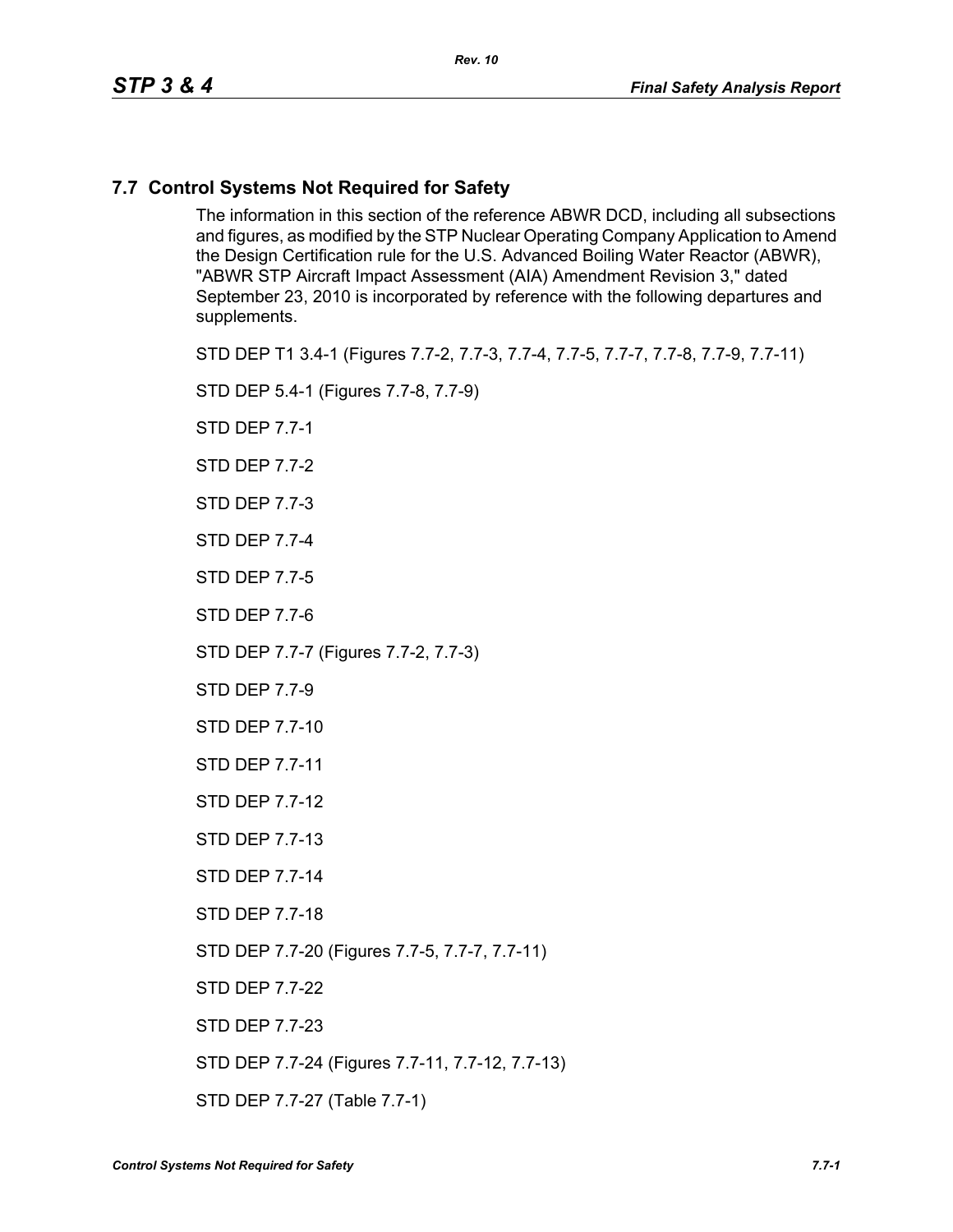STD DEP 8.3-1

STD DEP 9.5-3

STD DEP 10.4-5 (Figures 7.7-7, 7.7-8, 7.7-9)

STD DEP 1.8-1

STD DEP Admin

# **7.7.1 Description**

STD DEP T1 3.4-1

STD DEP Admin

- *Process Computer System* Plant Computer Function
- *Neutron Monitoring System—ATIP* and MRBM *Subsystem*s
- *Non Essential Multiplexing System* Plant Data Network

## **7.7.1.1 Nuclear Boiler System—Reactor Vessel Instrumentation**

STD DEP 7.7-1

STD DEP 7.7-2

STD DEP 7.7-3

STD DEP Admin

- *(6) Reactor Vessel Water Level*
	- *(e) Reactor Well Water Level Range*

*This range uses the RPV tap below the top of the active fuel. The zero of the instrument is the top of the active fuel. The temperature and pressure condition that is used for the calibration is 0 MPaG and 48.9°C water in the vessel. The water level measurement design is the pressure device which measures static water pressure inside the vessel and converts to a water level indication. This range is used to monitor the reactor water level when the reactor vessel head is removed and the reactor system is flooded during the refueling outage.*

*The condensate reference chamber for the narrow range and wide range water level range is common as discussed in Section 7.3*.

*The concern that non-condensable gasses may build-up in the water column in the reactor vessel reference leg water level instrument lines, i.e., the reactor vessel instrument lines at the elevation near the main steam line*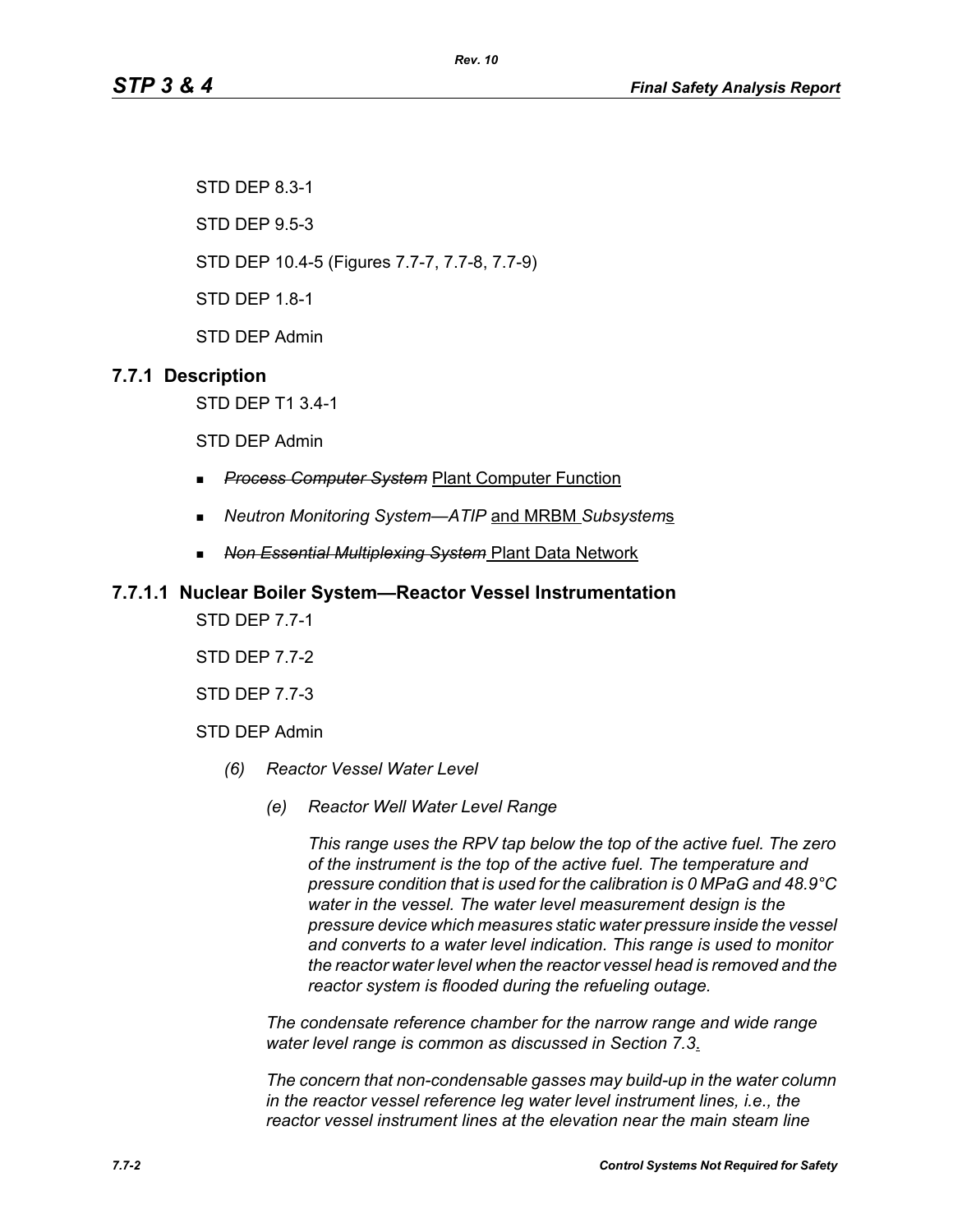*nozzles, has been addressed by continually flushing these instrument lines with water supplied by the Control Rod Drive (CRD) System* for those instrument lines with a condensing chamber. This applies to (a) through (d) above.

*Reactor water level instrumentation that initiates safety systems and engineered safeguards systems is discussed in Subsections 7.2.1 and 7.3.1. Reactor water level instrumentation that is used as part of the Feedwater Control System is discussed in Subsection 7.7.1.4.*

*The concern that non-condensable gasses may build-up in the water column in the reactor vessel reference leg water level instrument lines, i.e., the reactor vessel instrument lines at the elevation near the main steam line nozzles, has been addressed by continually flushing these instrument lines with water supplied by the Control Rod Drive (CRD) System.*

- *(8) Reactor Vessel Pressure*
	- *(c) Pressure transmitters and recorders used for feedwater control are discussed in Subsection 7.7.1.4.*
- *(10) Safety/Relief Valve Seal Leak Detection*

*Thermocouples are located in the discharge exhaust pipe of the safety/relief valve. The temperature signal goes to a multipoint recorder with an* historian function. An *alarm and will be activated by any temperature in excess of a set temperature signaling that one of the SRV seats has started to leak.*

*(11)* Other Instruments

*The feedwater temperature is measured and transmitted to the main control room.*

*The feedwater turbidity is monitored and the signal is transmitted to the main control room for recording.*

*(15) Reactor Operator Information*

*The information that the operator has at his disposal from the instrumentation discussed in this subsection is discussed below:*

- *(b) The core plate differential pressure provides a signal to the process computer* historian function*.*
- *(f) The discharge temperatures of all the safety/relief valves are shown on a multipoint recorder* historian function *in the control room. Any temperature point that has exceeded the trip setting will turn on an annunciator, indicating that a SRV seat has started to leak.*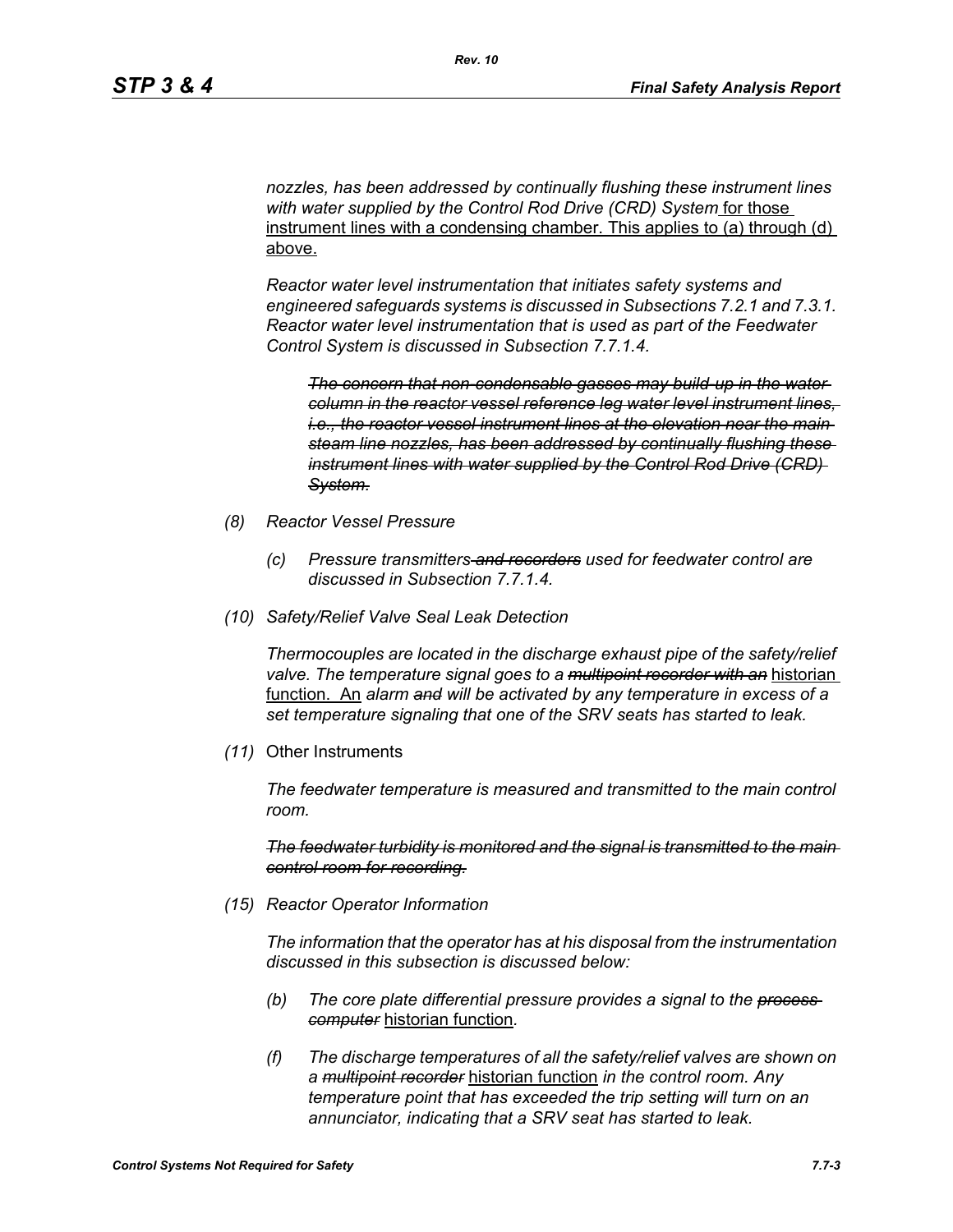- *(g) Feedwater turbidity is recorded in the main control room. The recorder will turn on an annunciator in the main control room for either a high or low signal.*Not Used
- *(16) Setpoints*

The annunciator alarm setpoints for the reactor head seal leak detection and *SRV seat leak detection, and feedwater corrosion product (turbidity) monitor are set so the sensitivity to the variable being measured will provide adequate information.*

*(b) Level transmitters and trip actuators for initiating containment or vessel isolation are discussed in Subsection 7.3.1.2* 7.3.1.1.2*.*

## **7.7.1.2 Rod Control and Information System—Instrumentation and Controls**

STD DEP T1 3.4-1

STD DEP 7.7-4

STD DEP 7.7-5

STD DEP 7.7-6

STD DEP 7.7-7

STD DEP 7.7-9

*(1) System Identification*

*The main objective of the Rod Control and Information System (RCIS) is to provide the capability to control the fine motion control rod drive (FMCRD) motors of the Control Rod Drive (CRD) System (explained in Sections 4.6.1 and 4.6.2) to permit changes in core reactivity so that reactor power level and power distribution can be controlled.* 

*The RCIS performs the following functions:*

- *(a) Controls changes to the core reactivity, and thereby reactor power, by moving neutron absorbing control rods within the reactor core as initiated by:*
	- *(i) The plant operator, when the RCIS is placed in manual or semiautomatic mode of operation*
	- *(ii) The Power Generation and Control System (PGCS) when the PGCS, automatic power regulator (APR), and RCIS are in automatic mode* The automatic rod movement mode of the automatic power regulator (APR), when RCIS is placed in the automatic mode of operation.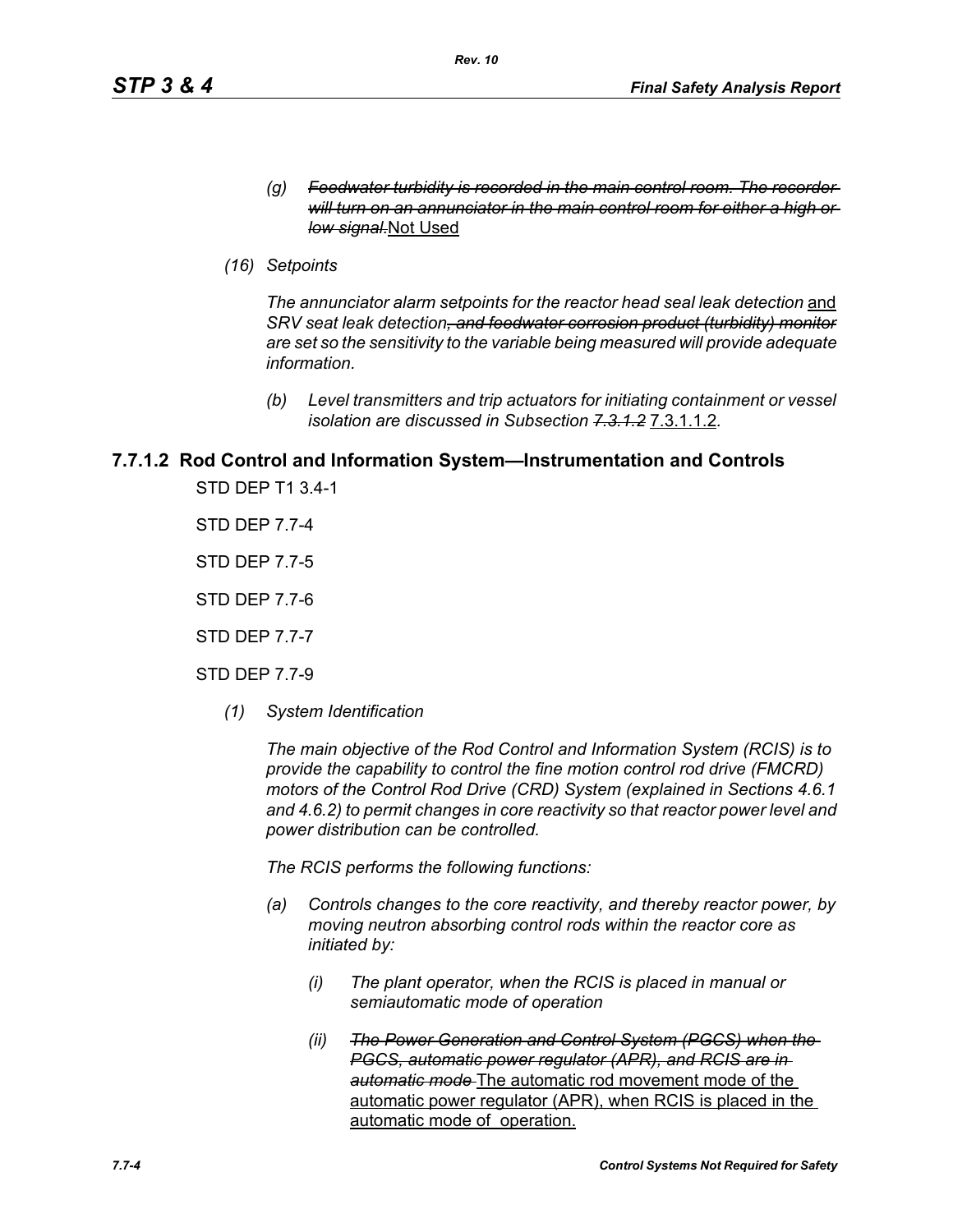- *(b) Provides summary display information for the plant operator, indicative of aggregated control rod positions, status of the control rods, and the FMCRDs on the RCIS dedicated operator interface (DOI).* Displays summary information for the plant operator about positions of the control rods in the core and status of the FMCRDs and RCIS. This summary information is provided by a RCIS dedicated operator interface (DOI) on the main control panel.
- *(c) Provides FMCRD status and control rod position and status data to other plant systems which require such data (e.g., the* Plant Computer Function *plant process computer system).*
- *(f) Provides the capability for insertion of all rods by an alternate and diverse method, based on receiving a command* signals *from the Recirculation Flow Control System (RFCS). This function is called the alternate rod insertion (ARI) function.*
- *(g) Provides for insertion of selected control rods for core thermal-hydraulic stability control or for mitigation of a loss of feedwater heating event; called the selected control rod run-in (SCRRI) function, based on receiving SCRRI command* signals *from the RFCS.*
- *(2) System Description*

*The RCIS is a dual redundant system consisting of two independent channels for normal monitoring of control rod positions and executing control rod movement commands. Each channel receives separate input signals and both channels perform the same function. Disagreement between the two channels results in rod motion inhibit.* Under normal conditions, each channel receives separate input signals and both channels perform the same functions. The outputs of the two channels are continuously compared. For normal functions of enforcing and monitoring control rod positions and emergency rod insertion, the outputs of the two channels must be in agreement. Any sustained disagreement between the two channels would result in a rod block. However, when the conditions for generating a rod block signal in a single channel are satisfied, that channel alone can issue a rod block signal. For the FMCRD emergency insertion functions (scram-follow, ARI, SCRRI), 3-out-of-3 logic is used in the inverter control logic with the additional input signal coming from the associated emergency rod insertion panels. An automatic single channel bypass feature (only activated when an emergency insertion function is activated) is also provided to assure high availability for the emergency insertion functions when a single channel failure condition exists.

Failure or malfunction of RCIS has no impact on the hydraulic scram function of CRD. The circuitry for normal insertion and withdrawal of control rods in RCIS is completely independent of the Reactor Trip and Isolation System (RTIS) circuitry controlling the scram valves. This separation of the RPS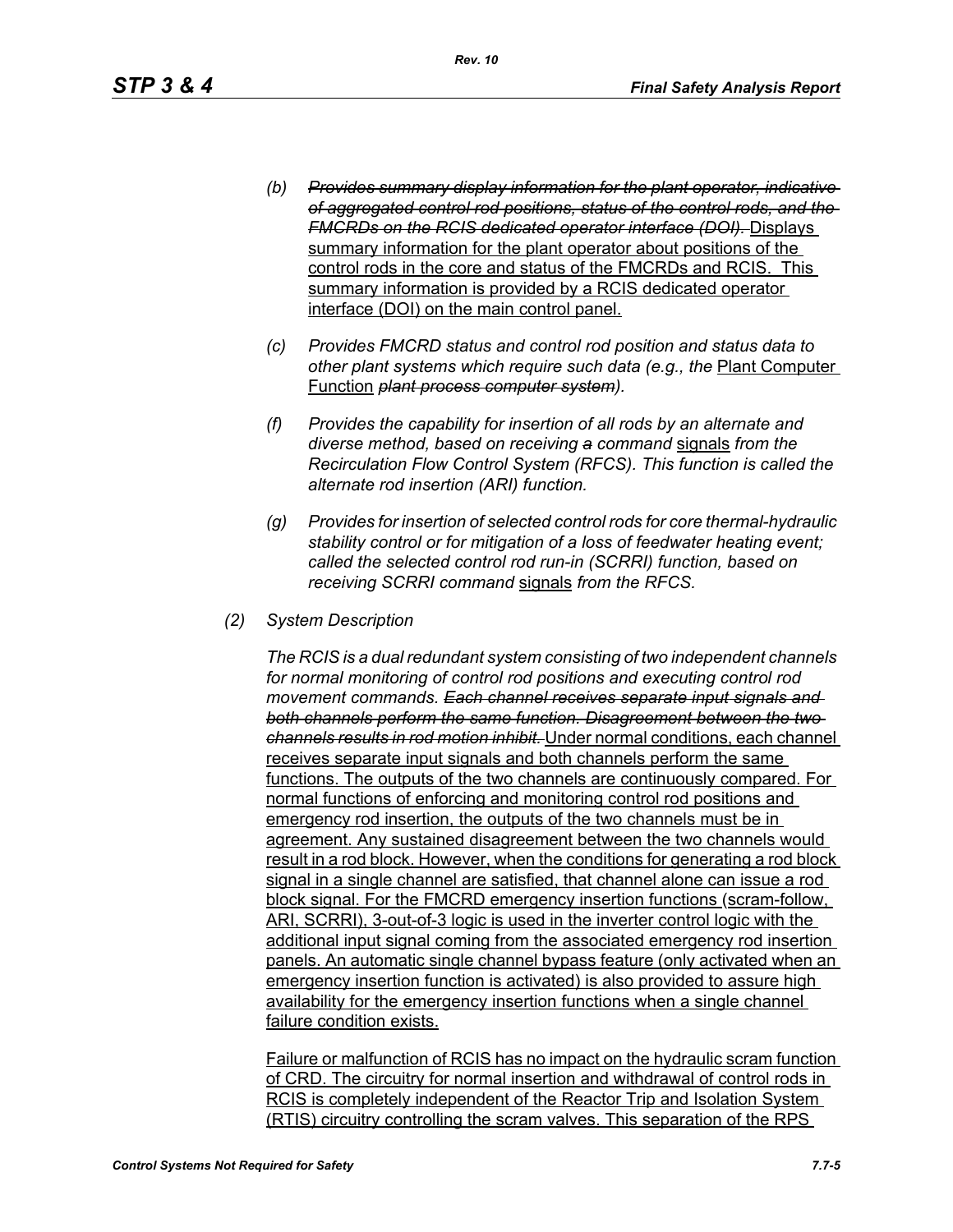scram function of the RTIS and RCIS normal rod control functions prevents failure in the RCIS circuitry from affecting the scram circuitry.

*Rev. 10*

*The RCIS consists of several different types of cabinets (or panels), which contain special electronic/electrical equipment modules* for performing RCIS logic located in the Reactor Building and Control Building and a dedicated operator interface (DOI) on the Main Control Panel in the Main Control Room (MCR). The RCIS DOI provides summary information to the plant operator with respect to control rod positions, FMCRD and RCIS status and hydraulic control unit (HCU) status. Controls are also provided for performing normal rod movement functions, bypassing of major RCIS subsystems, performing CRD surveillance tests, and resetting RCIS trips and most abnormal status conditions*and a dedicated operator interface on the main control panel in the control room. There are four* nine *types of electronic/electrical cabinets that make up the RCIS:*

*(a) Rods Action Control Cabinet (RACC)* Subsystem (RACS) Cabinets

*There are two RACCs consisting of RACC-Channel A and RACC-Channel B, that provide for a dual redundant architecture. Each RACC subsystem consists of three main functional subsystems, as follows:*

- *(i) Automated Thermal Limit Monitor (ATLM)*
- *(ii) Rod Worth Minimizer (RWM)*
- *(iii) Rod Action and Position Information (RAPI)*

There are two types of cabinets in the back-panel area referred to as the RACS, consisting of a rod action and positioning information (RAPI) panel and an ATLM/RWM panel, which provide for a dual-redundant architecture. The RAPI panel consists of RAPI-A with the channel A logic and RAPI-B with the channel B logic. In addition, the RAPI panel includes the RAPI DOI, which displays the same information that is available on the RCIS DOI in the MCR. The RAPI DOI also serves as a backup for the RCIS DOI control capabilities, should the RCIS DOI become unavailable. A hard switch located in the RAPI panel is used to change the selection of DOI control operation capability between the RCIS DOI and the RAPI DOI (i.e. only one of these DOIs can be selected for control capability at any given time).

There is also a dedicated RCIS data communication network monitoring feature located in the RAPI panels for providing direct hardwired outputs to RFCS for RIP runback initiation upon detection of an all FMCRD run-in (i.e. scram-follow or ARI function) command condition.

The ATLM/RWM panel contains two channels of logic for the automatic thermal limit monitor (ATLM) and the rod worth minimizer (RWM).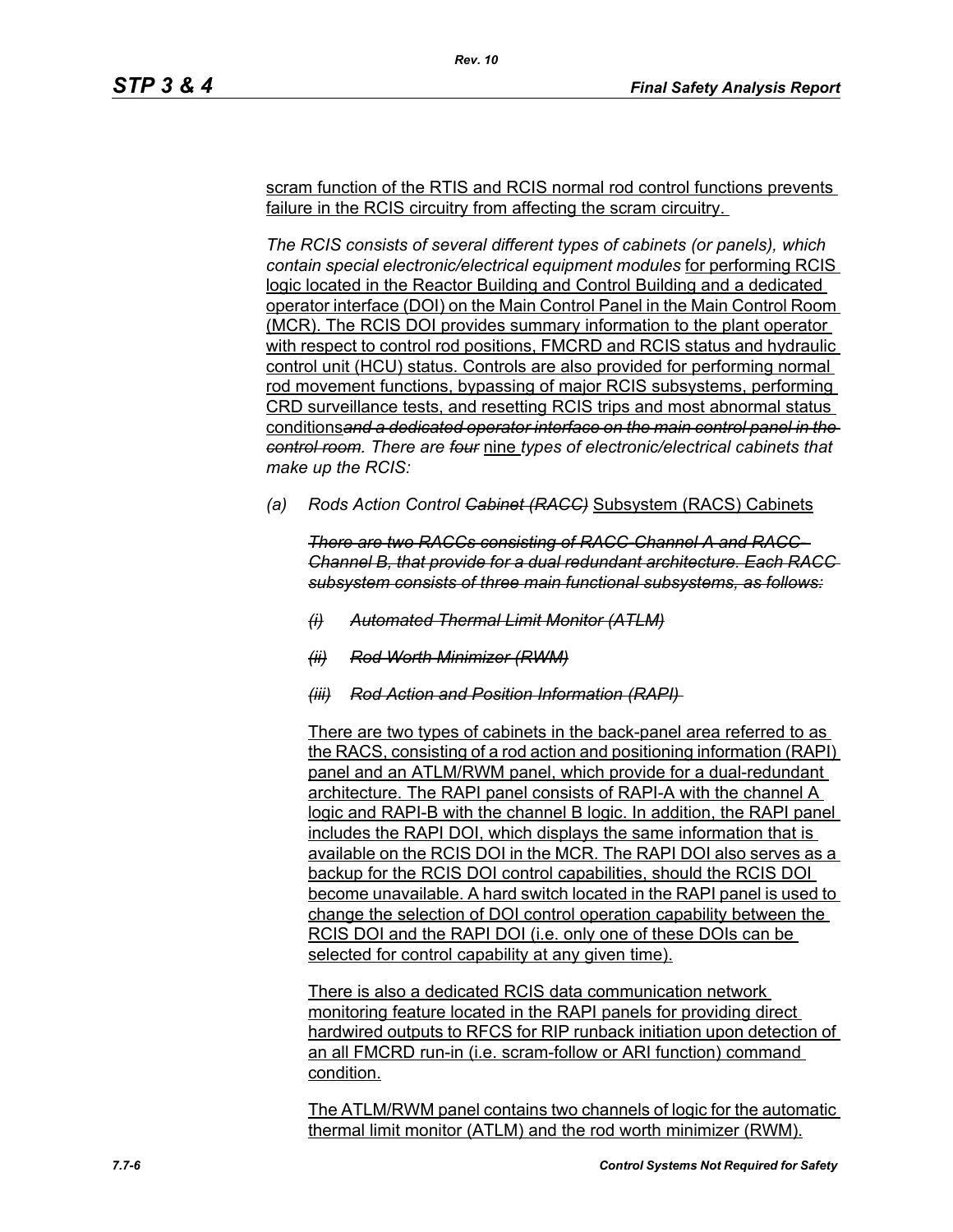## *(b) Remote Communication Cabinets (RCC)*

*The RCCs contain a dual channel file control module (FCM) that interfaces with the rod server modules (RSMs) that are contained in the same cabinets, and RAPI in the control room.* The RCCs contains a rod server module (RSM). The RSM interfaces with the RAPI subsystems in the MCR, via the dedicated RCIS multiplexing network. Each RSM is composed of two Rod Server Processing Channels (RSPC A and B) so that there is a dual-redundant logic design for each RSM and associated Synchro-to-Digital Converters (SDCs A and B) that provide for conversion of the Synchro A and Synchro B analog signals into a two independent digital representations of the absolute position of the corresponding FMCRD. Both RSPCs receive the digital representations from both SDCs for use in the RSPC control and monitoring logic.

*(c) Fine Motion Driver Cabinets (FMDC)* 

*The FMDCs consist of several inverter controllers (ICs) and stepping motor driver modules (SMDM*s*). Each SMDM contains an electronic converter/inverter to convert incoming three-phase AC power into DC and inverts the DC power to variable voltage/frequency* output *power pulses for* provided to *the FMCRD stepping motor* to accomplish rod movement*.* The IC includes logic to process rod movement commands received from the associated RSPCs in a RCC. Also, IC and SMDM status signals are also provided to the associated RSPCs. Each IC also receives a separate discrete input signal from an Emergency Rod Insertion Panel that is used in the IC logic for providing the emergency rod insertion movement functions (i.e. scram-follow, ARI or SCRRI).

*(d) Rod Brake Controller Cabinets (RBCC)*

*The RBCCs contain electrical and/or electronic logic and other associated electrical equipment for the proper operation of the FMCRD brakes. Signals for brake disengagement or engagement are received from the associated rod server module, and the brake controller logic provides two separate (channel A and channel B) brake status signals to its corresponding rod server module.*

(e) Emergency Rod Insertion Control Panel

The emergency rod insertion control panel is located in the back-panel area of the MCR. It serves as an additional logic panel to contain relays (or solid-state equivalent) hardware needed to transmit discrete output signals to the emergency rod insertion panels in the Reactor Building (RB). The discrete output signals are activated based upon input signals received from the RPS related portion of the RTIS panels that indicate a scram-follow function is active or based upon input signals received from the RFCS that indicate a ARI function or SCRRI function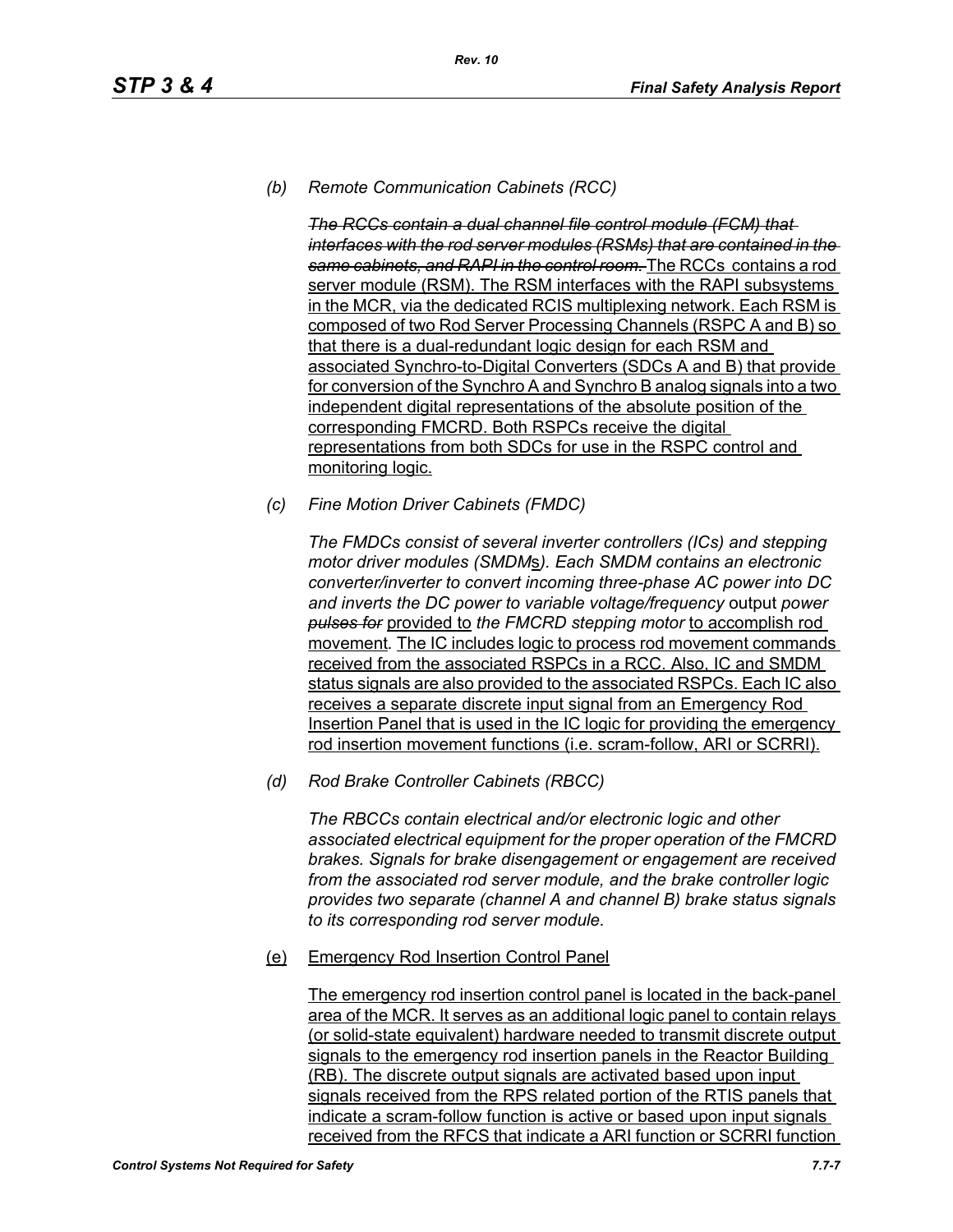is active or by input signals from the two manual SCRRI pushbuttons on the main control panel.

(f) Emergency Rod Insertion Panels

*Rev. 10*

The emergency rod insertion panels are located in the reactor building and provide discrete output signals to the inverter controllers in the FMDCs. The discrete output signals are activated based upon input signals received from the emergency rod insertion control panel in the MCR and indicate a scram-follow function, an ARI function or SCRRI function is active. The emergency insertion condition is considered active if any one of these three rod insertion functions is active.

(g) Scram Time Recording Panels (STRPs)

The scram time recording panels (STRPs), located in the RB, monitor the FMCRD position reed switch status using reed switch sensor modules (RSSMs) and communicate this information to the RAPI. Also, the STRPs automatically record and time tag FMCRD scram timing position reed switch status changes by RCIS clock either: 1) after initiation of an individual HCU scram test at the RPS Scram Time Test Panel, or 2) after a full-core reactor scram has been initiated. The recorded scram timing data can be transmitted to the STRAP in the MCR back-panel

(h) Scram Time Recording and Analysis Panel (STRAP)

The STRAP, located in the MCR back-panel area, receives scram timing position information from the STRPs which can be used for comparing the recorded scram timing performance results to the applicable Technical Specification requirements. This information can also be transmitted to the Plant Computer Function (PCF) for further data analysis and archiving.

(i) Rod Action and Position Information (RAPI) Auxiliary Panels

RAPI Auxiliary Panels, located in the Reactor Building, provide output signals to open a purge water valve whenever either FMCRD associated with the corresponding HCU receives an insertion command from RAPI subsystem. These panels also monitor scram valve position status as well as HCU accumulator water pressure and level status (i.e. normal or abnormal).

*(3) RCIS Multiplexing Network*

*The* dedicated *RCIS multiplexing network consists of two independent channels (A and B) of fiber-optic communication links between the RACCs (channels A and B), and the dual channel file control modules located in the remote communication cabinets.* separate channels. Fiber-optic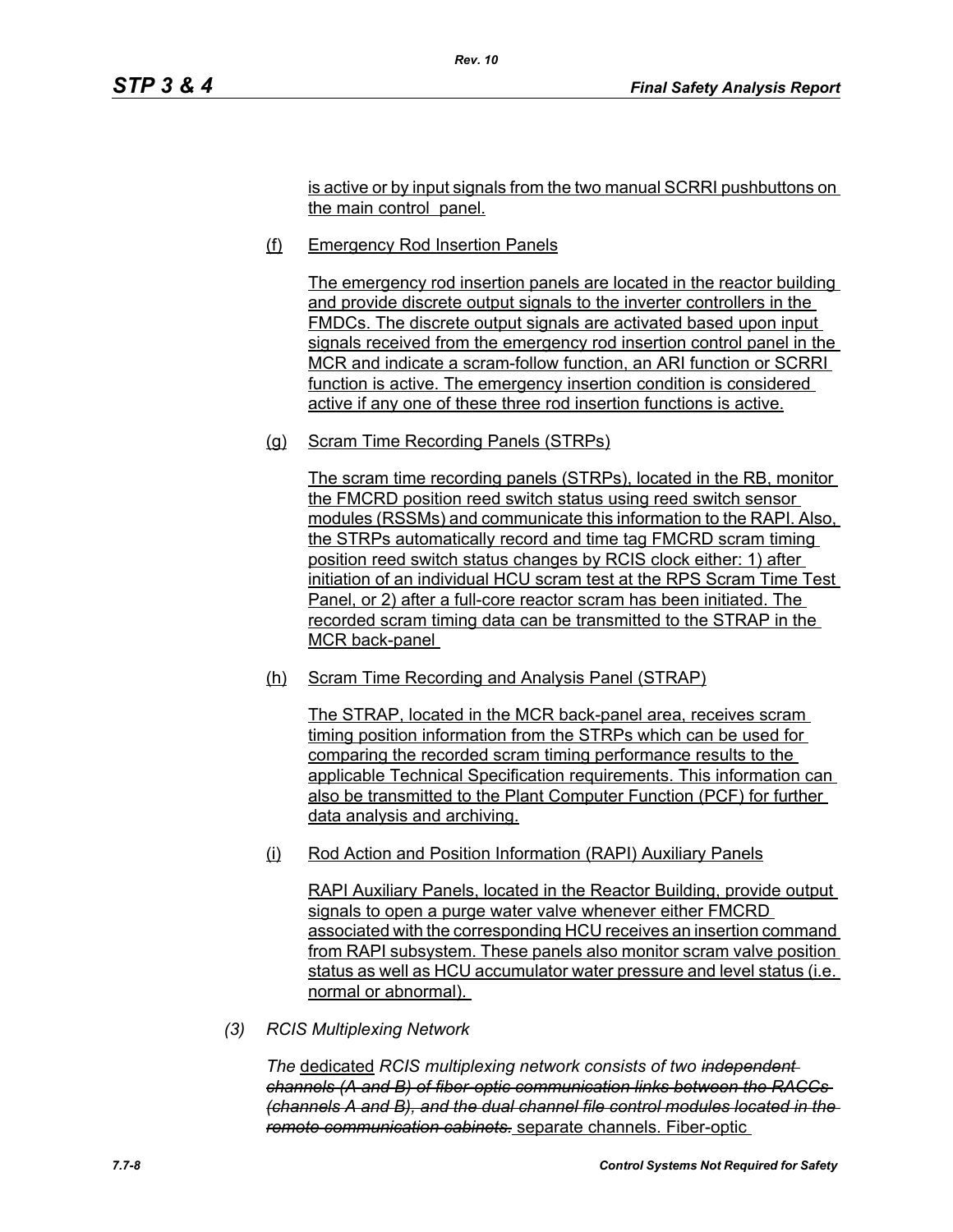communication links are used in this dedicated multiplexing network to handle communication between the RACS and the RSPCs in the RCCs. communication between the STRPs and the RACS, and communication between the RAPI auxiliary panels (for HCU purge water valve control and HCU status monitoring) and the RACS.

*The plant essential multiplexing network interfaces with FMCRD dual redundant separation switches (A/B) and provides the appropriate status signals to the RACCs to be used in the RCIS logic for initiating rod block signals if a separation occurs. The essential multiplexing network is not part of the RCIS.*

The FMCRD dual redundant separation switches (A and B) provide the appropriate status signals to the RACS Cabinets to be used in the RCIS logic for initiating rod block signals for the appropriate FMCRD if a separation occurs. The CRD system provides these signals to the RAPI signal interface units (SIUs) of the RCIS. Each RAPI SIU transmits these status signals to the associated RAPI channel for use in the RAPI rod block logic.

- *(5) Power Sources*
	- *(a) Normal*

*The RCC contains the necessary redundant power supplies for channels A and B of the rod server modules, file control modules, electrical equipment, and cooling fans (if required).*

*(6) RCIS Scope*

*The RCIS scope includes the following equipment:*

- *(a) All the electrical/electronic equipment contained in the* RACS cabinets *RACCs, the RCCs, the FMDCs, and the RBCCs*, the STRPs, the STRAP, the emergency rod insertion panels and the emergency rod insertion control panel*.*
- *(b) The* dedicated *RCIS multiplexing network equipment.*
- *(7) Integral Functional Design*

*The Control Rod Drive (CRD) System performs the following functions:*

*(d) Provides for electromechanical insertion of selected control rods for core thermal/hydraulic stability control* or for mitigation of a loss of feedwater heating event*.*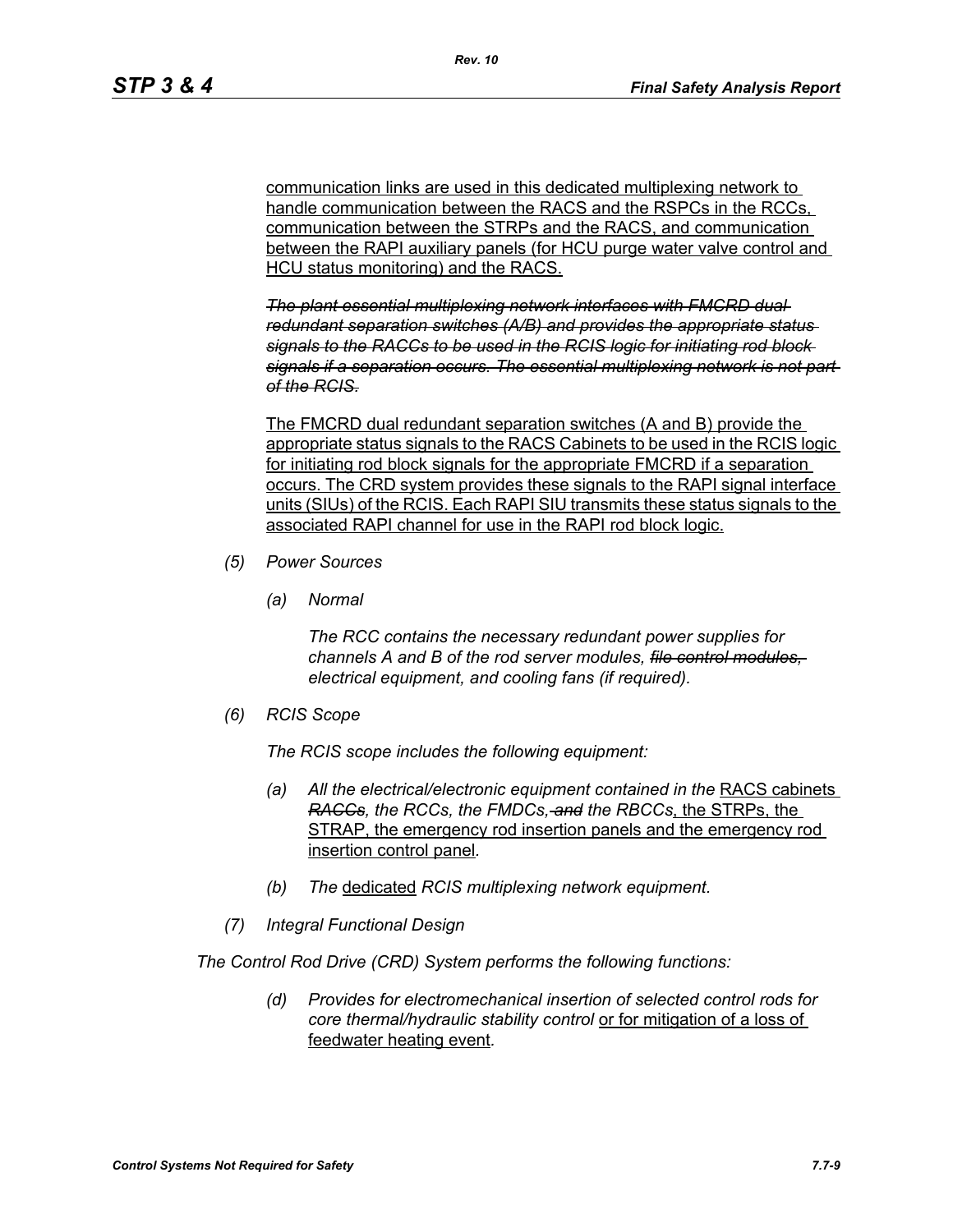# **7.7.1.2.1 Control Rod Drive Control System Interfaces**

STD DEP T1 3.4-1

STD DEP 7.7-7

STD DEP 7.7-10

STD DEP 7.7-11

STD DEP 7.7-12

STD DEP 7.7-13

STD DEP 7.7-14

#### STD DEP Admin

#### *(1) Introduction* Single Rod Movement

*When an operator selects a control rod for motion (Figure 7.7-3), the operator first selects the manual rod movement mode at the dedicated RCIS operator panel, by depressing the manual mode switch to place the RCIS in manual mode. Then the operator depresses the select pushbutton for either single rod movement or for ganged rod movement. The operator must then select a specific rod (or a gang) to be moved at the normal operational manual mode CRT display under the control of the Performance Monitoring and Control System (PMCS).* using the RCIS DOI on the main control room panel.

*A CRT display generated by PMC presents to the operator a full core array of all 205 control rods in addition to 52 local power range monitors (LPRMs) schematically as a group of boxes.*

*Each box represents a control rod containing the core coordinates and vertical rod position of that rod in white numbers on a black background. The vertical rod position information is normally not visible but becomes visible in response to actuation of various rod status and position requestor poke points. The core coordinates are always visible to the operator.*

*The CRT display* The RCIS DOI *provides the operator with a capability to*  move a single rod or a ganged selection. For this discussion, the operator*selects a single rod for withdrawal. Four* Three *rod movement commands (poke points) serve as a means to initiate all rod movements controlled from this display. They are identified as "SINGLE ROD", "ROD GANG", "STEP"*, "NOTCH", and *or "CONTINUOUS", and "IN" or "OUT".*

*The operator first identifies the rod status from the rod status requestor information display, then makes a decision for either a withdrawal or an insertion of a control rod and sets up the display. The operator can request rod status information by actuating poke points on the CRT for the required*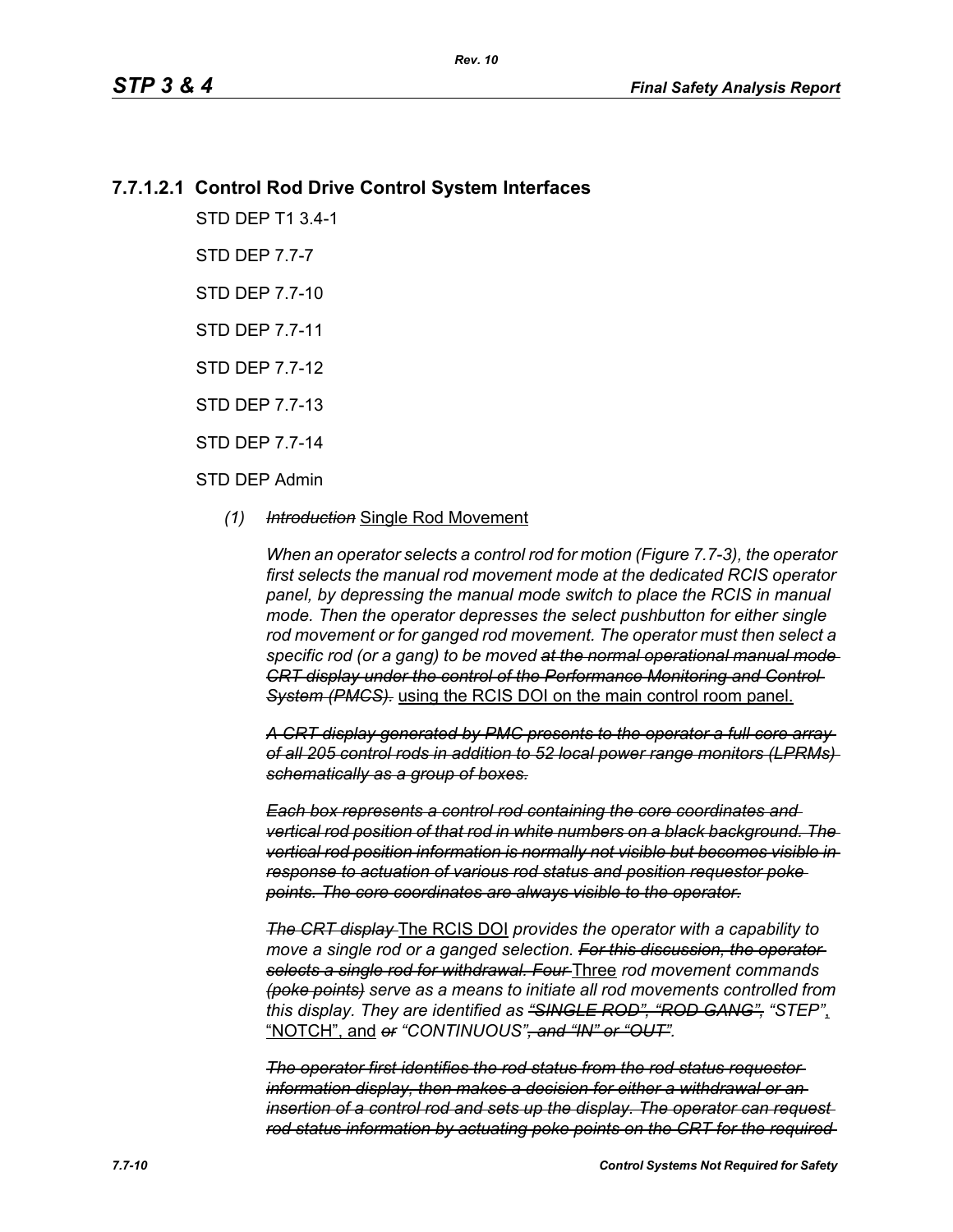*rod.* Then, to request the desired movement in the selected movement mode, the operator then activates "withdraw" (or "insert") movement command by activating associated hard pushbutton switches located adjacent to the RCIS DOI on the main control panel.

*(2) Withdrawal Cycle* 

Following is a description of the selected rod withdrawal movement in the manual mode.

After operator selection of a rod and rod movement mode, which are "STEP," NOTCH," or "CONTINUOUS," on the RCIS DOI on the main control panel, then the operator depresses the "withdraw" hard pushbutton switch. If a STEP" movement is initiated by the operator for a selected single rod, the rod moves a nominal distance of 18.3 mm, with the associated rod step position value displayed on the RCIS DOI corresponding to the number of "STEP" withdrawal movements from the normal full-in position value. A rod at normal full-in position has an associated rod step position value of "0" steps withdrawn. A rod at normal full-out position has an associated rod step position value of "200" steps withdrawn, as the normal full-out position value is 3660 mm below the normal full-in position value of 0 mm.

If a "NOTCH" movement is initiated by the operator for a selected single rod, the rod moves a nominal distance of 73.2 mm (i.e., four times the nominal step movement distance), with the restriction that the nominal stopping position for the "NOTCH" movement in terms of the distance withdrawn from the normal full-in position is an integer multiple of 73.2 mm. for example, if the selected rod were initially at a step position value of "6" steps withdrawn and one "NOTCH" withdrawal movement is selected and performed, the selected rod would stop at a step position value of "8" steps withdrawn. If a "NOTCH" insert movement was then performed, the selected rod would stop at a step position value of "4" steps.

If a "CONTINUOUS" movement is initiated by the operator for a selected single rod, the rod target stopping position value is continuously updated to an integer multiple of 18.3 mm as long as the operator continuously depresses the "withdraw" (or "insert") movement pushbutton. For example, if the selected rod were initially at a step position value of "8" steps withdrawn and a "CONTINUOUS" withdrawal movement is performed, the rod target stopping position value would be updated initially to "12" steps and then would be updated at a position which adds 4 steps to the current position. When the operator ceases to continuously depress the "withdraw" movement pushbutton in this case, the rod target stopping position value then no longer changes and the rod then moves to and stops upon reaching the applicable rod target stopping position value.

Manual gang movements in the "STEP," NOTCH," and "CONTINUOUS" movement modes would be accomplished in a similar manner to that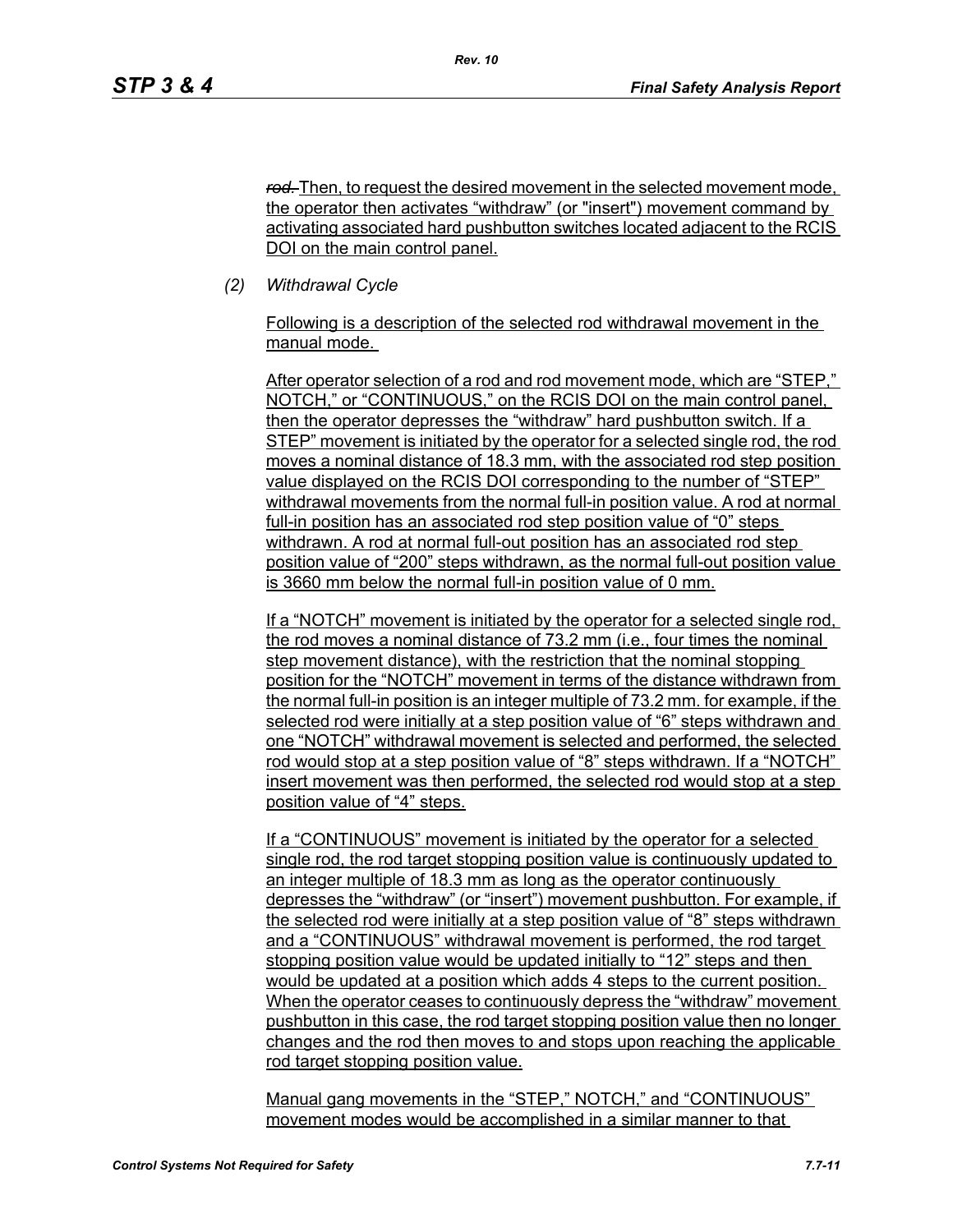described above; however, all operable rods of the selected gang move simultaneously during movement operation. Also, normal manual rod movements are limited such that rod movement beyond normal full-in or full-out position is not allow unless RCIS is placed in a special test mode used for performing the CRD coupling check surveillance test.

During all of these operator selections for rod withdrawals there is continuous monitoring of the selection and movement by the Rod Action and Position Information (RAPI) function. The RAPI of the RCIS enforces the rod block function based upon signals internal or external to the system. If a rod block is activated while normal rod movements are underway, it can prevent desired rod movements or stop rod movements. This rod block function applies in both single rod movement and ganged rod movement modes.

The RAPI internal signals include those signals from the Automated Thermal Limit Monitor (ATLM) and Rod Worth Minimizer (RWM) subsystems of the RCIS. During normal RCIS operating conditions with no single channel bypass condition active, if there is any disagreement between the two channel logic of the subsystems of the RCIS, rod block signals are transmitted to the rod server module. Examples of external input signals which could cause rod withdrawal blocks include rod block signals from the Startup Range Neutron Monitor (SRNM) and the Average Power Range Monitor (APRM) subsystems of the Neutron Monitoring System (NMS) and Fine Motion Control Rod Drive (FMCRD) separation status signals from the CRD system to the RCIS. A complete list of the rod block conditions is provided later in this section.

When normal rod movements are performed, the RAPI of the RCIS transmits the appropriate rod movement command signals to rod server processing channel (RSPC) A and RSPC B of the rod server module (RSM) of the selected rod in the Remote Communication Cabinets (RCCs). The RSPCs transmit signals other corresponding inverter controller and transmit brake energization signals to the associated rod brake controller (RBC). The inverter controller then performs two-out-of-two voting on the command signals received and activates the proper power control signals to the stepping motor driver module (SMDM) to accomplish the FMCRD motor movement desired. The rod brake controller similarly performs two-out-of-two voting and mechanically releases the FMCRD brake just prior to start of FMCRD motor movement and then reengages the FMCRD brake after the normal rod movement is complete.

The Synchro-to-Digital Converters (SDCs) of the RSM also interfaces with instrumentation of the FMCRD (a subsystem of the CRD), collect absolute rod position for the corresponding FMCRD by converting the Synchro A and Synchro B analog signals into digital data representing the FMCRD rod position for use in the associated RSPCs' logic and transmission (via the RCIS dedicated multiplexing network) to the RAPI logic and for the RAPI to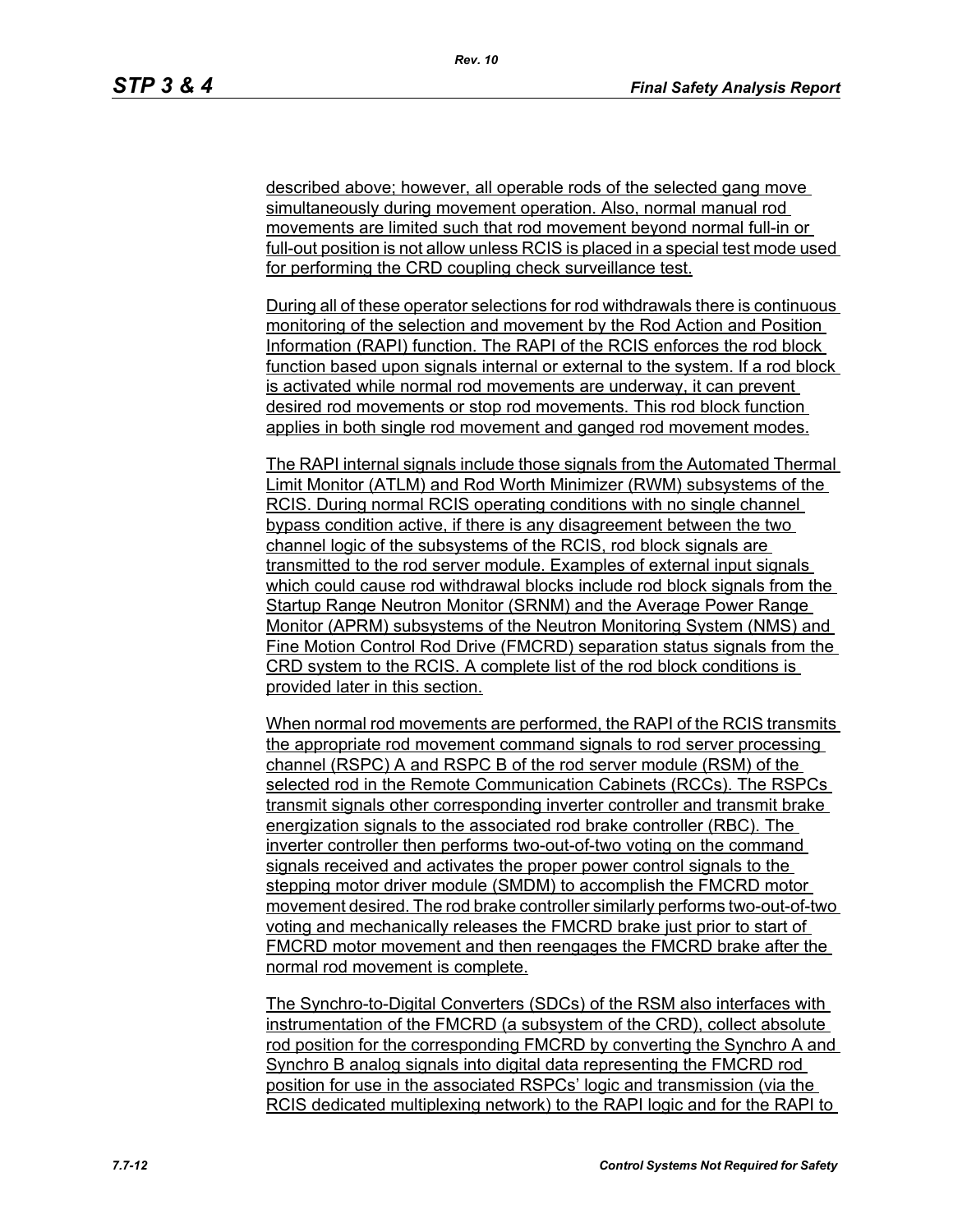transmit rod position data to other systems and subsystems and to the RCIS DOI.

*Following is a description of steps the operator performs at the RCIS dedicated operator's interface panel in selecting a rod for movement in the manual mode. The operator depresses the manual rod movement mode switch, which enables the RCIS for manual mode. The operator then verifies indicator/alarm status at the control panel for the following conditions:*

- *(a) Reactor power level is below low power setpoint (LPSP).*
- *(b) Manual rod movement indicator is illuminated.*
- *(c) Verifies status of channel bypass conditions for RWM, RACS, and ATLM.*
- *(d) RCIS trouble indicator is not illuminated.*
- *(e) RCIS rod block status indicator is not illuminated.*
- *(f) No audible alarms are present.*
- *(g) Verify status of FMCRDs, for number rods, in "Full In" or "Full Out", "Latched Full In", or in an "Inoperable Bypass" condition.*

*Following is a description of steps an operator performs at the PMCS CRT display in selecting a single rod for continuous withdrawal with RCIS initially in manual mode. The detailed operations between the RCIS and the CRD System with specific response when various commands are transmitted are discussed.*

*The setup at the CRT display for continuous withdrawal of a single control rod is as follows:*

- *–With top level CRT display, the operator requests the display of rod position data by actuating the rod position data poke points. The screen display changes to the RCIS normal operation/manual mode screen and shows all control rods and their positions. The screen display has other poke points for operating in the manual mode.*
- *–Under rod command display, if it shows "IN" and "STEP", the operator can change the setup. A touch of "IN" poke point changes it to "OUT" and a touch of the "STEP" poke point changes it to "NOTCH" or to "CONTINUOUS" if "NOTCH" is touched. After proper selections are verified, the operator can then select the single rod by actuating the poke points for a "SINGLE ROD". The operator verifies the selections by observing the status indicators. The operator then follows up by touching the display array box representing the rod (ROD SELECTED) to be moved.*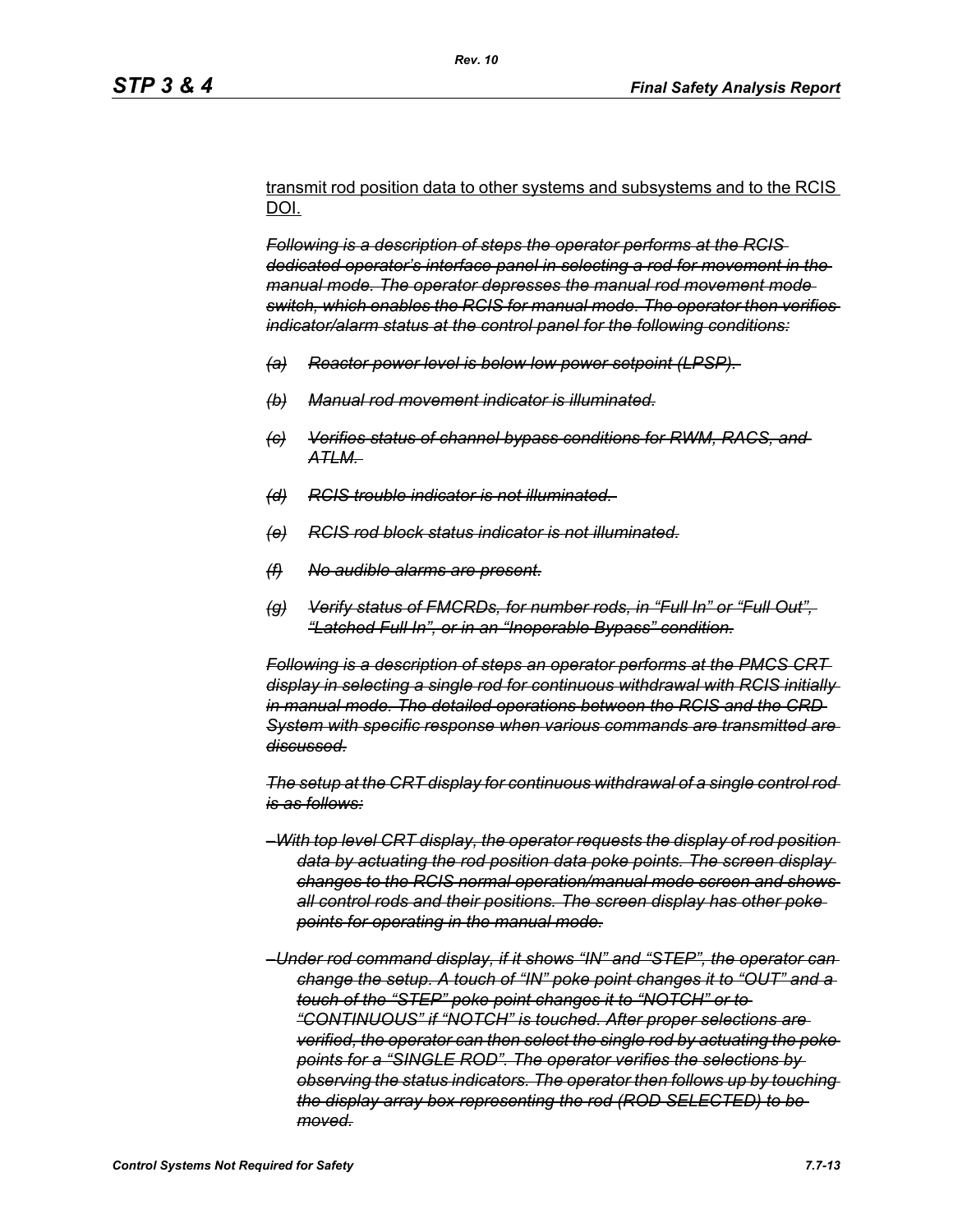*This setup and action by the operator sends rod coordinates and other setup data to the PMCS. The data representing a single rod to be withdrawn is coded and stored in PMCS memory. The PMCS addresses the RCIS and sends the coded messages. The coded messages are received at the RCIS and stored in the Rod Position and Information Subsystem memory. The operator has an option to stop the rod movement by using the light pen. Touching the "SINGLE ROD" poke point a second time causes rod motion stop signals to be sent to the RCIS interface.*

*The information displayed to the operator at this time is the vertical position of the rod selected and it remains displayed until a new selection is made or the rod is deselected. The display array boxes representing all other rods in the core at this time dim to approximately half brightness.*

*The CRT display stores information in memory during the initial setup and transmits the information to the PMCS. When the operator initializes the last poke point (ROD SELECTED), the information stored in memory addressing the manual rod movement command signals in the PMCS are downloaded, as two independent signals, into channels A and B of the RCIS Rod Action and Position Information (RAPI) Subsystems.*

*The RCIS receives the two independent streams of data signals transmitted from the PMCS. The data are received and loaded into memory at the RAPI Subsystems (channel A/B). Both channel A/B are identical and perform the same functions. If there is a disagreement between A and B, the logic issues a rod motion inhibit signal. The operator has the capability to bypass certain functions in the manual mode.*

*The PMCS also sends data to the Automated Thermal Limit Monitor (ATLM) of the RCIS on the calculated fuel thermal operating limits and corresponding initial LPRM values when an ATLM setpoint update is requested.* 

*The logic of the ATLM subsystem issues a rod block signal that is used in the RAPI System logic to enforce a rod block that prevents violation of the fuel thermal operating limits. The ATLM interfaces with and receives signals from the RAPI Subsystem control logic for rod position data, other plant data and control signals.* 

*The ATLM interfaces with Recirculation Flow Control (RFC) System and when it trips, a signal is sent to the RFCS which would cause a flow increase block.*

*The ATLM also receives input signals, based upon the LPRMs and APRMs of the Neutron Monitoring System (NMS). The RAPI Subsystem logic enforces ATLM rod block signals to the RCIS rod server modules located in the remote communication cabinets. Either channel of an ATLM subsystem can independently cause a rod withdrawal block.*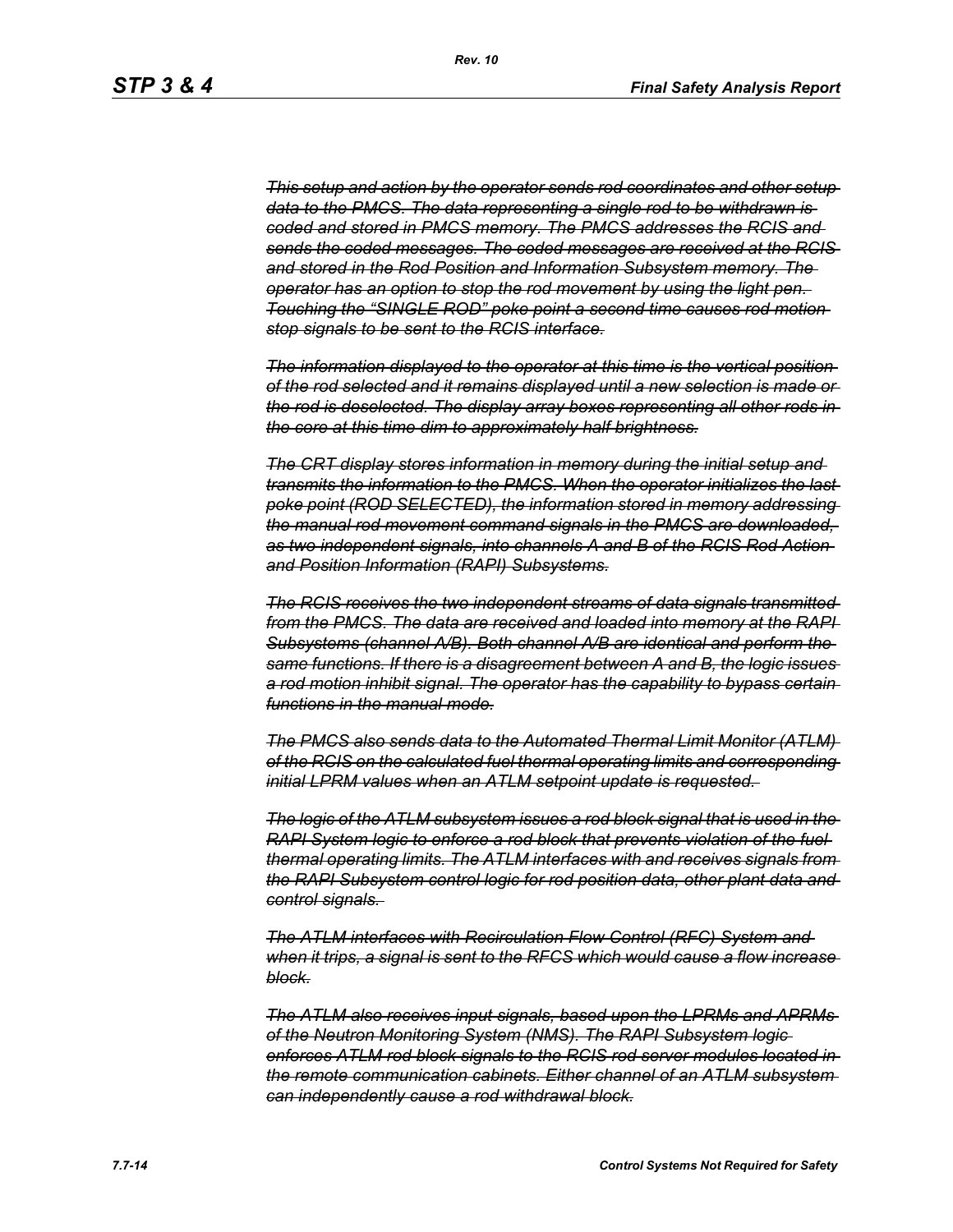*The Rod Worth Minimizer (RWM) Subsystem logic issues rod block signals that are used in the Rod Action Control Subsystem rod block logic to assure that absolute rod pattern restrictions are not violated (e.g., the ganged withdrawal sequence restrictions). The logic of the RWM also receives rod position data and control status signals from the logic of the RAPI Subsystem and feeds back RWM status signals.*

*The RCIS responds to data signals originating from the CRT displays of the PMCS for operator requested rod withdrawal or insertion commands.*

*The RAPI Subsystem of the RCIS enforces rod blocks based upon signals internal or external to the system.*

*The internal signals include those signals from any of the above MRBM, ARBM, RWM. If there is any disagreement between the two channel logic of the RAC and/or the RAPI subsystems of the RCIS, rod block signals are transmitted to the rod server module and sent to the PMCS.*

*External input signals which could cause rod blocks originate from the SRNM and PRNM Subsystems or from the four divisions of the essential multiplexing system, reflecting the status of separation switches of the FMCRDs.*

*After performing the required validity checks within each subsystem and verifying that there are no rod block conditions existing, the RAPI Subsystem of the RCIS transmits command data signals (representing the selection of a single rod for withdrawal via the RCIS multiplexing system channel A and channel B) to a dual channel file control module (FCM) located in a remote communication cabinet. The selected rod command withdrawal signals are received at the dual channel FCM and routed via channel A and channel B of the dual channel rod server modules (RSMs) and then are loaded into data buffers A and B of the inverter controller.*

*The FCM also interfaces with instrumentation of the FMCRD (a subsystem of the control rod drive system), collects data associated with the position reed switches and converts the synchro A and synchro B analog data into digital data for use in the RSM logic and transmission (via the RCIS multiplexing system) to the RAPI Subsystem logic.*

*The RSM, which consists of two rod server processing channels and one inverter controller, interfaces with the rod position instrumentation through its two processing channels and with the associated stepper motor driver module of the FMCRD System via the inverter controller. After receiving the proper command signals for a single rod to be withdrawn continuously, the inverter controller sends the proper motor power control information to the stepper motor driver module. In turn, the stepper motor driver module sends power pulses to the FMCRD motor.*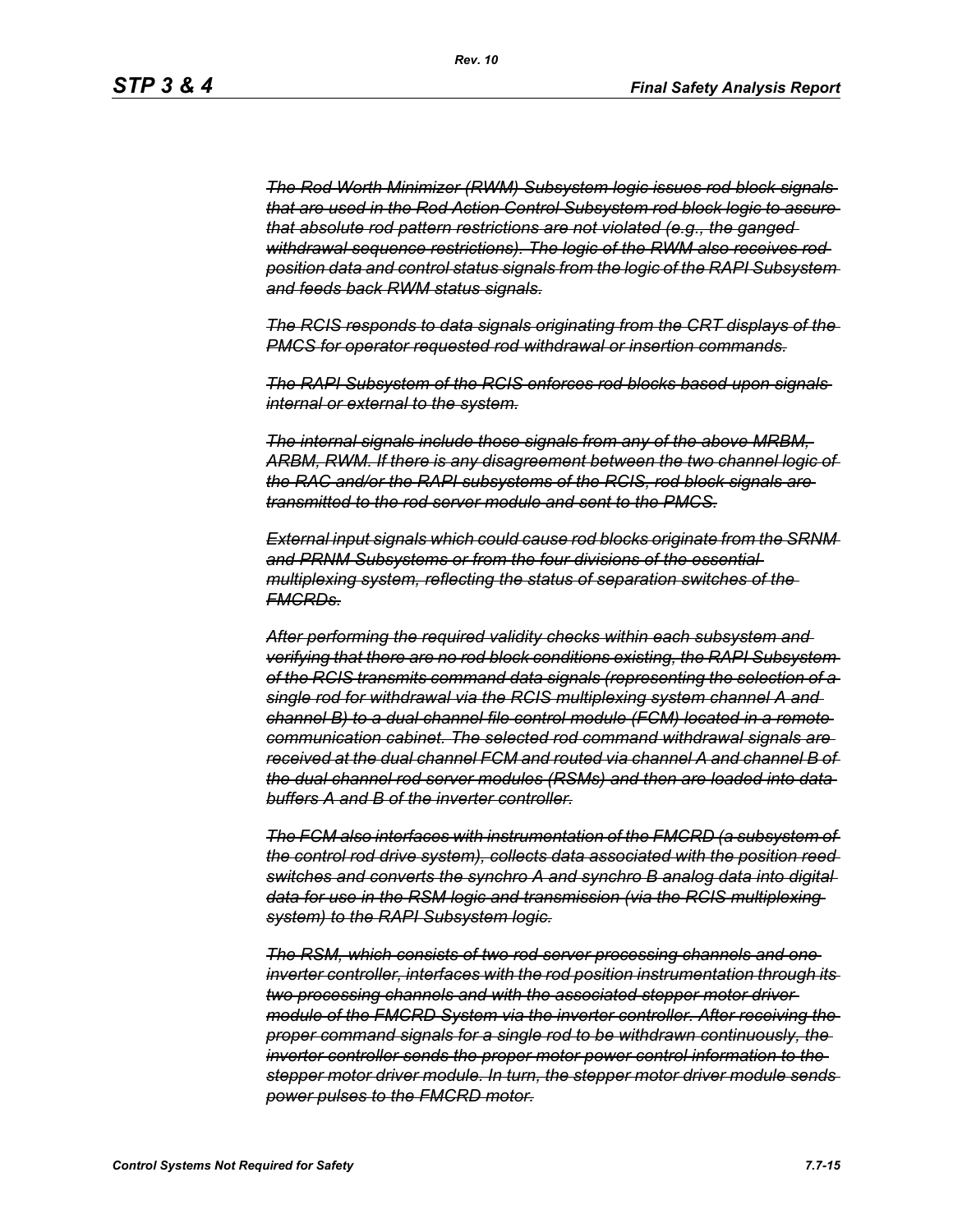*Each of the rod server processing channels A and B also interfaces with the rod brake controller to provide brake disengagement and/or engagement signals required for normal rod movement. This is based on two-out-of-two logic where both channels A and B of the RSM should agree, and on one-outof-two logic for ARI and scram following functions.*

*Each rod server processing channel of the RCIS obtains rod position status information signals via hardwired interfaces with its associated FMCRD synchro and obtains additional rod position and status information via hardwired interfaces with the reed switches included in the FMCRD. The reed switch based position signals are mainly used for recording FMCRD scram timing analysis data. Each rod server processing channel exchanges the continuous synchro position information and transmits the data to the RAPI Subsystem of the RCIS for usage in its logic. This data is also used to provide position status signals to the PMCS and to the RCIS dedicated interface panel.*

*(3) Insert Cycle*

*An operator action to insert a rod while in the manual mode would be processed in a similar manner as above. except that signals for an insertion of the rod would be decoded at the rod server module (RSM). On receiving the correct signals from the RSM, the stepper motor driver module would provide power pulses to the FMCRD motor such that control rod insertion would result.*

The control room operator uses the same controls for insertion of the control rods, except the "insert" hard pushbutton switch on the RCIS DOI is depressed. When a "STEP" insertion movement is selected and performed, the selected rod is inserted and stops at the next step position. When a "NOTCH" insertion movement is selected and performed, the selected rod is inserted and stops at the next notch position. A "CONTINUOUS" insertion movement is similar to "CONTINUOUS" withdrawal movement, except upon selection the nominal target position value decreases instead of increasing, while the "insert" movement pushbutton remains depressed.

#### *(4) Ganged Rod Motion* Movement

*There are three means of controlling ganged rod motion* movement*. The RCIS provides for automatic mode, semi-automatic, and manual mode. When in the automatic mode of operation, commands for reactivity insertion or withdrawal are received from the Automatic Power Regulator (APR) System.*

*The RCIS dedicated operator interface provides switches for an* controls for activating the *automatic, semi-automatic, or manual rod movement mode of operation. When the system is in semi-automatic mode, all rod movements are controlled by the operator. However, the RCIS, by using a database called reference rod pull sequence (RRPS) and keeping track of the current*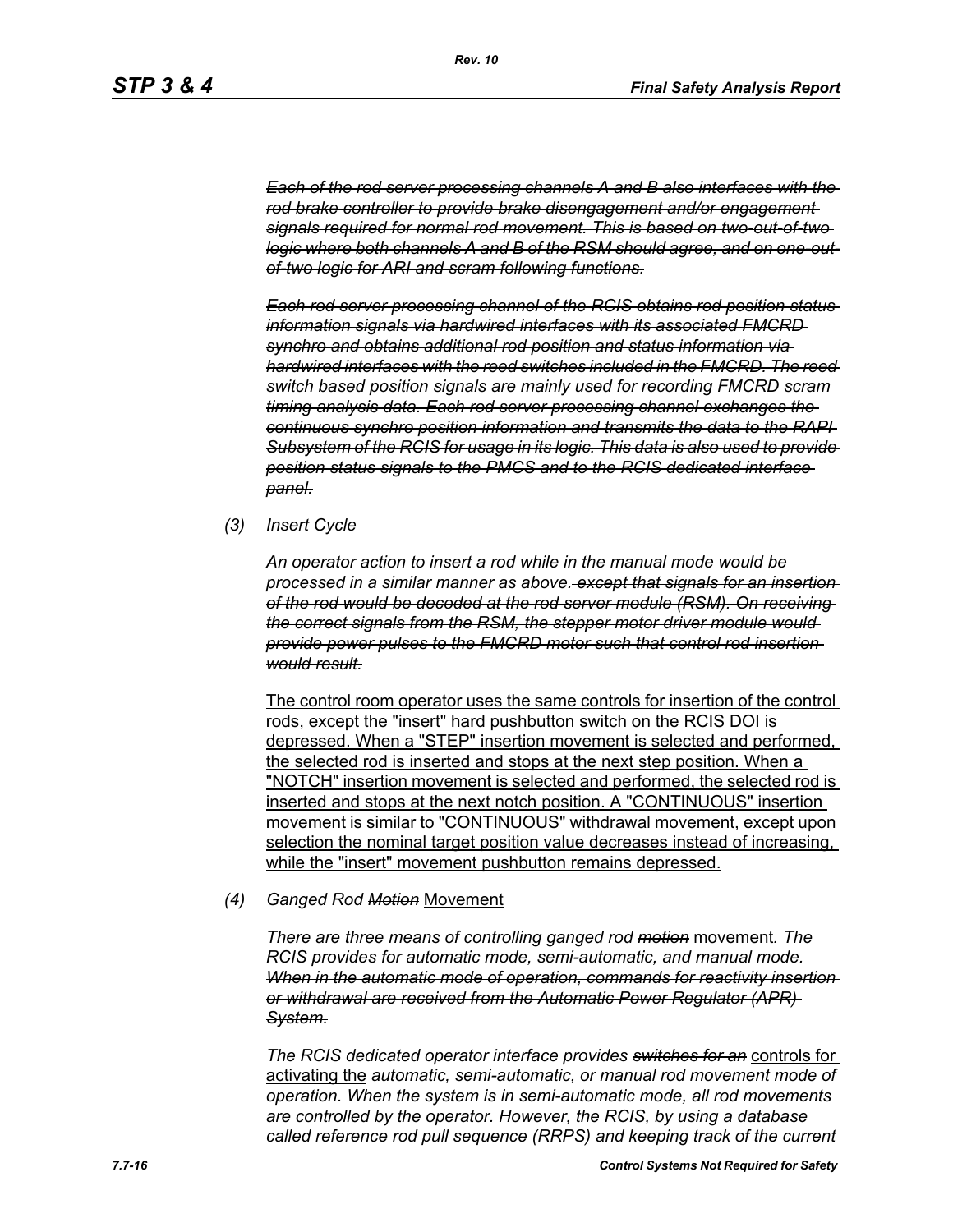*control rods' positions, prompts the operator to the selection of the next gang*selects the gang automatically*.*

*When the RCIS is in manual mode and ganged rod movement mode has also*  been chosen, if the operator selects a specific rod in a gang, the logic will *automatically select all associated rods in that gang.*

*When the automatic mode is active, the RCIS responds to signals for rod movement request from the APR System. In this mode, the APR simply requests either reactivity insertion or withdrawal* and either "step" or "continuous"*. The RCIS responds to this request by using the RRPS and the current rods positions and automatically selects and executes the withdrawal/insert commands for the next gang.*

*In order for the automatic rod movement feature of the RCIS to be active, the power generation control system must be in the automatic mode , the automatic power regulator system must be in the automatic mode* associated with CR operation*, and the switch on the RCIS dedicated operator interface for automatic rod movement mode must be depressed. The operator has an option of discontinuing the automatic operation by placing either the PGCS/APR or RCIS mode switches back to manual mode,* the switch for automatic rod movement mode must have been activated, and there must be no abnormal conditions that prevent operation in the RCIS automatic mode. The operator has an option of discontinuing the automatic operation by placing either the RCIS mode switches back to manual mode or back to the semi-automatic mode.

*(5) Ganged Withdrawal Sequence Restrictions*

*The RWM of the RCIS ensures adherence to certain ganged withdrawal sequence restrictions by generating a rod block signal for out-of-sequence rod withdrawals. These types of restrictions are specified as follows:*

- *(a) The ganged rod mode consists of one or two sets of fixed control rod gang assignments. The two sets of rod gang assignments correspond to sequences A and B of the ABWR ganged withdrawal sequence, as specified in the reactivity control document.* For either sequence, when all of groups 1 through 4 control rods only have been withdrawn, there is a checkerboard pattern in the reactor core of the rods fully withdrawn as opposed to the rods still fully-inserted. For Sequence A, the center control rod in the core would still be fully-inserted. For Sequence B, the center control rod in the core would be fully-withdrawn.
- *(b) The system allows up to 26-rod gangs, for control rods in rod groups 1, 2, 3, and 4, to be withdrawn simultaneously when the reactor is in the startup* or run *mode. These withdrawals are permitted only under the following conditions:*
	- *(i) Reactor power level is below the low power setpoint (LPSP).*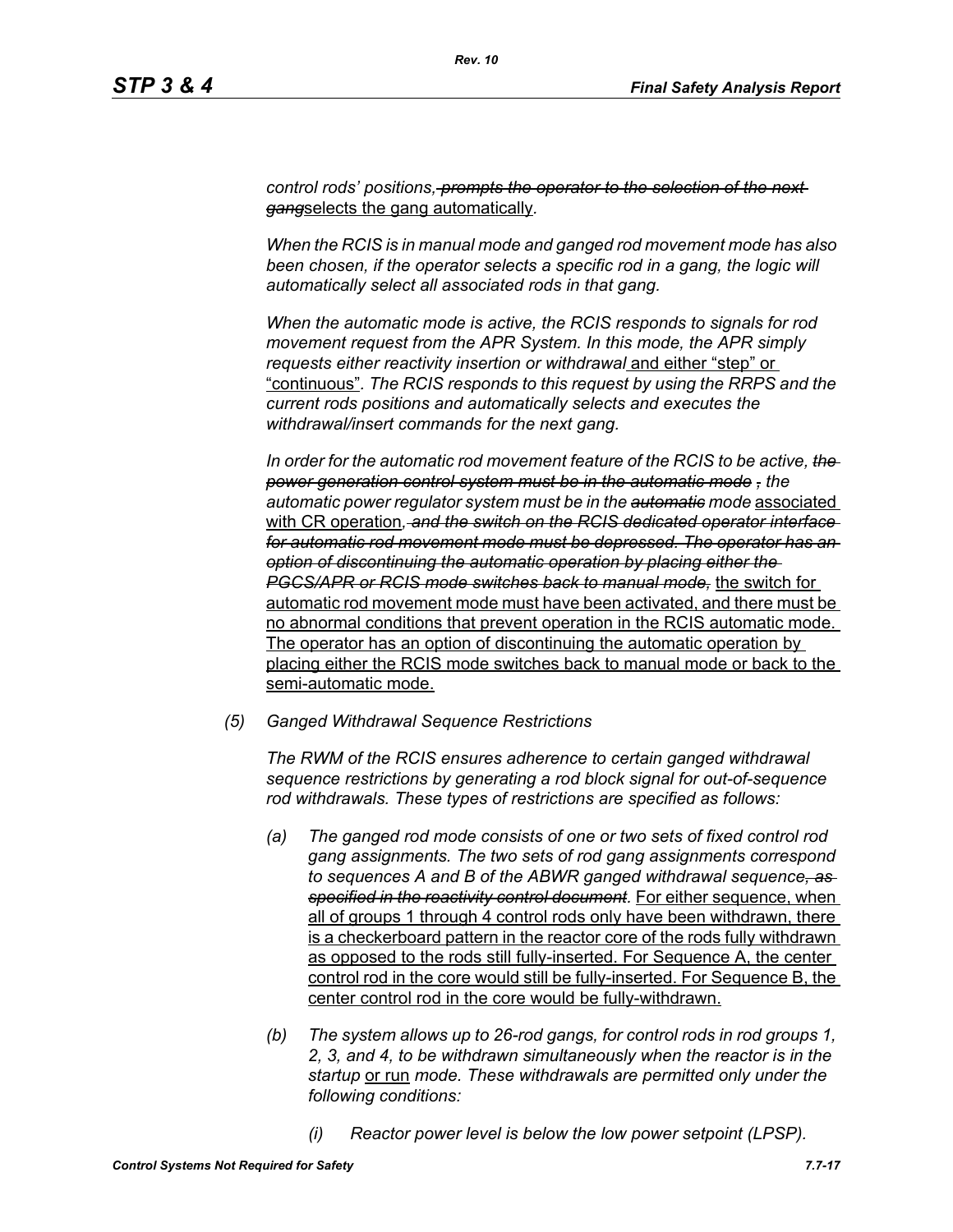- *(ii) A group 1, 2, 3, or 4 gang of rods is selected. Only one group at a time is allowed for normal rod movement.*
- *(iii) Groups 1-4 may only be withdrawn before*if *groups 5-10 are in the full-in position.*
- *(iv) The other three groups (of groups 1-4) that are not selected must be either full-in or full-out. Groups 1-4 are withdrawn from the fullin position to the full-out position before another group is moved.*
- *(v) The chosen alternative sequence for withdrawing the first four groups is consistent with one of the following allowable alternate sequences:*
	- *(a) (1, 2, 3, 4) (b) (1, 2, 4, 3) (c) (2, 1, 3, 4) (d) (2, 1, 4, 3) (e) (3, 4, 1, 2) (f) (3, 4, 2, 1) (g) (4, 3, 1, 2) (h) (4, 3, 2, 1)*

*No sequences other that those indicated above are allowed within the logic of the RCIS*RWM*. The logic of the RCIS*RWM *also ensures that, when single rod movements of rods in groups 1-4 are made, they are in accordance with the above restrictions (e.g., if one of the rods from group 1 is withdrawn, all the other group 1 rods are to be withdrawn before withdrawal of rods in another group is permitted).*

- *(vi) The RCIS*RWM *logic enforces additional ganged withdrawal sequence restrictions when the reactor power level is below the low power level setpoint* and the reactor mode switch is in STARTUP or RUN mode *as follows:*
	- *(a) The RCIS*RWM *logic prevents two groups of rods from being withdrawn simultaneously.*
	- *(b) Allows only groups 1-6 to be withdrawn as one single gang.*
	- (c) *Assures that the maximum allowable difference between the leading and trailing operable control rods in each of groups*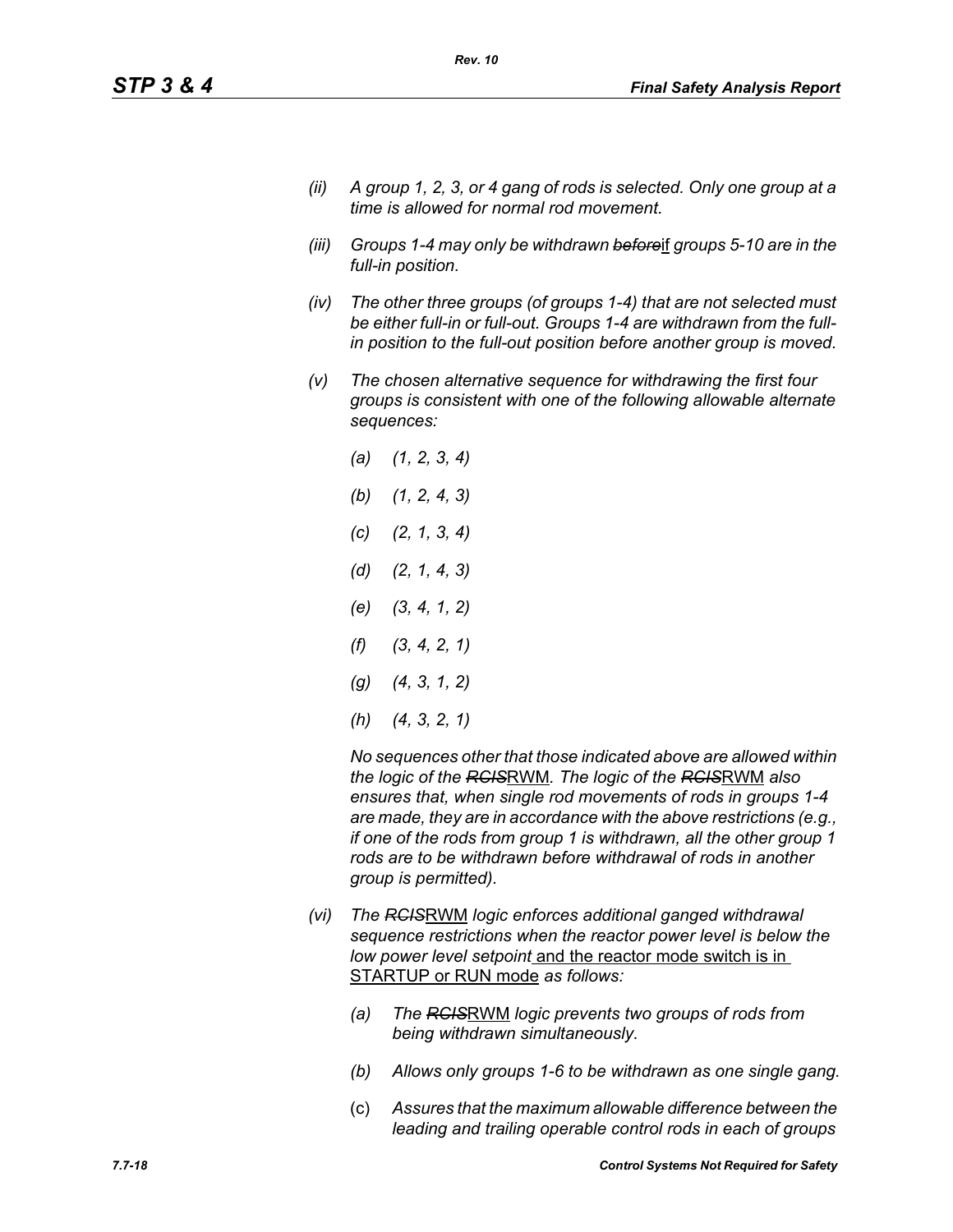*3, 4, 7, 8, 9, and 10 to be within* 152 *146 mm when any operable rod in the group is less than or equal to 0.914m* 48 steps *withdrawn* from the normal full-in position*. This restriction is not applied to groups 1, 2, 5, and 6 or to any group when all operable rods in that group are greater than*  or equal to 48 steps *0.914m withdrawn* from the normal fullin position*. This restriction applies to rod pull sequence (5)*(b)(v)*a through (5)*(b)(v)*d above.*

- (d) *Assures that the maximum allowable difference between the leading and trailing operable control rods in each of groups 1, 2, 7, 8, 9, and 10 to be within* 152 *146.4 mm when any operable rod in the group is less than or equal to 0.914m* 48 steps *withdrawn* from the normal full-in position*. This restriction is not applied to groups 3, 4, 5, and 6 or to any group when all operable rods in that group are greater than*  or equal to 48 steps *0.914m withdrawn* from the normal fullin position*.The restriction applies to rod pull sequence (5)*(b)(v)*e through (5)*(b)(v)*h above.*
- (e) *Enforces restrictions on withdrawal of rods in groups 5-10 if rods in group 7 or 8 are moved first. Movement of rod gangs in groups 9 and 10 are then blocked until all operable rods in groups 5, 6 and 7 or 8 are greater or equal to 0.914m withdrawn. The RCIS also enforces rod restrictions if rods in group 9 or 10 are moved first. Movement of rod gangs in groups 7 and 8 is blocked until all operable rods in group 5, 6 and 9 or 10 are greater than or equal to 0.914m withdrawn.*  5 or 6 are greater than or equal to 48 steps withdrawn from the full-in position AND Group 7 or 8 are greater than or equal to 48 steps withdrawn from the full-in position.
- (f) Enforces restrictions on withdrawal of rods in groups 5-10 if rods in group 9 or 10 are moved first. Movement of rod gangs in groups 7 and 8 are then blocked until all operable rods in groups 5 or 6 are greater than or equal to 48 steps withdrawn from the full-in position AND Group 9 or 10 are greater than or equal to 48 steps withdrawn from the full-in position.
- *(6) Establishment of Reference Rod Pull Sequence (RRPS)*

*The reference rod pull sequence is normally established before plant startup and stored in memory at the Performance Monitoring and Control System (PMCS)* associated with the Plant Computer Function (PCF)*. The PMCS* PCF *allows modifications to be made to the RRPS through operator actions. The PMCS* PCF *provides compliance verification of the changes to the RRPS, with the ganged withdrawal sequence requirements.*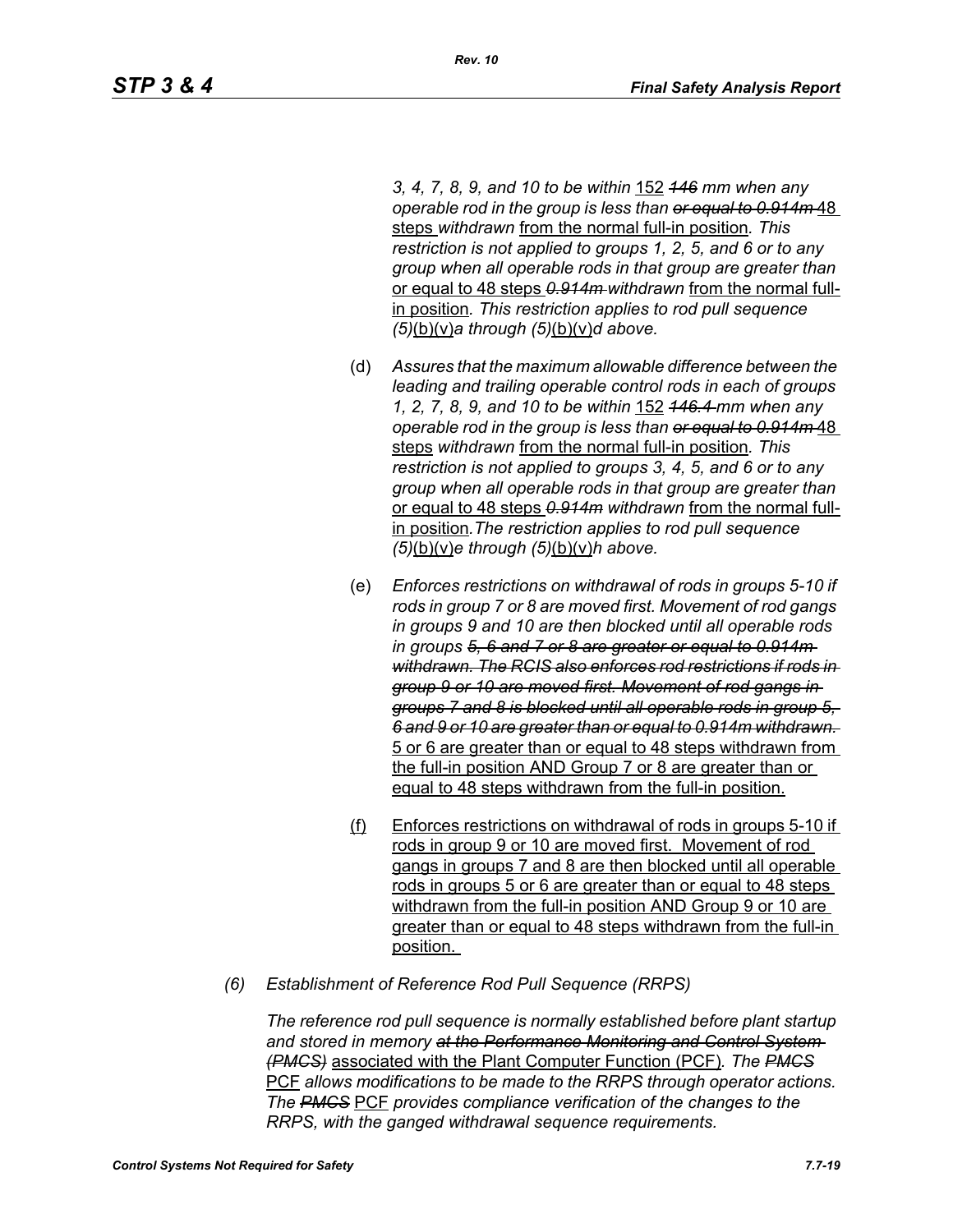*The RCIS provides a capability for an operator to request a download of the RRPS from the PMCS, a subsystem of the Process Computer System* PCF*. The new RRPS data is loaded into the RAPI System* Subsystem*. Download of the new RRPS data can only be completed when the RCIS is in manual rod movement mode and when both keylock permissive switches located at each rod action control cabinet are activated* a permissive switch located at the RAPI panel is activated*.*

*The RCIS provides feedback signals to the PMCS* PCF *for successful completion of downloaded RRPS data for displaying on the CRT* nonsafety *display.*

A rod *Rod withdrawal block signals are* signal is *generated whenever selected single or ganged rod movements differ from those allowed by the RRPS, when the RCIS is in automatic or semi-automatic rod movement mode.*

*The RCIS sounds* activates *an audible alarm at the operators panel for a RRPS violation.*

*(7) Rod Block Function*

*The rod block logic of the RCIS, upon receipt of input signals from other systems and internal subsystems, inhibits movement of control rods.*

*All Class 1E systems rod block signals to the RCIS are optically isolated. The rod block signals change the state of the light emitting diode at the external interface of an isolator. The light crosses the boundary of the isolator to the interface of the RCIS where a photo transistor changes state, thereby communicating the information to the logic within the RCIS. This provides complete isolation while keeping electrical failures from propagating into the RCIS and vice versa.*

*The presence of any rod block signal, in either channel or both channels of the RCIS logic, causes the automatic changeover from automatic mode to manual mode. The automatic rod movement mode can be restored by taking the appropriate action to clear the rod block and by using the selector switch to restore the automatic rod movement mode.*

*If either channel or both channels of the RCIS logic receive(s) a signal from any of the following type of conditions, a rod block is initiated:*

- *(a) Rod separation, only for those rod(s) for which separation is detected.*
- *(b) Reactor in SHUTDOWN mode (all control rods).* Reactor mode switch in SHUTDOWN (rod withdrawal block for all control rods, applicable when the RPS reactor mode switch is in SHUTDOWN).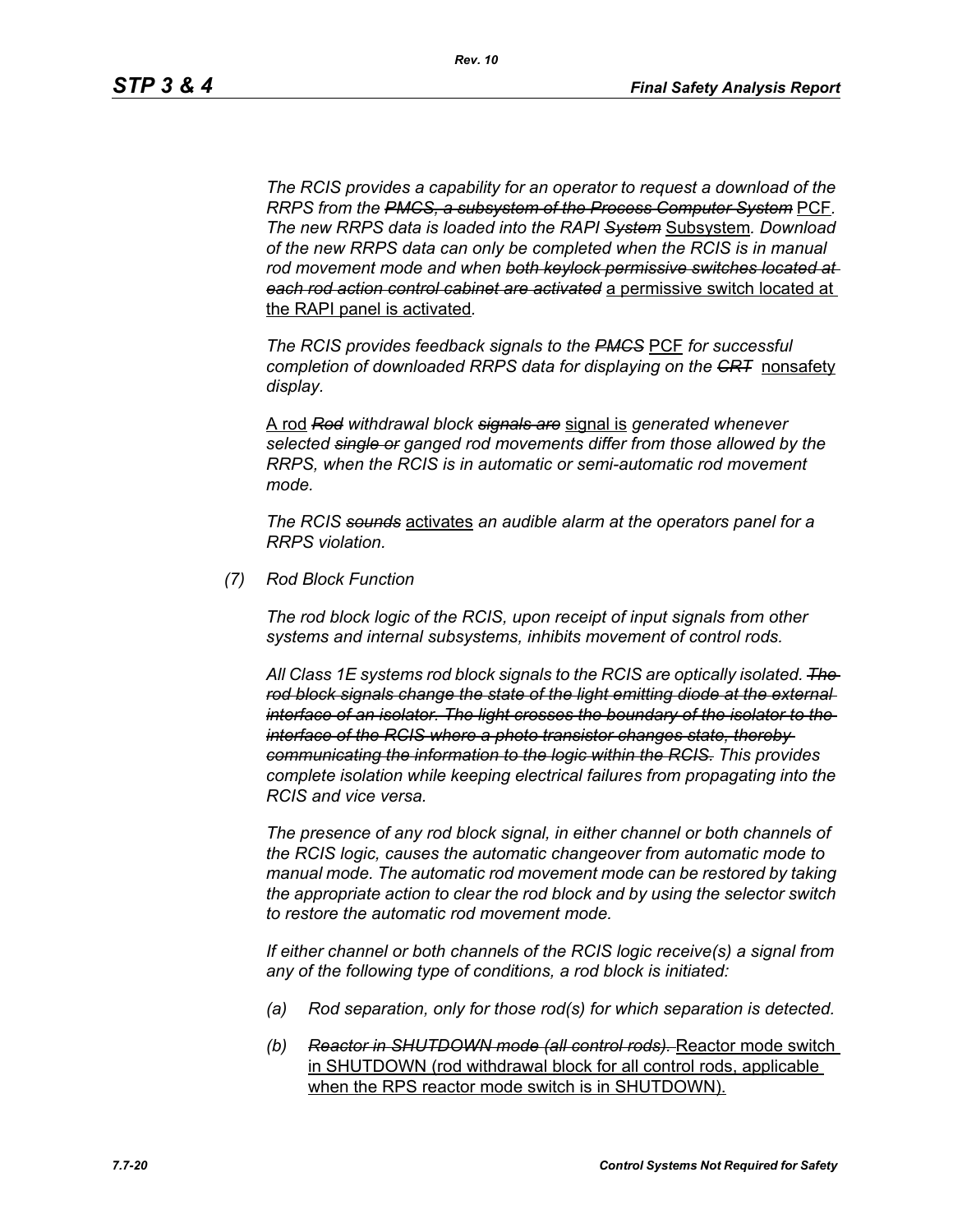- *(c) SRNM period alarm (all control rods, but not applicable when reactor in RUN mode).* Startup Range Neutron Monitor (SRNM) withdrawal block (rod withdrawal block for all control rods, not applicable when the RPS reactor mode switch is in RUN).
- *(d) SRNM downscale alarm or SRNM upscale alarm or APRM set down upscale alarm (all control rods, but not applicable when in RUN mode).* Average Power Range Monitor (APRM) withdrawal block (rod withdrawal block for all control rods).
- *(e) SRNM inoperative (all control rods, but not applicable when reactor is in RUN mode).* CRD charging water low pressure (rod withdrawal block for all control rods).
- *(f) APRM downscale (all control rods, only applicable when reactor in RUN mode).* CRD charging water low-pressure trip bypass (rod withdrawal block for all control rods).
- *(g) Flow-biased APRM rod block (all control rods, only applicable when reactor in RUN mode).* RWM withdrawal block (rod withdrawal block for all control rods, applicable below the Low Power Setpoint).
- *(h) APRM inoperative (all control rods, only applicable when reactor in RUN mode).* RWM insert block (rod insertion block for all control rods, applicable below the Low Power Setpoint).
- *(i) Low CRD charging header pressure (all control rods).* ATLM withdrawal block (rod withdrawal block for all control rods, not applicable below the Low Power Setpoint).
- *(j) Low CRD charging header pressure trip function bypass switches of the reactor protection system are in a bypass position (all control rods).*  Multi-channel Rod Block Monitor (MRBM) withdrawal block (rod withdrawal block for all control rods, not applicable below the Low Power Setpoint).
- *(k) Violation of ganged withdrawal sequence restrictions (all control rods in the selected gang or the selected control rod if the single rod movement mode is being used; applicable below the low power setpoint).* RFCS withdrawal block (rod withdrawal block for all control rods).
- *(l) Automated Thermal Limit Monitor (ATLM) rod block (all control rods, only applicable above the low power setpoint).* Gang large deviation (i.e., gang misalignment) withdrawal block (rod withdrawal block for all operable control rods of the selected gang, applicable when RCIS GANG mode selection is active).
- *(m) Multi-channel Rod Block Monitor (MRBM) rod block (all control rods, only applicable above the low power setpoint).* REFUEL mode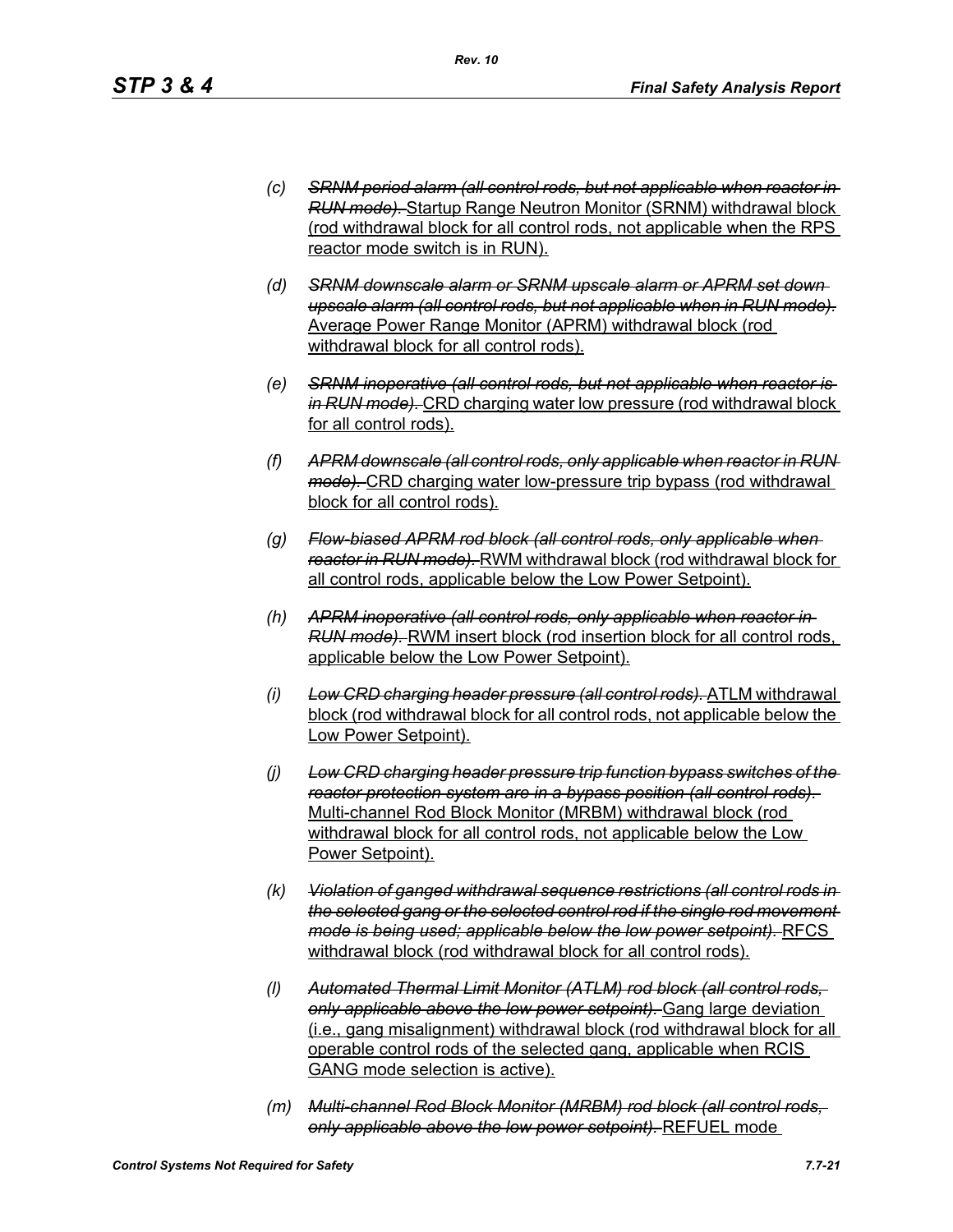withdrawal block (rod withdrawal block for all control rods, applicable when the RPS reactor mode switch is in REFUEL).

- *(n) ATLM trouble (all control rods, only applicable above the low power setpoint).* Not Used
- *(o) RWM trouble (all control rods, applicable below the low power setpoint).* Rod Action and Position Information (RAPI) trouble (rod withdrawal block and rod insertion block for all control rods).
- *(p) MRBM inoperative (all control rods, only applicable above the low power setpoint).* Not Used
- *(q) Rod action position information trouble (all control rods).* Not Used
- *(r) Two or more recirculation pump trips when reactor power is above approximately 25% of rated and core flow is below approximately 36% or rated. The logic to generate this rod block resides in the RFCS and the discrete rod block signal is sent to the RCIS from the RFCS.*Not Used
- *(s) Refueling platform control computer interlock rod block (all control rods, only applicable when the reactor is in the refuel mode).*Not Used
- *(t) Reactor SCRAM* follow *condition exists (*rod withdrawal block for *all control rods).*
- *(u) Existence of ARI or SCRRI condition (*rod withdrawal block for *all control rods).*
- *(v) Gang misalignment [i.e. position difference between any two gang members of more than 38.1 mm (all control rods)].*Not Used

*The RCIS enforces all rod blocks until the rod block condition is cleared. The bypass capabilities of the RCIS permit clearing certain rod block conditions that are caused by failures or problems that exist in only one channel of the logic.*

#### *(9) RCIS Bypass Capabilities*

*The RCIS provides the capability to bypass synchro A* (or synchro B)*, if it is bad, and select synchro B* (or synchro A) *for providing rod position data to both channels of the RCIS. The number and distribution of bypassed synchros are procedurally controlled by applicable plant Technical Specifications.* The RCIS logic prevents the simultaneous bypassing of both synchro signals for an individual FMCRD.

*The RCIS allows the operator to completely bypass up to eight control rods by declaring them "Inoperable" and placing them in a bypass condition.*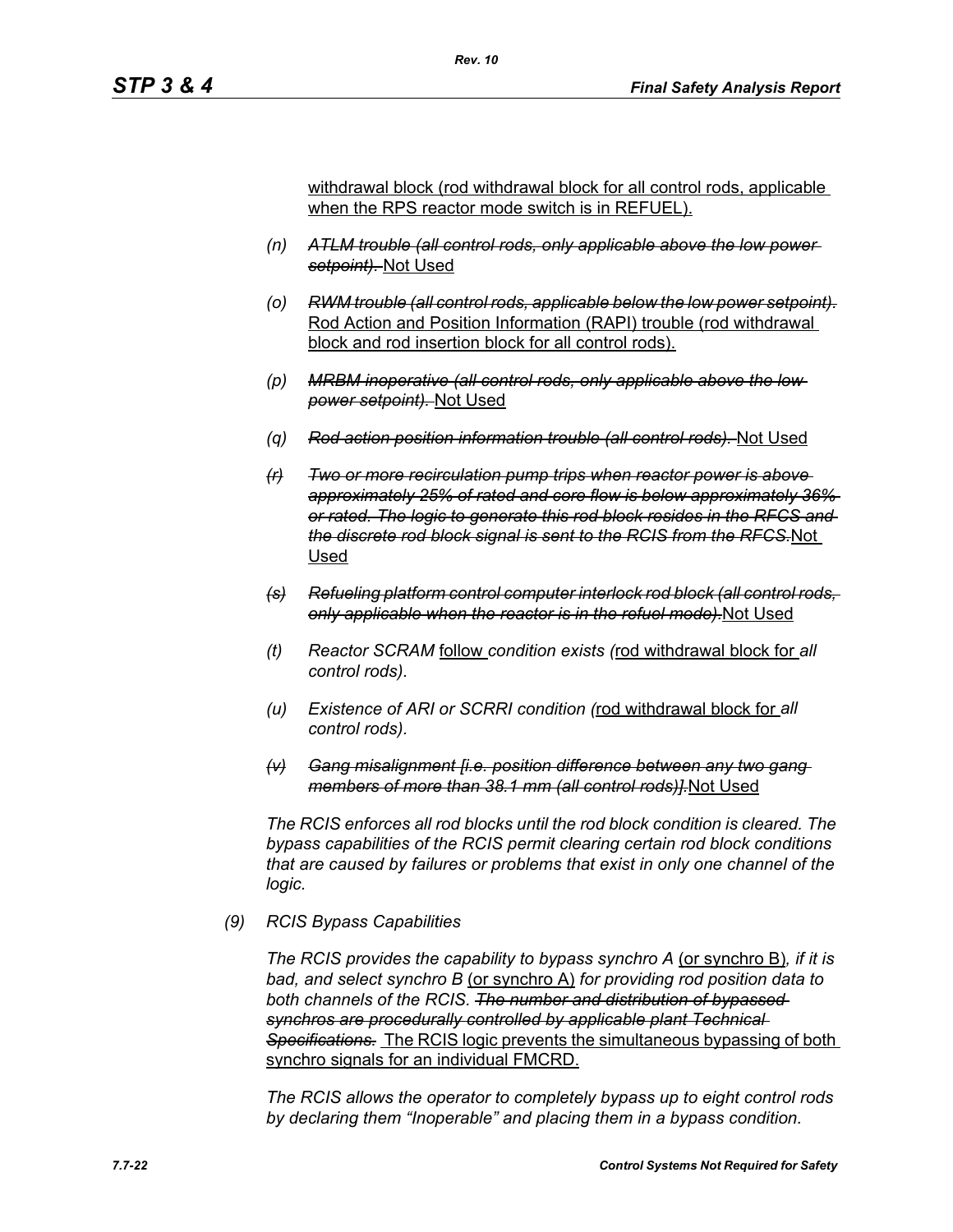*Through operator action, an update in the status of the control rods placed into "inoperable" bypassed condition is available at the CRT display. At the display, the operator can request the data to be downloaded into the memory of the RAPI Subsystem logic with confirmation of a successful download completion signal being sent back to the CRT display.* can be performed at the RCIS DOI.

*Download of a new RCIS "Inoperable Bypass Status" to the RAPI Subsystem is only allowed when the RCIS is in a manual rod movement mode and when both keylock permissive switches are activated at the RCIS panels* the bypass permissive switch located near the RCIS DOI is activated*.*

*The operator can substitute a position for the rod that has been placed in a bypass state into both channels of the RCIS, if the substitute position feature is used. The substituted rod position value entered by the operator is used as the effective measured rod position that is stored in both rod action control*  RAPI *channels and sent to other* subsystems of the RCIS and to other plant *systems (e.g., the Process Computer* Plant Information and Control *System).*

*For purposes of conducting periodical* periodic *inspections on FMCRD components, RCIS allows placing up to 21* 35 *control rods in "inoperable" bypass condition, only when the reactor mode switch is in REFUEL mode.*

*The RCIS enforces rod movement blocks when the control rod has been placed in an inoperative bypass status. This is accomplished by the RCIS logic by not sending any rod movement pulses to the FMCRD.*

*In response to activation of special insertion functions, such as ARI, control rods in bypass condition do not receive movement pulses* commands*.*

*(10) Single/Dual Rod Sequence Restriction Override (S/DRSRO) Bypass*

*The RCIS single/dual rod sequence restriction override bypass feature allows the operator to perform special dual or single rod scram time surveillance testing at any power level of the reactor. In order to perform this test, it is often necessary to perform single rod movements that are not allowed normally by the sequence restrictions of the RCIS.*

*When a control rod is placed in a S/DRSRO bypass condition* exists*, that* the *control rod* positions are *is no longer used in determining compliance to the RCIS sequence restrictions (e.g., the ganged withdrawal sequence and RRPS).*

*The operator can only perform manual rod movements of control rods in the S/DRSRO bypass condition. The logic of the RCIS allows this manual single/dual rod withdrawals for special scram time surveillance testing.*

*The operator can place up to two control rods associated with the same hydraulic control unit (HCU) in the S/DRSRO bypass condition.*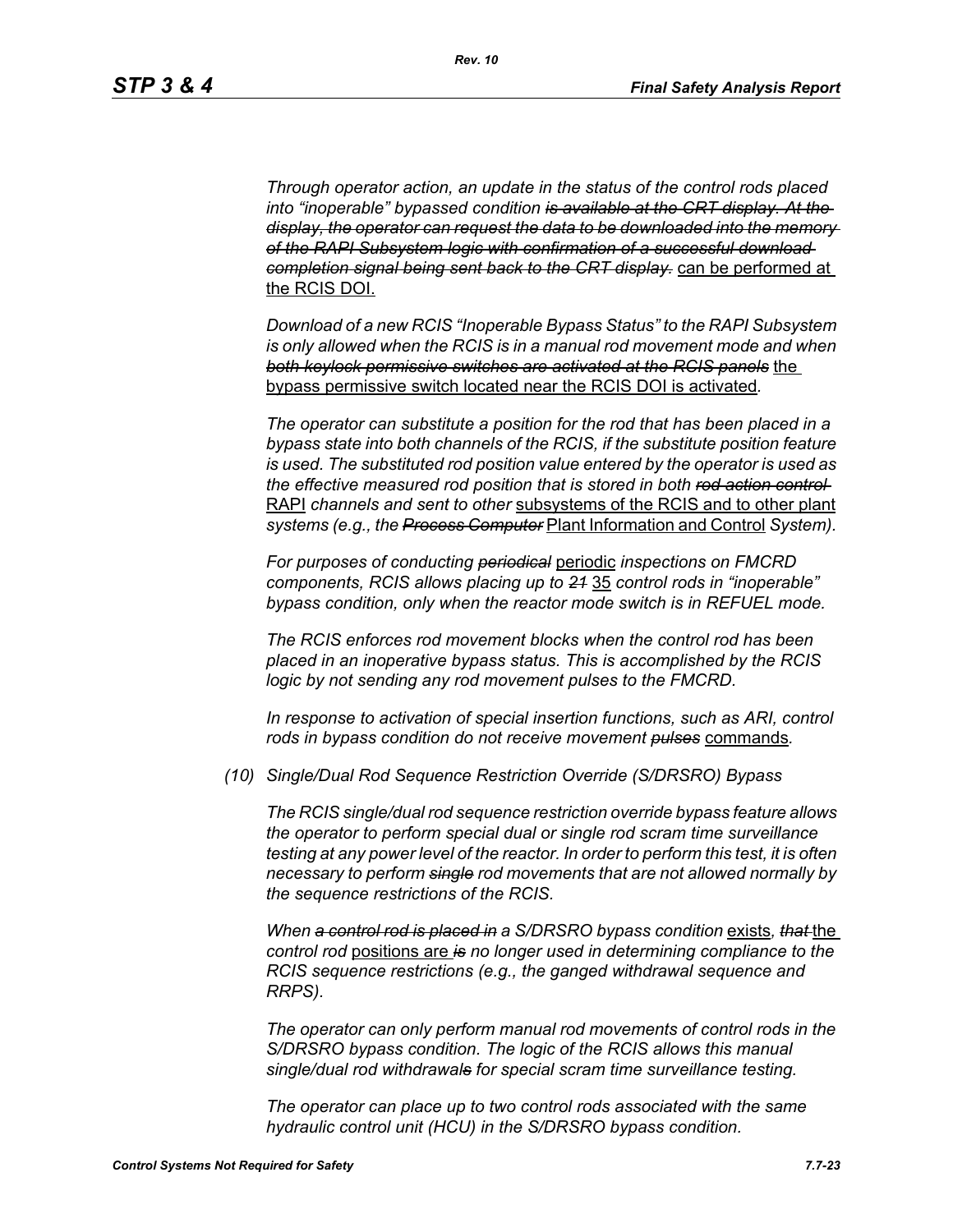*The dedicated RCIS operator interface panel contains status indication of control rods in a S/DRSRO bypass condition.*

*The RCIS ensures that S/DRSRO bypass logic conditions have no effect on special insertion functions for an ARI or SCRAM following condition and also no effect on other rod block functions, such as MRBM, APRM, or SRNM period* rod blocks*.*

*The drive insertion following a dual/single rod scram test occurs automatically. The operator makes the necessary adjustment of control rods in the system prior to the start of test for insertions, and restores the control rod to the desired positions after test completion.*

#### (11) Single RCIS Channel Bypass Features

*The RCIS is a dual channel system and the logic of the system provides a capability for the operator to invoke bypass conditions that affect only one channel of the RCIS. The interlock logic prevents the operator from placing both channels in bypass. Logic enforces bypass conditions to ensure that the capability to perform any special function (such as an ARI, scram following, and SCRRI) is not prevented.*

*The RCIS logic ensures that any special restrictions that are placed on the plant operation are enforced as specified in the applicable plant Technical Specifications for invoked bypass conditions.*

*The status and extent of the bypass functions are identified on the RCIS dedicated operator interface panel and the PMCS CRT displays at the main control panel.*

*Bypass conditions allow continuation of normal rod movement capability by bypassing failed equipment in one RCIS channel. After repair or replacement of the failed equipment is completed, the operator can restore the system or subsystem to a full two-channel operability. The operator has the capability to invoke bypass conditions within the following system or subsystems:*

- *(a) Synchro A or B position bypass* Not Used
- *(b) Rod server* processing *module channel A or B bypass*
- *(c) Inoperable condition bypass* Not Used
- *(d) File control module channel A or B bypass*Not Used
- *(e) ATLM channel A or B bypass*
- *(f) RWM channel A or B bypass*
- *(g) RACS* RAPI *channel A or B bypass*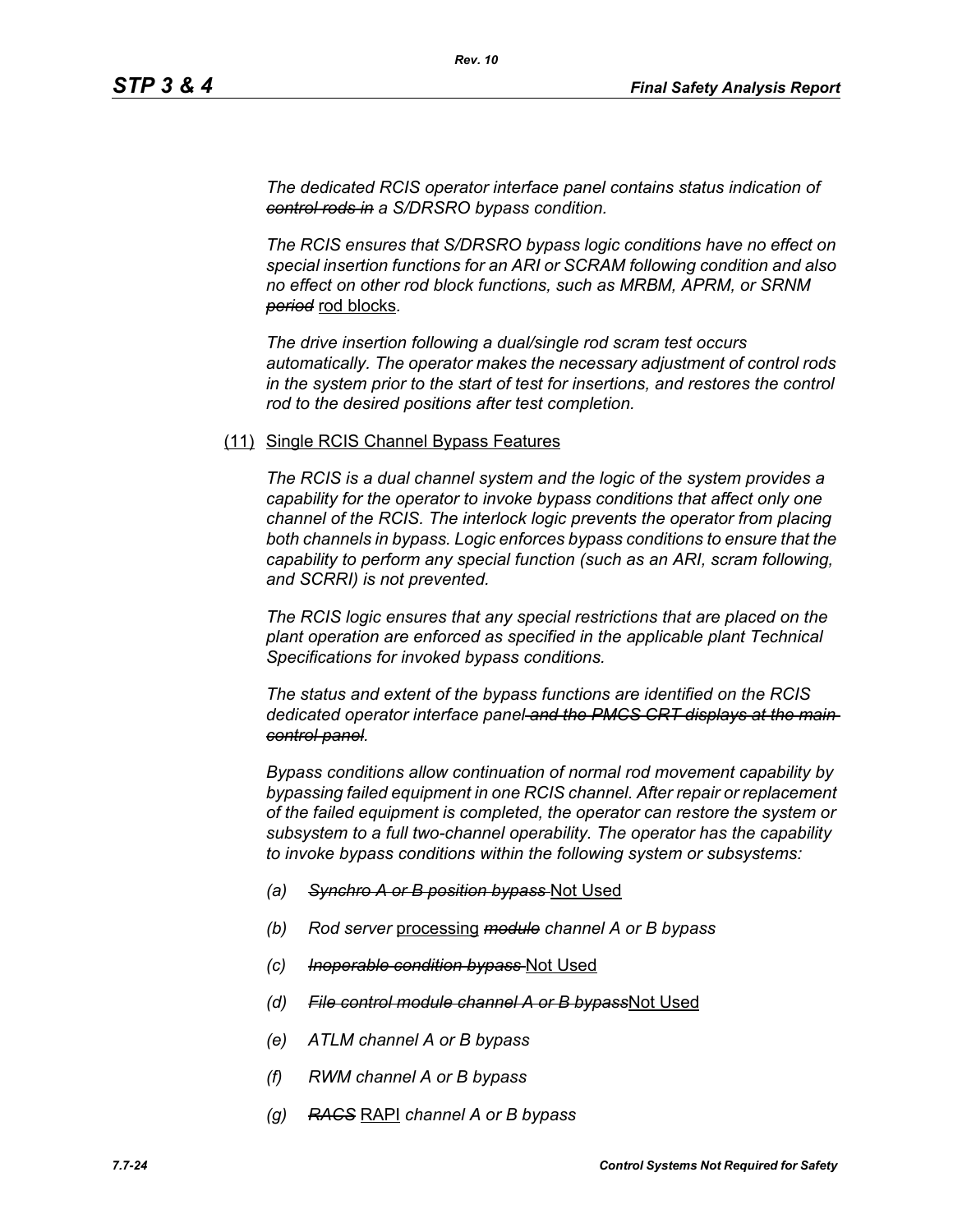#### (12) *Scram Time Test Data Recording*

*The logic of the RCIS provides the capability to automatically record individual FMCRD scram timing data based upon scram timing reed switches. When a FMCRD scram timing switch is activated, the time of actuation is recorded by the RAPI System*scram time recording panel (STRP) *for time tagging of stored scram time test data in the RSPC*scram time recording and analysis panel (STRAP) *for that particular FMCRD. The timetagged data is stored in memory until the next actuation of that particular reed switch is detected again.*

*The RCIS also time tags the receipt of a reactor scram condition being activated based upon the scram-following function input signals from the Reactor Protection System.*

*The resolution of this time-tagging feature is less than 5 milliseconds. Contact bounce of the reed switch inputs are properly masked to support this function. The reference <del>real time</del> clock for time tagging is the real timeRCIS clock of the RCIS.*

*When the RCIS detects a reactor scram condition, the current positions of all control rods in the core are recorded, time tagged, and stored in memory. RCIS logic stores this data in memory until a request is received from the*  PCF for transfer of the stored scram timing performance data from the STRAP to the PCF. The transmitted data is used by the PCF to*PMCS. The transmitted data is used by the PMCS to calculate and summarize scram time performance based on the scram timing data received from the RCIS.*

*In an alternate design, the scram time recording and analysis functions are performed by two separate panels called scram time test panel (STTP) and scram time test recording/analysis panel (STR/AP). The STTP function is to directly interface with FMCRD reed switches and gather all FMCRD status and scram information. The function of STR/AP is to receive FMCRD information from STTP, process and analyze FMCRD scram time data, generate scram time test reports, and communicate FMCRD reed-switchbased status data to other plant systems.*

#### *(13) ATLM Algorithm Description*

*The ATLM is a microprocessor based subsystem of the RCIS that executes two different algorithms for enforcing fuel operating thermal limits. One algorithm enforces operating limit minimum critical power ratio (OLMCPR), and the other the operating limit minimum*maximum *linear heat generation rate (OLMLHGR). For the OLMCPR algorithm, the core is divided into 48 regions, each region consisting of 16 fuel bundles. For the OLMLHGR algorithm, each region is further vertically divided up into four segments. During a calculation cycle of ATL*M *(about 100 msec), rod block setpoints (RBS) are calculated for OLMCP*R *monitoring (48 values) and for OLMLHGR monitoring (48 x 4 values). Then the calculated setpoints are compared with*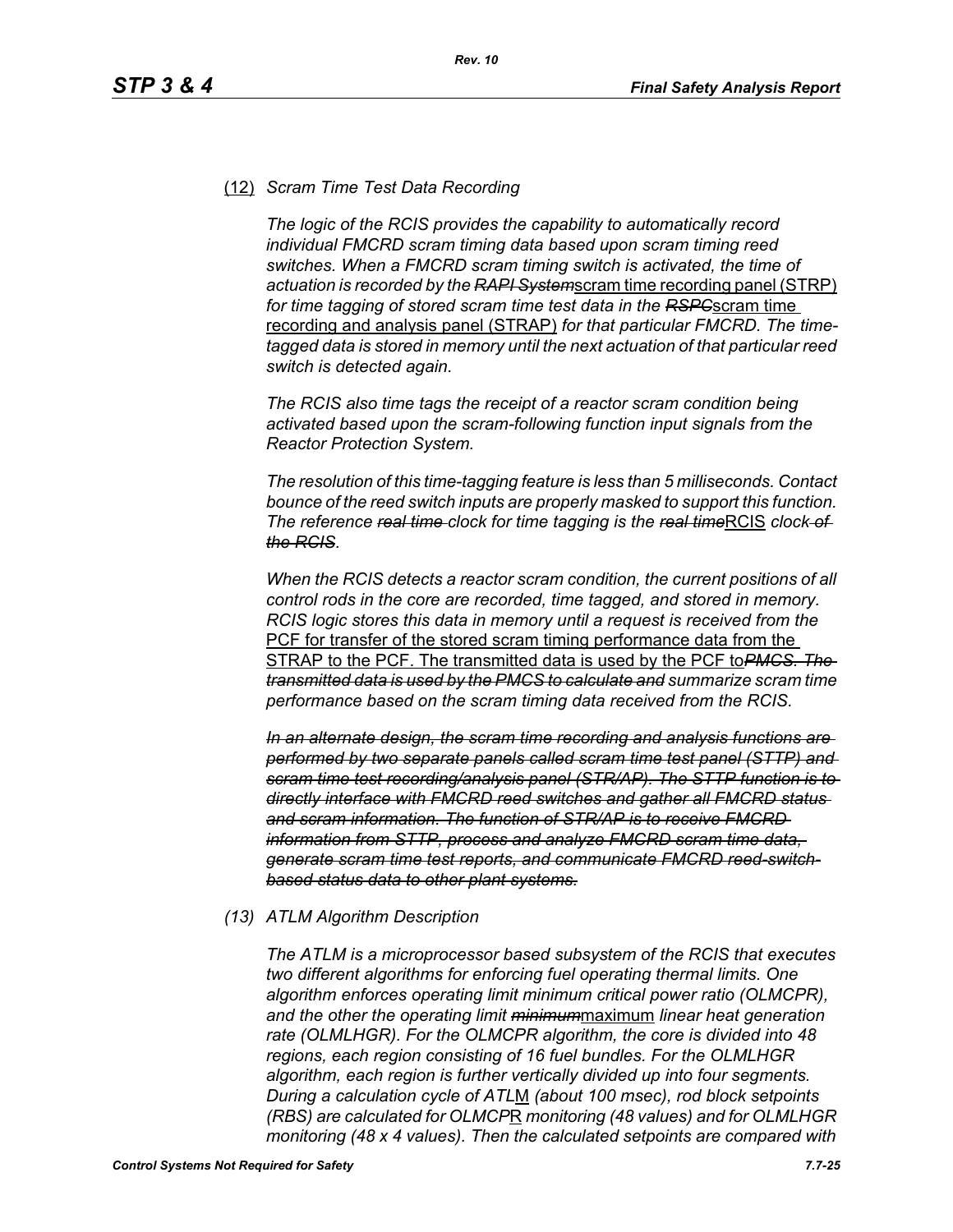*the real time averaged LPRM readings for each region/segment. The ATLM issues a trip signal if any regionally averaged LPRM reading exceeds the calculated RBS. This trip signal causes a rod block within the RCIS and also a flow change block in the Recirculation Flow Control System (RFCS).*

*RMCPRi = Regional initial MCPR (i.e., the minimum CPR of the 16 bundles in the region spanned by the four LPRM strings). Known input from predictor (process computer*PCF*).*

*In Equations 7.7-1 and 7.7-2 above, "initial" refers to values that are downloaded from the "3D Predictor Monitor" subsystem of the PMCS*PCF*. A download is requested by the ATLM whenever changes in reactor power and/or core flow exceed a preset limit. A download can also be manually requested by the operator.*

## **7.7.1.2.2 System Interfaces**

STD DEP T1 3.4-1

STD DEP 7.7-7

STD DEP Admin

*(1) Control Rod Drive (CRD) System*

*The RCIS interfaces with the CRD System are as follows:*

- *(e) Separation reed switches (A&B) through the plant essential multiplexing system* RAPI signal interface units (SIUs) *for each FMCRD*
- *(2) Recirculation Flow Control System (RFCS)*
	- *(c) RFCS Core Flow Signal to RCIS*

*The RFCS provides signals to both channels of the RCIS that represent validated total core flow. These signals are used for part of the validity checks when performing an ATLM operating limit setpoint update. The RCIS obtains these signals from the RFCS via the multiplexing system links* the nonsafety Plant Data Network (PDN) communication function and associated datalinks *to the RCIS channels.*

*(e) RFCS Hard-Wired Signals to RCIS*

*Each of the three channels of RFCS provides the status of six relay contacts (12 wires per RFCS channel) to the RCIS. These signals are used by RCIS logic* RFCS also provides redundant control signals for implementation of the FMCRD emergency rod insertion functions to the RCIS emergency insertion control panel. These signals are activated when either the ARI or SCRRI condition exists *to minimize the likelihood inadvertent FMCRD run-in.*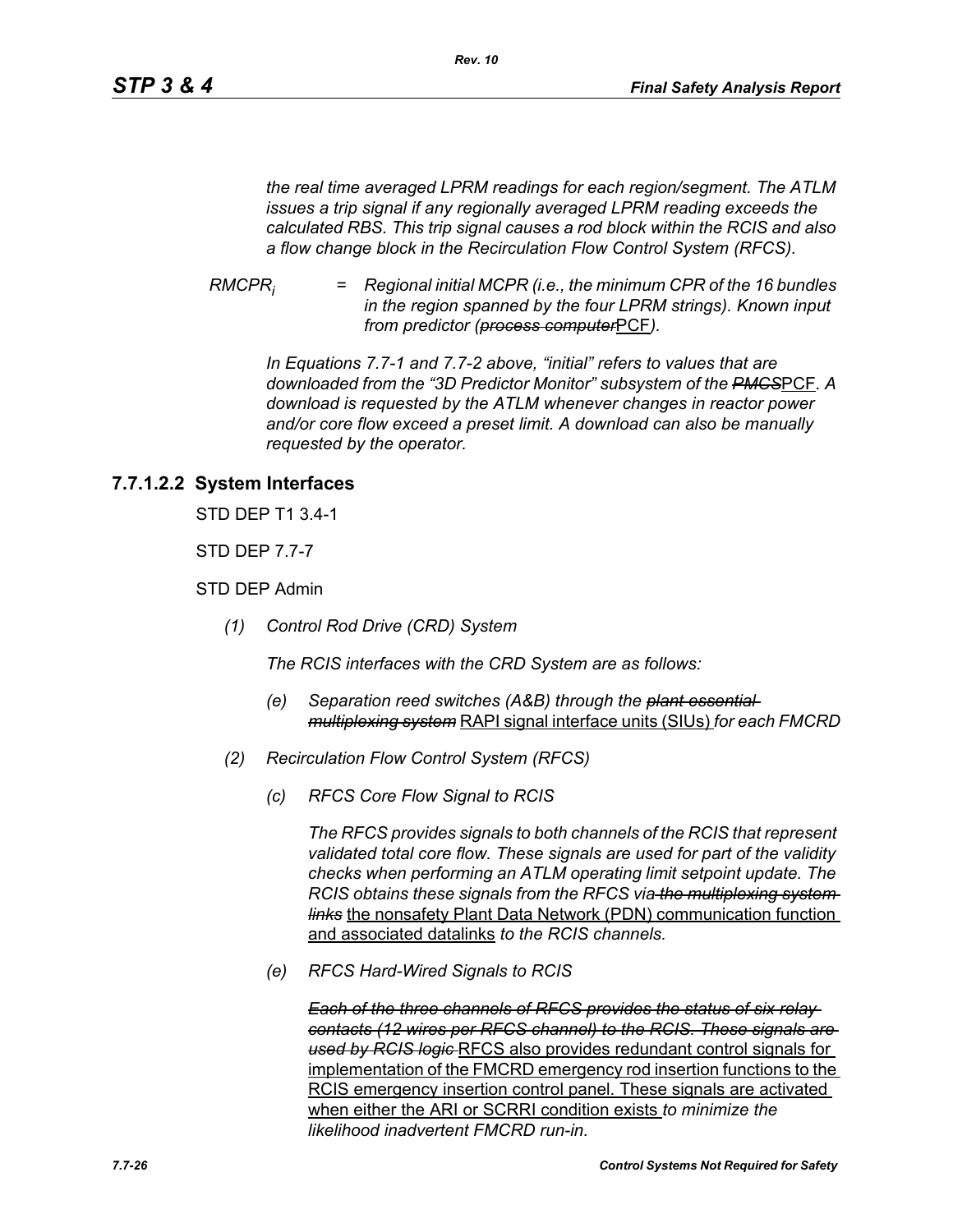*(3) Feedwater Control System (FWCS)*

*The Feedwater Control System provides signals to both channels of the logic of the RCIS that represents validated total feedwater flow to the vessel and validated feedwater temperature. These signals are used as part of the validity checks when performing an ATLM operating limit setpoint update.*

*The RCIS can obtain these signals from the FWCS via the multiplexing system communication links* the nonsafety PDN communication function and associated datalinks *to the RCIS channels.*

*(4) Neutron Monitoring System*

*Whether or not some of the signals result in a rod block depends on reactor mode switch status which is provided to the RCIS from the reactor protection system via the essential multiplexing system* using dedicated signal interfaces*.*

*(5) Reactor Protection System*

*The Essential Multiplexing System provides the above signals to the RCIS with complete isolation between the safety-related system and the non-safetyrelated system equipment.*

*Divisions II and III of the RPS each provide the two channels of RCIS with two separate isolated signals that indicate a scram condition. The signals remain active until the scram condition is cleared by the operator. In addition, Divisions II and III of RPS each provide the RCIS* emergency rod insertion panel *with hard-wired relay contact status*scram follow signals *to minimize the likelihood of inadvertent FMCRD run-in.*

#### *(6) Performance Monitoring and Control System* Plant Computer Function (PCF)

*The PMCS*PCF *provides the data update from the 3-D predictor function calculations associated with ATLM parameters based on actual measured values from the plant. This data is downloaded into the ATLM memory. This is to assure that rod blocks occur if the operating limits (e.g., MCPR and MLHGR) are approached. This feature allows the ATLM rod block setpoint calculation to be based on actual, measured plant conditions.*

*The RCIS provides the PMCS*PCF *with control rod position information along with other RCIS status information for use in other PMCS*PCF *functions and for the PMCS CRT*PCF *displays related to the RCIS.*

*The RCIS* STRAP*gathers, time tags, stores, and transmits scram timing data to the PMCS*PCF*. The PMCS*PCF *utilizes rod scram timing data to evaluate scram performance of the CRD System. The PMCS*PCF *provides for the capability of printing or displaying of scram time logs. The scram time data sent to the PMCS*PCF *provides the capability for comparing received data*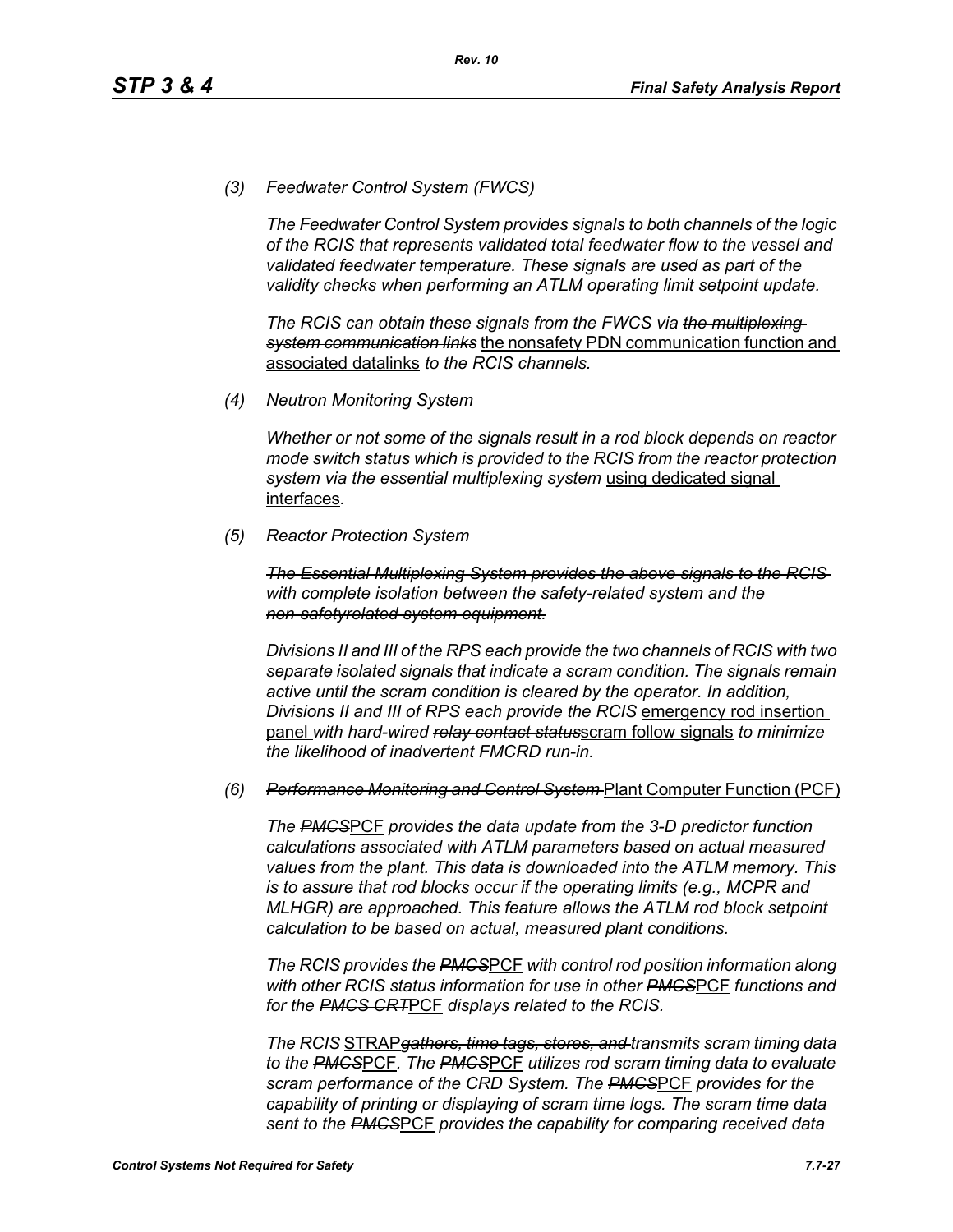*from the RCIS with the specification for control rod scram timing. Included in these comparisons are the averages and trends for data collected from past*  rod scrams or rod testing. The output for this function consists of, but is not *limited to, the following type of data:*

- *(a) Scram time measurements of any selected rod or group of rods to a particular position.*
- *(b) A listing of INOPERABLE rods.*
- *(c) Statistical analysis and average calculations of insertion times.*
- *(d) List of rods which do not meet technical specification requirements.*

*In the alternate design, scram time recording and analysis functions are performed by separate panels.*

#### **7.7.1.2.3 Reactor Operator Information**

STD DEP 7.7-18

- *(1) The RCIS provides for the activation of the following annunciation at the main control panel.*
	- *(a) Rod withdrawal blocks.*
	- *(b) Rod Control & Information System trouble.*
	- *(c) Low power transient zone (i.e., reactor power above but nearing the LPSP).* Rod insert block.
	- *(d) Gang misalignment*Not Used*.*
	- *(e) Selected control rod run-in (SCRRI)*Not Used*.*
	- *(f) Alternate rod insertion initiated*Not Used*.*
	- *(g) CRD charging water header pressure low.* RWM trouble.
	- *(h) Reference rod pull sequence (RRPS) violation.*
	- *(i) ATLM trouble.*
- *(2) The RCIS provides status information indication on the RCIS dedicated operators interface on the main control panel as follows:*
	- *(a) Whether RCIS rod movement mode is automatic*, semi-automatic *or manual*; whether "step"; "notch", or "continuous" is selected; and whether "single rod" or "ganged rods" is selected*.*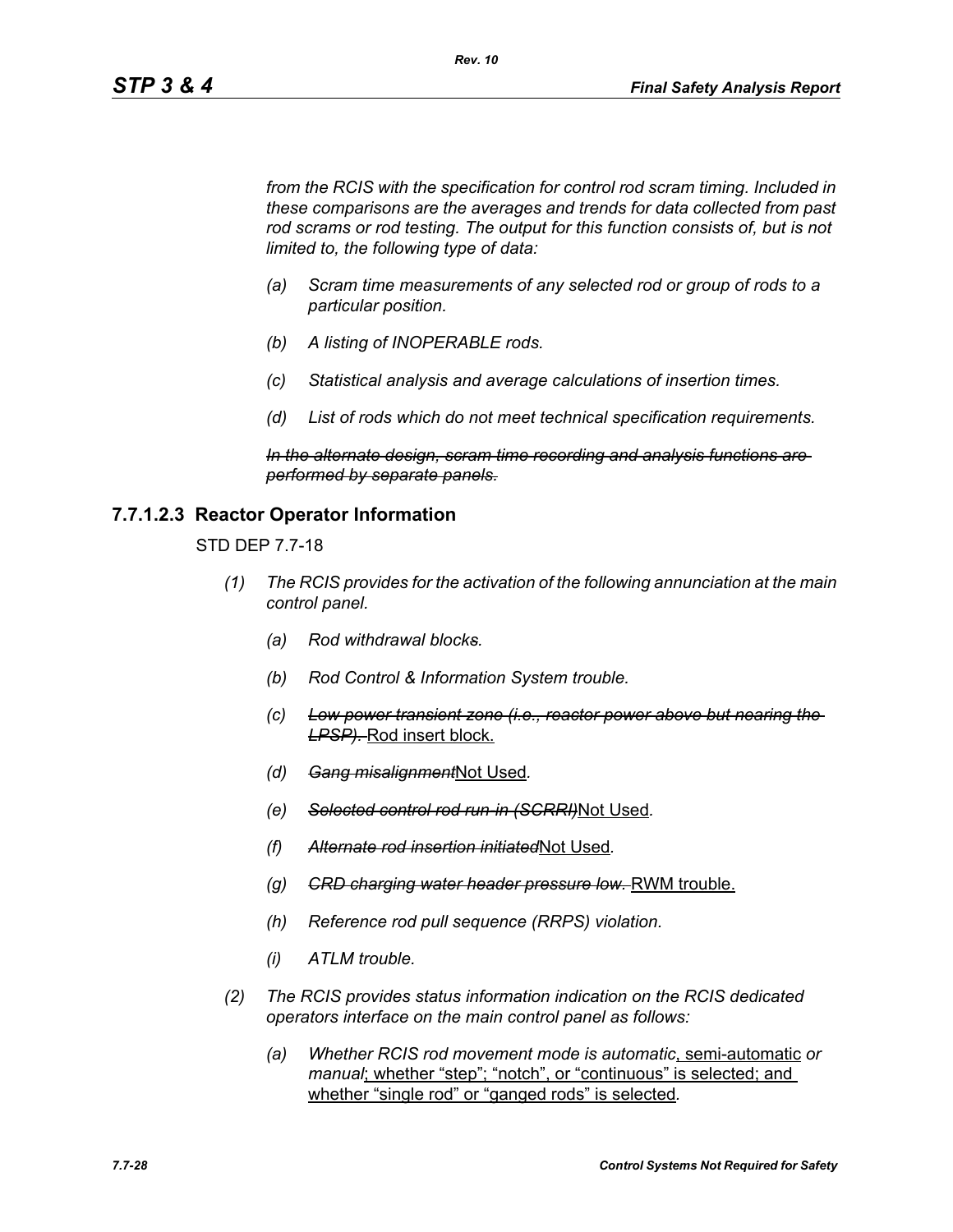- *(b) Number of FMCRDs in their* normal *full-in position* (based upon synchro signals)*.*
- *(c) Number of FMCRDs in* full-in/*latched full-in position* (based upon position reed switch signals)*.*
- *(d) Number of FMCRDs in full-out position.*
- *(e) Average percent insertion* Position *of all FMCRDs.*
- *(f) Identification of selected gang (or selected single rod).*
- *(g) Average percent insertion* Target position value *of selected gang (or selected single rod).*
- *(h) Number of FMCRDs in an inoperable bypass condition.*
- *(i) Existence of any rods withdrawal blocks.*
- *(j) Existence of any single channel bypass of the RACCS* RAPI *and/or any subsystem within the RACCS* RCIS*.*
- *(k) Whether reactor power is above the LPSP.*
- *(l) Existence of RCIS trouble.*
- *(m) Activation of scram following function.* Whether a control rod is at the over travel out position during the coupling check test.
- *(n) Activation of the ARI function.* Whether a control rod is uncoupled during a coupling check test.
- *(o) Status of SCRRI function.* Control rods with bypassed synchros.
- *(p) Successful completion of ATLM operating limit setpoint update.* Gang misalignment.
- *(q) Any control rod in* Existence of a *S/DRSRO bypass condition.*
- *(r) Activation of a rod block by MRBM condition.*
- *(3) The dedicated operators interface panel of the RCIS provides logic and operator controls, so that the operator can* and related RCIS displays, indications and associated controls provided on the main control room panel and on the RCIS cabinets and panels, allow the operator to *perform the following functions:*
	- *(a) Change the RCIS mode of operation from manual to semi-automatic or automatic rod movement modes*; select the "step", "notch", or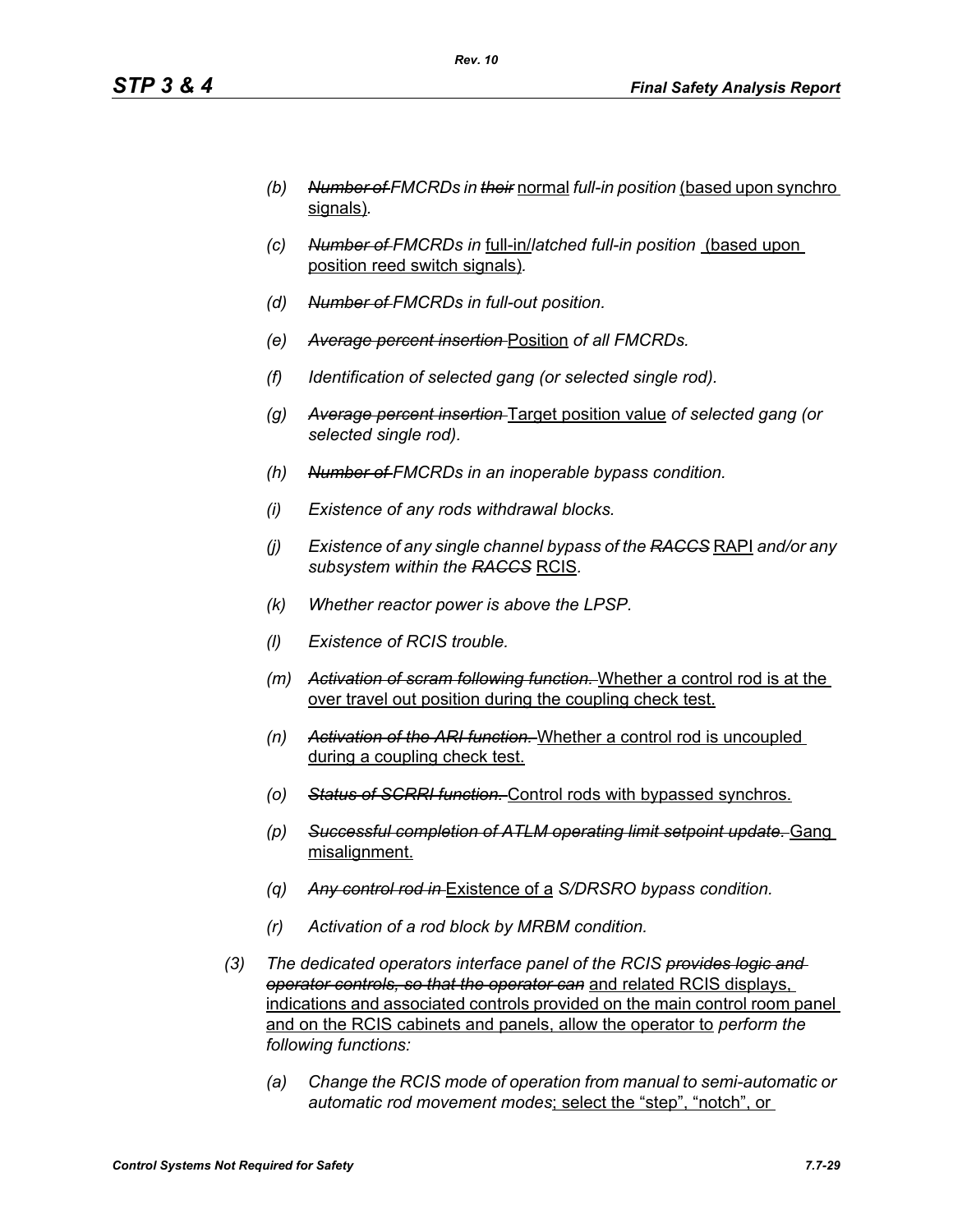"continuous" movement mode; and select movement for "single rod" or "ganged rods"*.*

- *(b) Manually initiate the SCRRI function.*
- *(c) Manually initiate the two CRD test functions.* CRD Scram Test mode.
- *(d) Request a bypass of RACCS* RAPI *channel A or B (normal position: no bypass).*
- *(e) Request a bypass of ATLM or RWM channel A or B. (Normal positions are not bypassed.)*
- *(f) Request an ATLM operating limit setpoint update be performed.*
- *(g) Perform a reset of any RCIS* abnormal condition*.*
- *(h) Manually initiate CRD brake test, CRD coupling check and CRD step* double notch *test functions.*
- (i) Perform withdraw or insert operation.
- *NOTE: Interlock logic may prevent certain combinations of bypasses from being activated even though the above bypass controls have been activated.*
	- *(4) The CRT displays, which are part of the PMCS, provide information to the operator on demand.* Main control room panel equipment other than the RCIS dedicated operator interface provides for display of the following RCIS related information for the operator.

*The following status and controls are available through the CRTs:*

- *(a) RCIS rod movement status (automatic/semi-automatic/manual).*
- *(b) Position of all rods, based on synchro signals.*
- *(c) Selected gang (or selected single rod). plus the four LPRM readings of the closest LPRM strings to the selected gang or selected single rod. If the closest LPRM reading at a given level is inoperable, as determined by the Neutron Monitoring System LPRM status information, an INOP status is displayed instead of actual LPRM reading*

#### *Identification of: (d through v)*

- *(d) All rods in rod* Rod *withdrawal block condition.*
- *(e) BYPASSED or INOPERABLE control rods.* Control rods that have been placed in the INOPERABLE bypass condition.
- *(f) Control rods with bypassed synchros.* Scram following function status.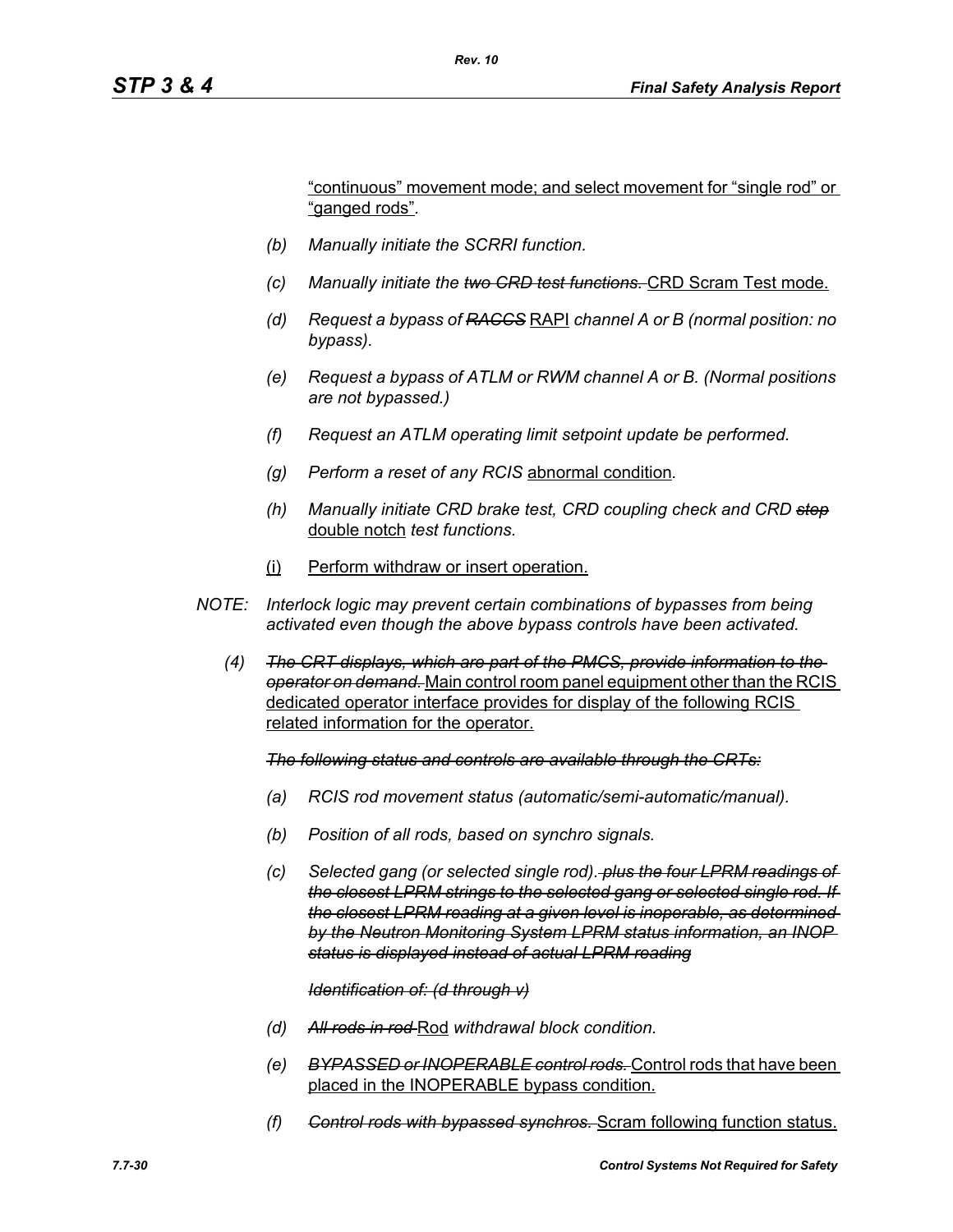- *(g) Control rods that separation has been detected.*
- *(h) Control rods full-in status.*
- *(i) Control rods in* full-in/*latched full-in* position *status* (based upon position reed switch signals)*.*
- *(j) Control rods in overtravel-out status.* ARI function status.
- *(k) Control rods full-out status.*
- *(l) Control rods in overtravel-out status.* SCRRI function status.
- *(m) Control rods for which uncoupled condition has been detected.* ATLM operating limit setpoint update status.
- *(n) Control rods for which drift condition has been detected*Not Used*.*
- *(o) Control rods for which abnormal movement (other than drift)* condition *has been detected.*
- *(p) Control rods that are SCRRI selected control rods.*The applicable SCRRI Target Position Value for each FMCRD.
- *(q) Control rods that can be inserted.* Not Used
- *(r) Control rods that can be withdrawn.* Not Used
- *(s) All RCIS bypasses in effect*Not Used*.*
- *(t) All detected conditions that have resulted in an RCIS trouble alarm being activated, when applicable.*
- *(u) All detected conditions that have resulted in rod withdrawal block conditions being active, when applicable.*
- *(v) Obtain ATLM operating limit setpoint update, when requested.*

# **7.7.1.3 Recirculation Flow Control System—Instrumentation and Controls**

STD DEP T1 3.4-1

STD DEP 7.7-20

STD DEP 8.3-1

STD DEP 9.5-3

STD DEP Admin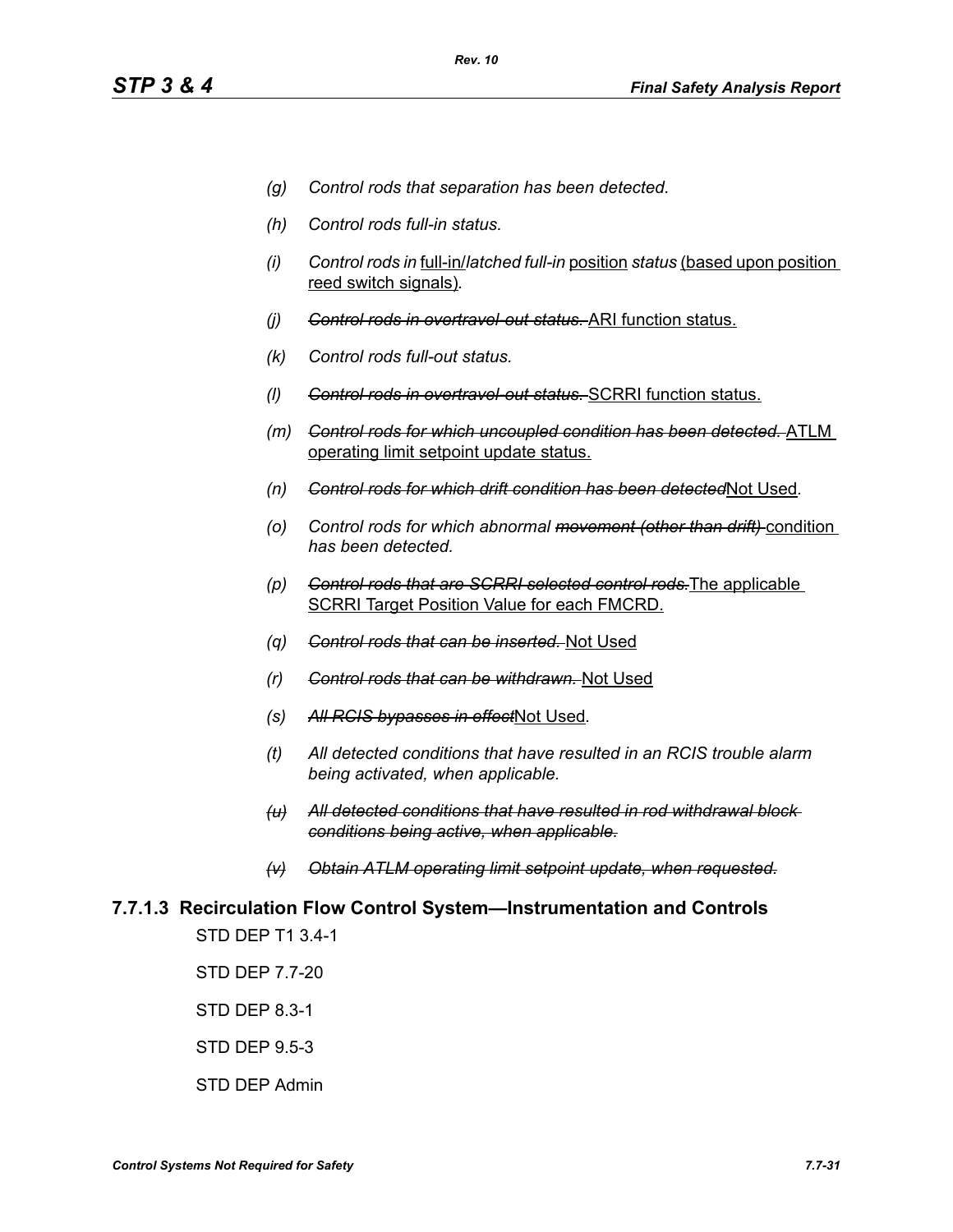#### *(1) Identification*

*The RFC System consists of three redundant process controllers, adjustable speed drives (ASDs), switches, sensors, and alarm devices provided for operational manipulation of the ten reactor internal pumps (RIPs) and the surveillance of associated equipment. Recirculation flow control is achieved either by manual operation or by automatic operation if the power level is above 70% of rated. The reactor internal pumps can be driven to operate anywhere between 30% to 100% of rated speed with the variable voltage, variable frequency power source supplied by the ASDs. 30% rated speed corresponds to the minimum operating speed to be used during initial pump startups. The instrument electrical diagram (IED) is provided in Figure 7.7-5 and the interlock block diagram (IBD) is provided in Figure 7.7-7.*

- *(3) Power Sources*
	- *(a) Normal*

*Each processing channel of the triply redundant digital processor receives its respective power input from an uninterruptible, independent source of the instrument and control power supply system. Other system equipments such as the transmitters, input conditioners, voters, output device drivers, control room displays, etc., will also derive their required power sources from the same redundant uninterruptible power supply system.*

*(4) Normal Operation*

*Reactor recirculation flow is varied by modulating the recirculation internal pump speeds through the voltage and frequency modulation of the adjustable speed drive output. By properly controlling the operating speed of the RIPs, the recirculation system can automatically change the reactor power level.*

*Control of core flow is such that, at various control rod patterns, different power level changes can be automatically accommodated. For a rod pattern where rated power accompanies 100% flow, power can be reduced to 70% of full power by full automatic or manual flow variation. At other rod patterns, automatic or manual power control is possible over a range of approximately 30% from the maximum operating power level for that rod pattern. Below 70% power level, only manual control of power (i.e., by means of manual flow setpoint control) is available* approximately 25% reactor power the speed of all RIPs is normally maintained at the normal minimum operating speed (in either manual or automatic speed control mode).

*An increase in recirculation flow temporarily reduces the void content of the moderator by increasing the flow of coolant through the core. The additional neutron moderation increases reactivity of the core, which causes reactor power level to increase. The increased steam generation rate increases the steam volume in the core with a consequent negative reactivity effect, and a*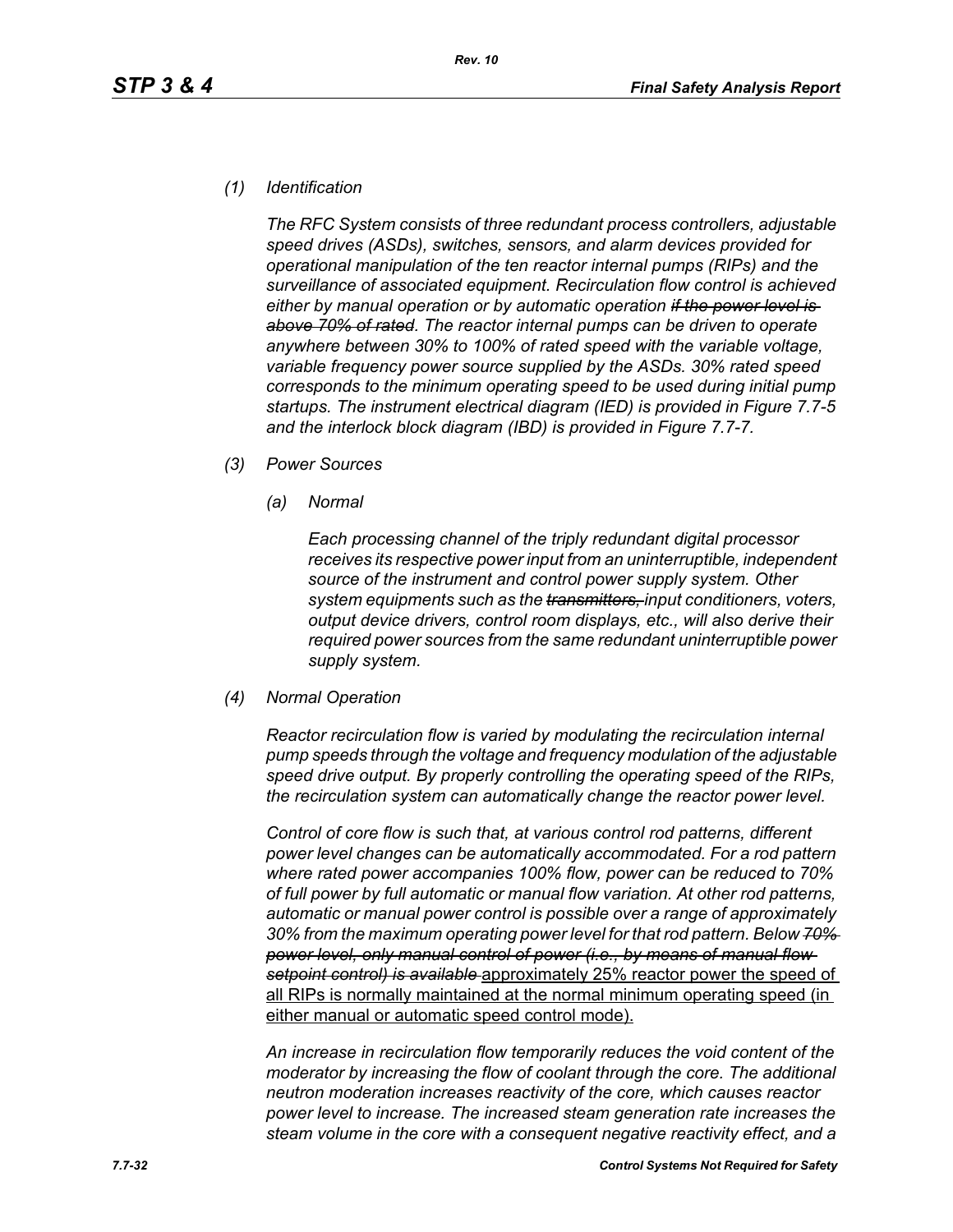*new (higher) steady-state power level is established. When recirculation flow is reduced, the power level is reduced in the reverse manner. The RFC System,* the Automatic Power Regulator System (APR), the Steam Bypass and Pressure Control System (SB&PC) and the main Turbine Electro-Hydraulic Control System (EHC) *operating in conjunction with the main turbine pressure regulator control, provides* provide for *fully automatic load following* operation*.* 

*The RFC System is designed to allow both automatic and manual operation. In the automatic mode, either total automatic or semi-automatic operation*  core flow mode *is possible. Fully automatic, called "Master Auto" mode, refers to the automatic load following (ALF) operation in which the master controller receives a load demand error signal from the main turbine pressure regulator* APR*. The load demand error signal is then applied to a cascade of lead/lag and proportional-integral (PI) dynamic elements in the master controller to generate a flow demand signal for balancing out the load demand error to zero. The flow demand signal is forwarded to the flow controller for comparing with the sensed core flow. The resulting flow demand error is used to generate a suitable gang speed demand to the ASDs. The speed demand to the individual ASDs causes adjustment of RIP motor power input, which changes the operating speed of the RIP and, hence, core flow and core power. This process continues until both the errors existing at the input of the flow controller and master controller are driven to zero. Fully automatic control is provided by the master controller when in the automatic mode. The flow controller can remain in automatic even though the master controller is in manual.*

*The reactor power change resulting from the change in recirculation flow causes the pressure regulator to reposition the turbine control valves. If the original demand signal was a load/speed error signal, the turbine responds to the change in reactor power level by adjusting the control valves, and hence its power output, until the load/speed error signal is reduced to zero.*

*In the semi-automatic* core flow *mode, the operator sets the total core flow demand and the RFC System responds to maintain a constant core flow. Core flow control is achieved by comparing the core flow feedback, which is calculated from the core plate differential pressure signals, with the operatorsupplied core flow setpoint.*

*(7) Recirculation Pump Trip (RPT)*

*In the event of either (a) turbine trip or generator load rejection when reactor power is above a predetermined level (EOC RPT), (b) reactor pressure exceeds the high dome pressure trip setpoint, or (c) reactor water level drops below the Level 3 setpoint, the RPT logic will automatically trip off a group of four RIPs. The group of the RIPs being tripped is the same group which derives its power source directly from the 6.9* 13.8 *kV buses (i.e., the group not having the M-G set interface).*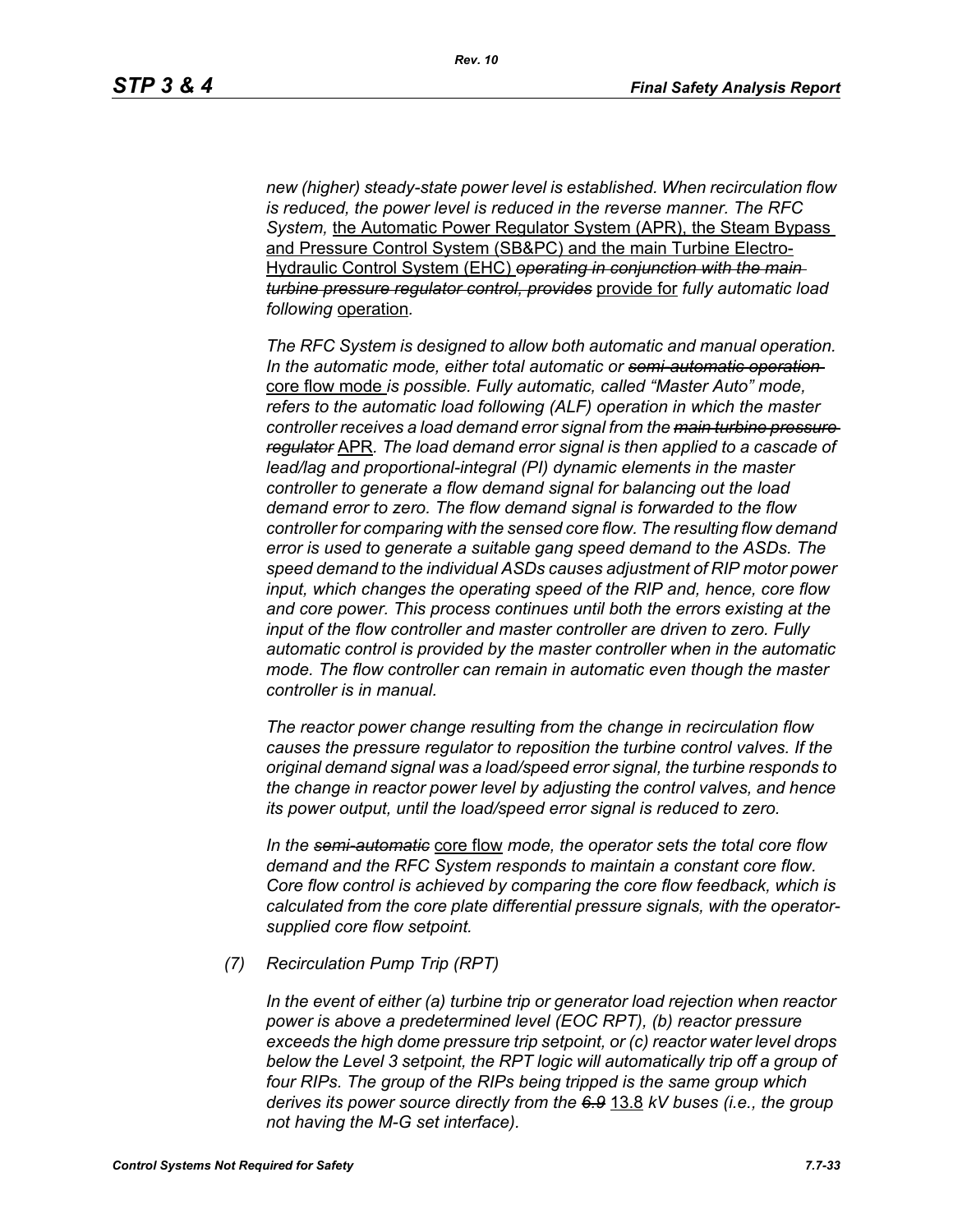*The three inputs required to determine the preceding three RPT conditions are provided by the Reactor Protection System, the Feedwater Control System, and the Steam Bypass and Pressure Control System. These inputs consist of three sets of discrete signals for each of the end-of-cycle (EOC), high pressure and low level (Level 3) trip conditions. Each set represents the status of four channel outputs. A two-out-of-four logic is used by the RFC System to confirm the validity of the EOC trip condition. Two-out-of-three logic is used for the high pressure and Level 3 trip conditions. Any one of the three trip conditions can initiate a RPT. All switching logics are performed by the triplicate RFC controller. RPT is implemented by tripping the gate-turn-off (GTO) inverters in the adjustable speed drives.*

#### *(8) Equipments* Equipment

*(c) Adjustable Speed Drives (ASDs)*

*Each ASD consists of (1) an AC-to-DC rectifier section* circuitry; *(2) a solid state, variable frequency DC-to-AC inverter section* circuitry*, which includes gate-turn- off thyristers* provides the required circuitry *for implementation of the RPT function; (3) a control and regulation section; and (4) measurement and protection circuits.*

*(d) Fault-Tolerant Digital Controller*

*The FTDC performs many functions. It reads and validates inputs off the Non-Essential Multiplexing System (NEMS)* PDN *interface once every sampling period. It performs the specific recirculation flow control calculations and processes the pertinent alarm and interlock functions, then updates all RFC System outputs to the NEMS* PDN*. To prevent computational divergence among the three processing channels, each channel performs a comparison check of its calculated results with the other two redundant channels.*

*The internal FTDC architecture features three multiplexing (MUX)* redundant *interfacing units for communication between the NEMS* PDN *and the FTDC processing channels, and fiber optic communication links for interprocessor and channel communication, and for communication with the technician interface unit (TIU).*

*(e) Recirculation Flow Control System Algorithms*

*A function generator converts the speed demand output to frequency demand for the ASDs. A rate limiter on the output of the function generator limits the rate of change in speed demand to 1.5* +5*%/s for increasing speed changes and 5* -5*%/s for decreasing speed changes during normal operation. This prevents rapid changes in pump speed as a result of multiple processing channel failure.*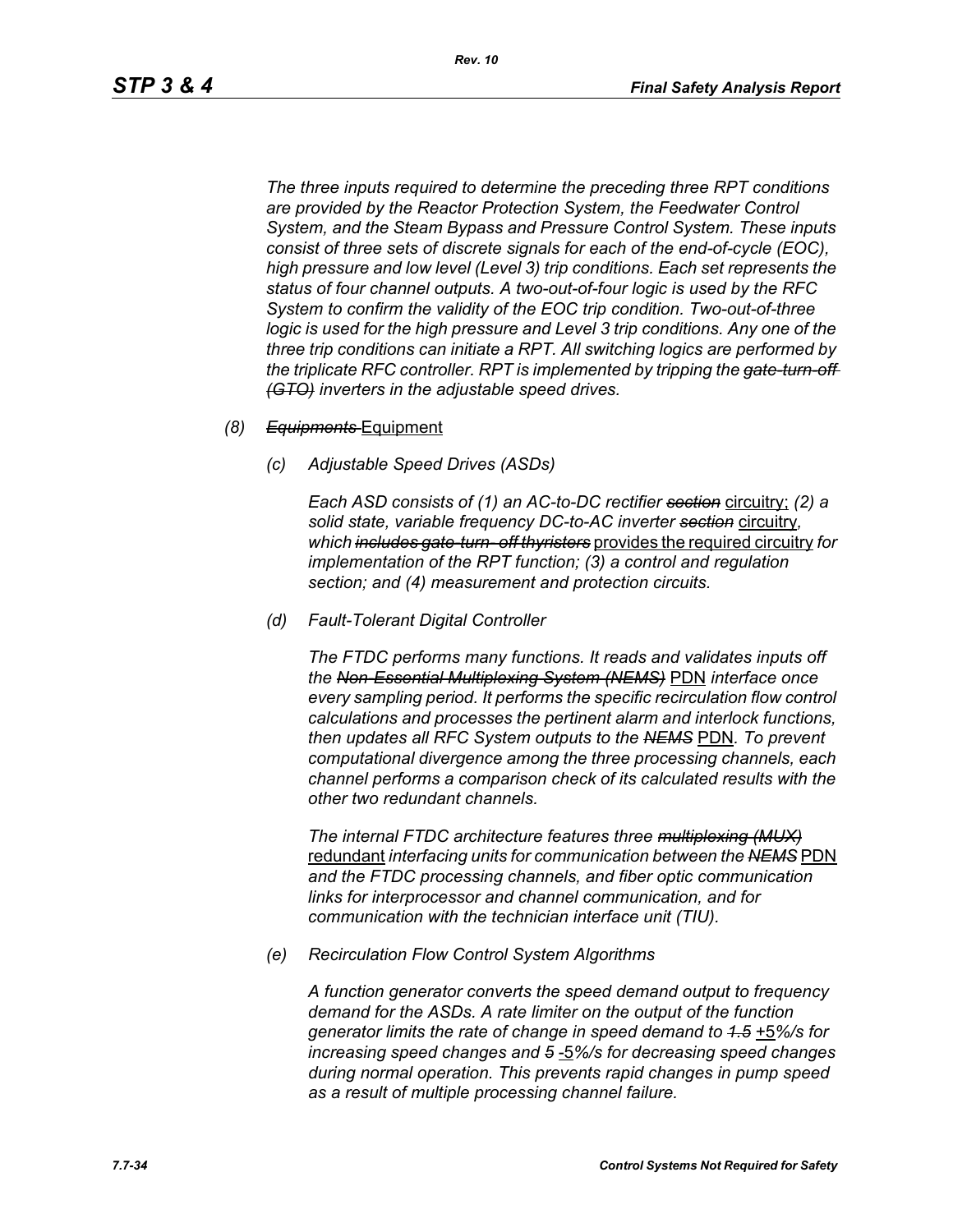In the ALF mode, the master controller receives a load demand error *signal from the Steam Bypass and Pressure Control (SB&PC)* APR *System in response to any combination of local operator load setpoint inputs, automatic generation control inputs, or grid load changes indicated by grid frequency variation.*

*(h) Core Flow Measurement Systems*

*The PDdP measurement system consists of four differential pressure transmitters measuring the pump deck differential pressures common to all RIPs, and one set of redundant pump speed sensors unique for each RIP. Pump flows are calculated by the process computer*PCF *based on information from the measured delta Ps*differential pressures*, pump speed, and the vendorsupplied pump head curves. Total core flow is the sum of the individual pump flows. The PDdP core flow signal is used as a calibration source for CPdP core flow and as an input to the MCPR calculations.*

*(11) Operational Considerations*

*The FTDC, which commands RIP speed changes, is located in the main control room. Provisions are made to allow either automatic or manual operation for each control loop (master, flow and speed). All transfers between the manual and automatic operations are designed to be bumpless. RFCS control modes, as well as setpoint changes, can be initiated by either the operator or by the PMCS* APR*, depending on whether the "local" or the "auto" system control has been selected.*

*When in local control, the operator's control, panel provides the operator the capability to select the operating mode of the system and to initiate certain manual actions, and to increment/decrement switches which adjust setpoints at a preset rate of change.*

*(12) Reactor Operator Information*

*Control room indications include both dedicated displays and on-demand displays from the Process Monitoring and Control System. These indications include the digital recirculation flow controller process variables, the recirculation pump speed and POWER SUPPLY operating status, and the core flow measurement system outputs. Also, indicating lights are provided to indicate the control system configuration and the trip function status.*

## **7.7.1.4 Feedwater Control System—Instrumentation and Controls**

#### STD DEP T1 3.4-1

*(5) Reactor Vessel Water Level Measurement* 

*Reactor vessel narrow range water level is measured by three identical, independent sensing systems which are a part of the Nuclear Boiler System*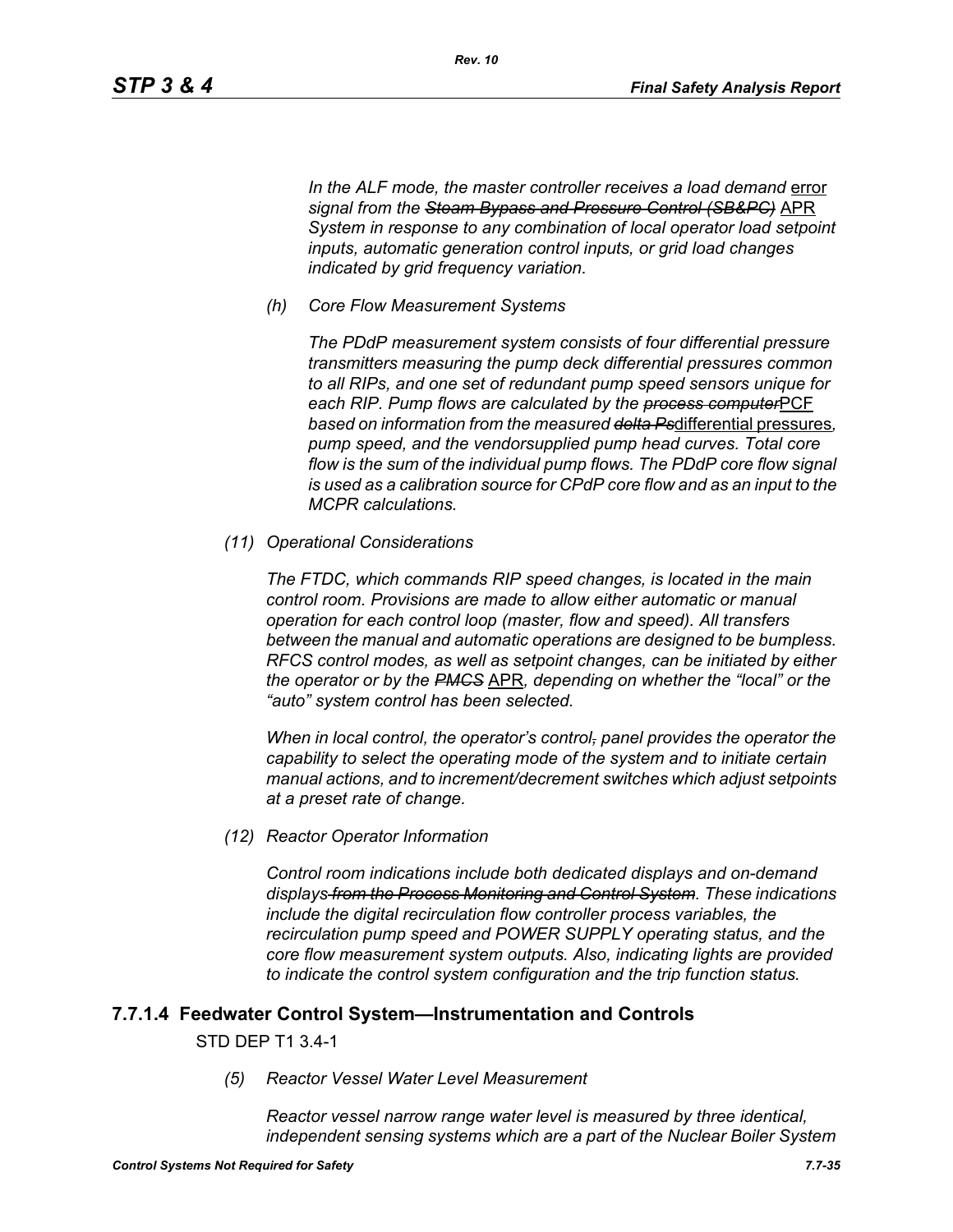*(NBS). For each level measurement channel, a differential pressure transmitter senses the difference between the pressure caused by a constant reference column of water and the pressure caused by the variable height of water in the reactor vessel. The differential pressure transmitter is installed on lines which are part of the Nuclear Boiler System (Subsection 7.7.1.1). The FWCS FTDCs will determine one validated narrow range level signal using the three level measurements, received from NBS via the Non-Essential Multiplexing System (NEMS), as inputs to a signal validation algorithm. The validated narrow range water level is indicated on the main control panel and continuously recorded in the main control room.*

*(6) Steam Flow Measurement*

*The steam flow in each of four main steamlines is sensed at the reactor pressure vessel nozzle venturis. Two transmitters per steamline sense the venturi differential pressure and send these signals to the FTDCs via the NEMS. The NEMS signal conditioning algorithms take the square root of the venturi differential pressures and provide steam flow rate signals to the FTDCs for validation into one steam flow measurement per line. These validated measurements are summed in the FTDCs to give the total steam flow rate out of the vessel. The total steam flow rate is indicated on the main control panel and recorded in the main control room.*

*(7) Feedwater Flow Measurement*

*Feedwater flow is sensed at a single flow element in each of the two feedwater lines. Two transmitters per feedwater line sense the differential pressure and send these signals to the FTDCs via the NEMS. The NEMS signal conditioning algorithms take the square root of the differential pressure and provide feedwater flow rate signals to the FTDCs for validation into one feedwater flow measurement per line. These validated measurements are summed in the FTDCs to give the total feedwater flow rate into the vessel. The total feedwater flow rate is indicated on the main control panel and recorded in the main control room.*

*Feedpump suction flow is sensed at a single flow element upstream of each feedpump. The suction line flow element differential pressure is sensed by a single transmitter and sent to the FTDCs via the NEMS. The NEMS signal conditioning algorithms take the square root of the differential pressure and provide the suction flow rate measurements to the FTDCs. The feedpump suction flow rate is compared to the demand flow for that pump, and the resulting error is used to adjust the actuator in the direction necessary to reduce that error. Feedpump speed change via adjustable speed drives and low flow control valve position control are the flow adjustment techniques involved.*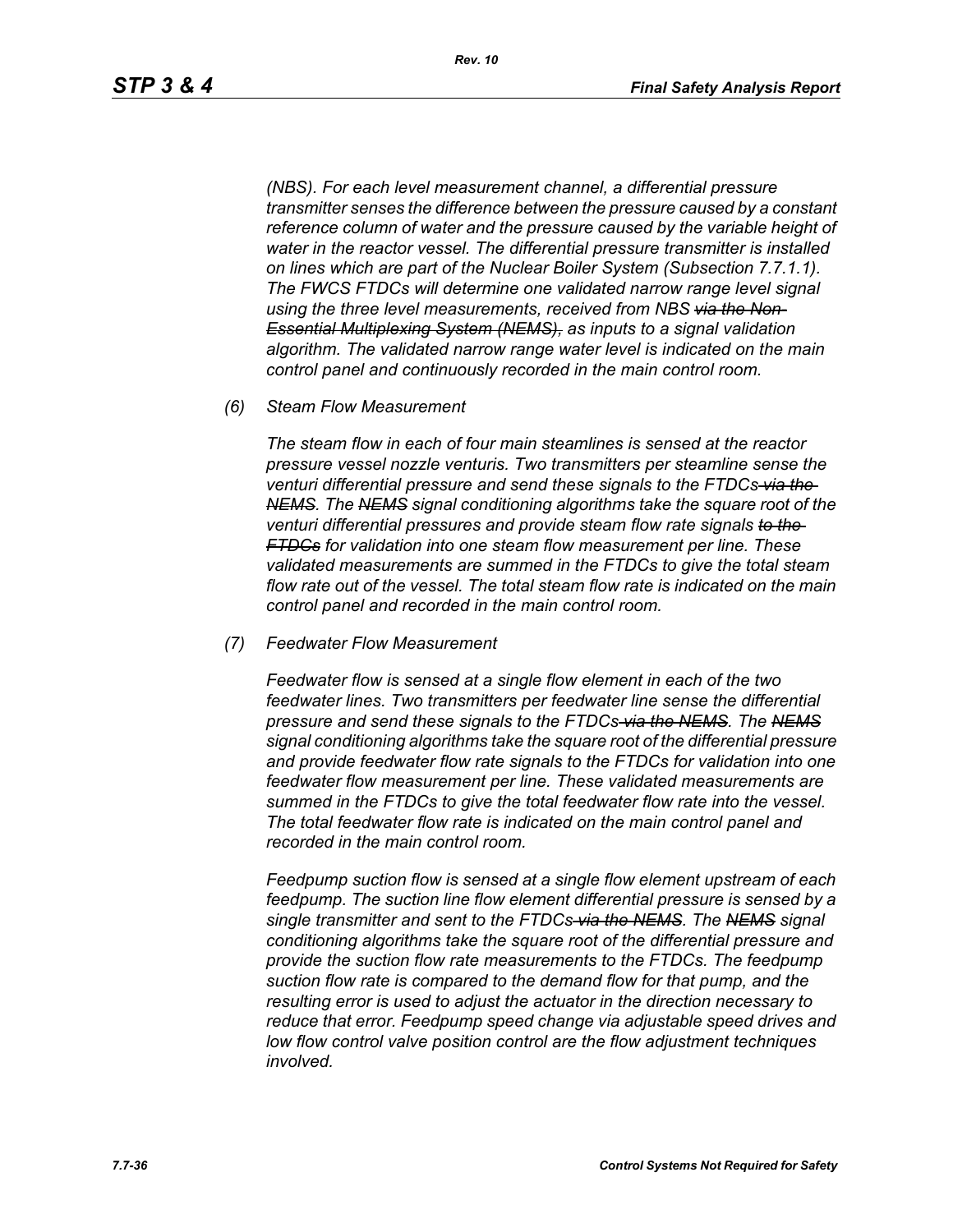#### *(8) Feedwater/Level Control*

*Each FTDC will execute the control software for all three of the control modes. Actuator demands from the triply redundant FTDCs will be sent over the NEMS to field voters which will determine a single demand to be sent to each actuator. Each feedpump speed or control valve demand may be controlled either automatically by the control algorithms in the FTDCs or else manually from the main control panel through the FTDCs.*

*(9) Interlocks*

*The level control system also provides interlocks and control functions to other systems. When the reactor water level reaches the Level 8 trip setpoint, the FWCS simultaneously annunciates a control room alarm, sends a trip signal to the Turbine Control System to trip the turbine generator, and sends trip signals to the Condensate, Feedwater and Condensate Air Extraction (CF&CAE) System to trip all feed pumps and to close the main feedwater discharge valves and feedpump bypass valves. This interlock is enacted to protect the turbine from damage from high moisture content in the steam caused by excessive carryover while preventing water level from rising any higher. This interlock also prevents overpressurization of the vessel by isolating the condensate pumps from the vessel* and it is implemented by an independent FTDC from the FTDC that performs level control function*.*

*(10) Feedwater Flow Control*

*Feedwater flow is delivered to the reactor vessel through a combination of three adjustable speed motor-driven feedpumps which are arranged in parallel. During planned operation, the feedpump speed demand signal from the FTDCs is sent to a field voter which sends a single demand signal to the feed pump speed control systems. Each adjustable speed drive can also be controlled by its manual/automatic transfer station which is part of the Feedwater and Condensate System. A low flow control valve (LFCV) is also provided in parallel to a common discharge line from the feedpumps. During low flow operation, the LFCV demand signal from the FTDCs are sent to a field voter which sends a single demand signal to the LFCV control system. The LFCV can also be controlled by the manual/automatic transfer station which is part of the feedwater and condensate system.*

#### **7.7.1.5** *Process Computer System (PCS)* **Plant Computer Function (PCF) —Instrumentation and Controls**

STD DEP T1 3.4-1

STD DEP 7.7-22

STD DEP Admin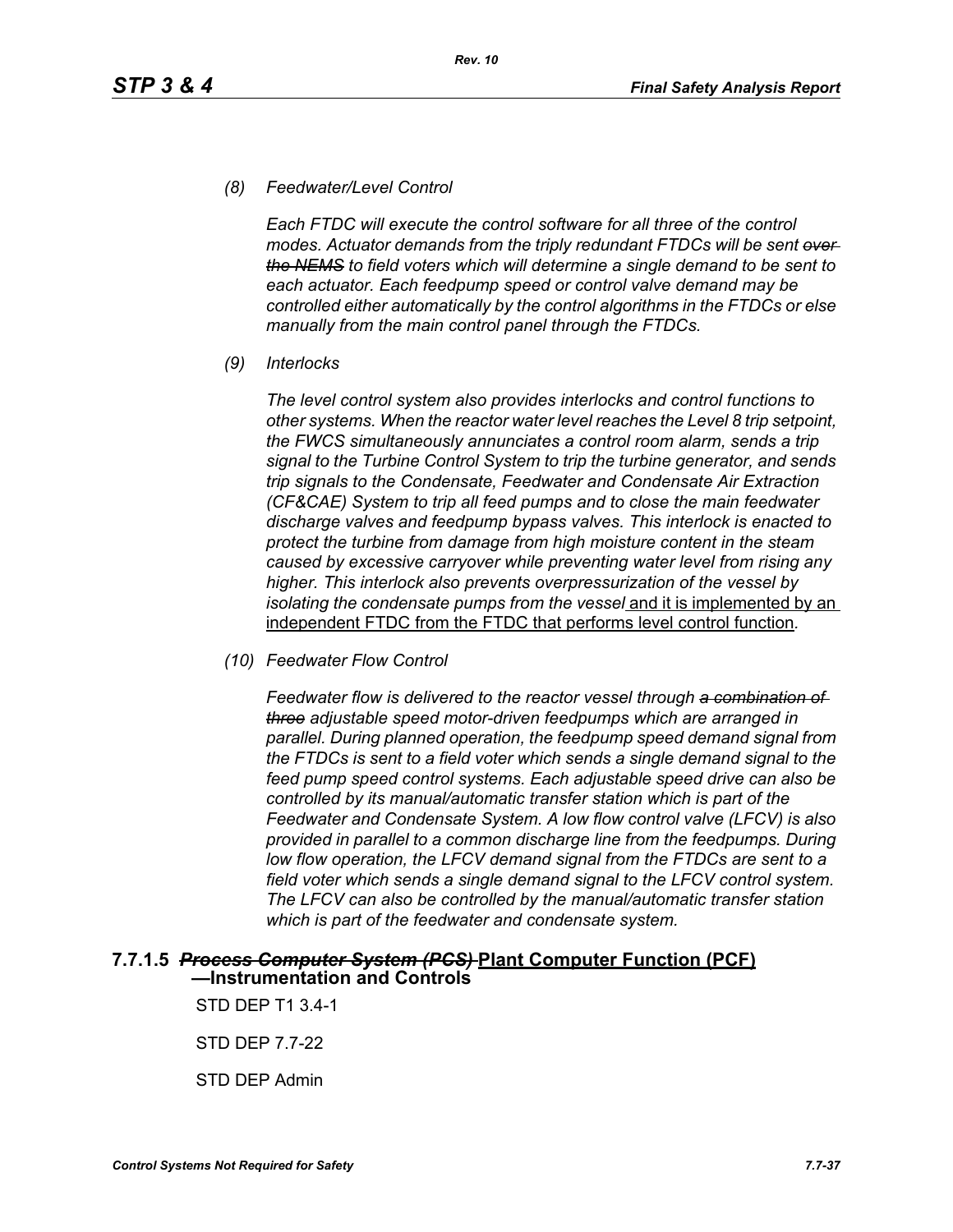## *(1) System Identification*

The Plant Computer Functions (PCF) are a set of control, monitoring, and data calculation functions that are implemented on digital central processing units and associated peripheral equipment provided by the Plant Information and Control System (PICS). Redundant processors are used for functions that are important to plant operations. The PCF are classified as nonsafetyrelated.

The PCF perform local power range monitor (LPRM) calibrations and calculations of fuel operating thermal limits data, which is provided to the automated thermal limit monitor (ATLM) function of the Rod Control and Information System (RCIS) for the purpose of updating rod block setpoints.

The PCF also include top-level controller functions which monitor the overall plant conditions, issue supervisory commands, and adjust setpoints of lower level controllers to support automation of normal plant startup, shutdown, and power range operations. In the event that abnormal conditions develop in the plant during operations in the automatic mode, these functions automatically revert to the manual mode of operation.

*The PCS* PCF *includes two subsystems, the Performance Monitoring and Control Subsystem (PMCS) and the Power Generation Control Subsystem (PGCS). Between them, the two subsystems perform the process monitoring and control and the calculations that are necessary for the effective evaluation of normal and emergency power plant operation. The PCS* PCF *is designed for high reliability utilizing redundant, network combined processing equipment which is capable of processing data, servicing subsystems, providing supervisory control over digital control systems and presenting data to the user.*

*The purpose of the PCS* PCF *is to increase the efficiency of plant performance by:*

- *(a) performing the functions and calculations defined as being necessary for the effective evaluation of nuclear power plant operation;*
- *(c) Pproviding a permanent record and historical perspective for plant operating activities and abnormal events* via the historian function*;*
- *(e) providing capability to monitor plant performance through presentation of video displays in the main control room and elsewhere throughout the plant; providing the ability to directly control certain non-safety-related plant equipment through on-screen technology; and*

*The calculations performed by the process plant computer*PCF *include process validation and conversion, combination of points, nuclear system supply performance calculations, and balance-of-plant performance calculations.*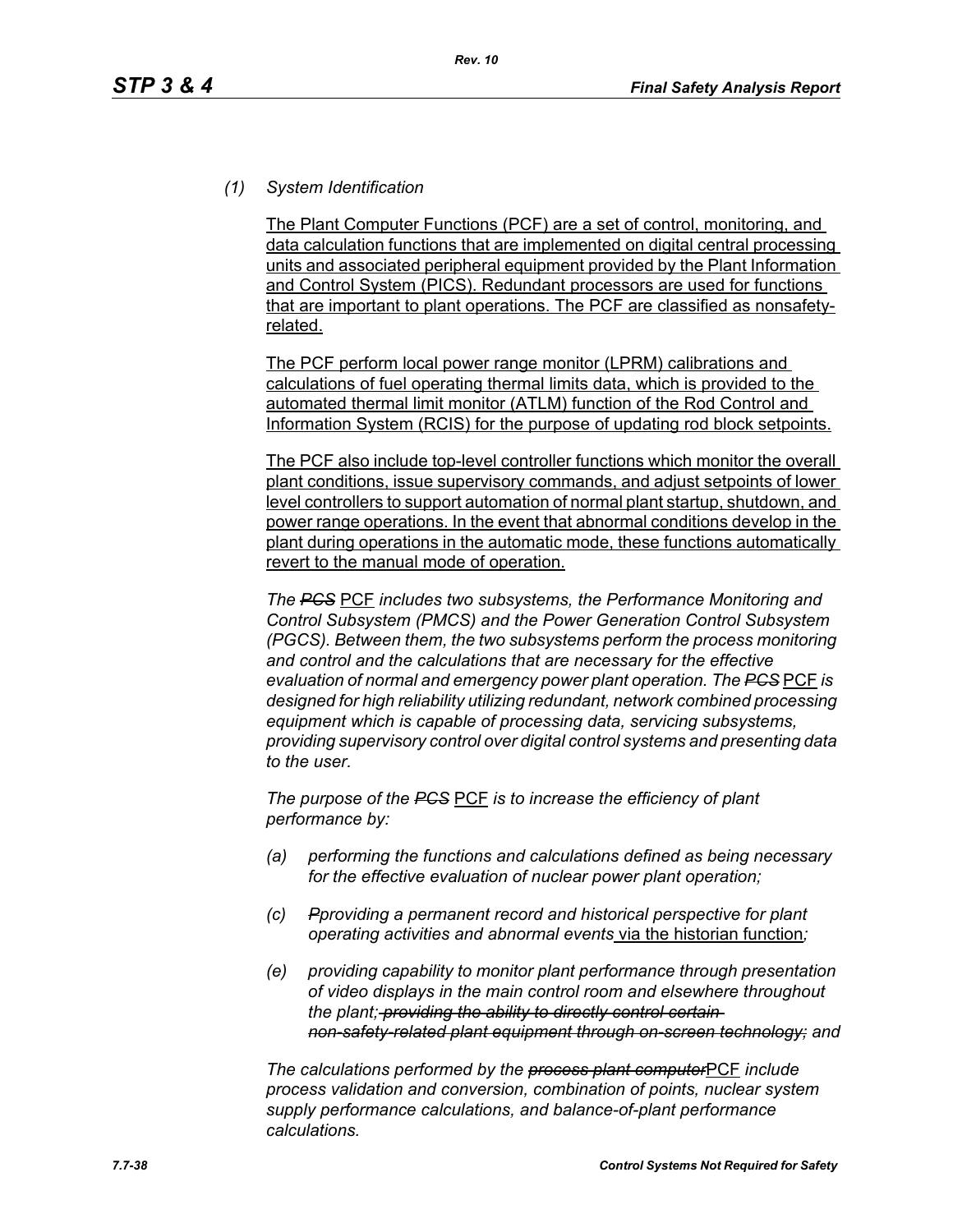#### *(2) Classification*

*The Process Computer System (PCS)* Plant Computer Function (PCF) *is classified as a non-safety-related* nonsafety-related *system and has no safety-related design basis. However, it is designed so that the functional capabilities of safety-related systems are not affected by it.*

*(3) Power Sources*

*The power for the PCS* PCF *is supplied from two vital ac power supplies. These are redundant, uninterruptible non-Class 1E 120 Vac power supplies. No single power failure will cause the loss of any PCS* PCF *function.*

*(4) Equipment*

*The PCS* PCF *is composed of the following features and components:*

- *(a) The central processing units, which perform various calculations, make necessary interpretations and provide for general input/output device control between I/O devices and memory.*
- *(5) Testability*

*The PCS* PCF *has self-checking provisions. It performs diagnostic checks to determine the operability of certain portions of the system hardware and performs internal programming checks to verify that input signals and selected program computations are either within specific limits or within reasonable bounds.*

*(7) NSS Performance Calculation Programs*

*The NSS programs provide the reactor core performance information. The functions performed are as follows:*

*(c) After* When an ATLM setpoint update is requested and after *calculating the power distribution within the core, the computer* sends data to the ATLM of the RCIS on the calculated fuel thermal operating limits and corresponding initial LPRM values. The ATLM monitors LPRM, APRM, control rod position, and other plant readings (refer to 7.7.1.2.1 Control Rod Drive Control System Interfaces) and issues rod block signals to prevent violation of the fuel thermal operating limits. *uses appropriate reactor operating limit criteria to establish alarm trip settings (ATS) for each LPRM channel. These settings are expressed as maximum acceptable LPRM values to which the actual scanned LPRM readings are compared. The scanned LPRM, when exceeding the ATS, will sound an alarm and thereby assist the operator to maintain core operation within permissible thermal limits established by the prescribed maximum fuel rod power density and minimum critical power ratio criteria. LPRM calibration constants are periodically calculated.*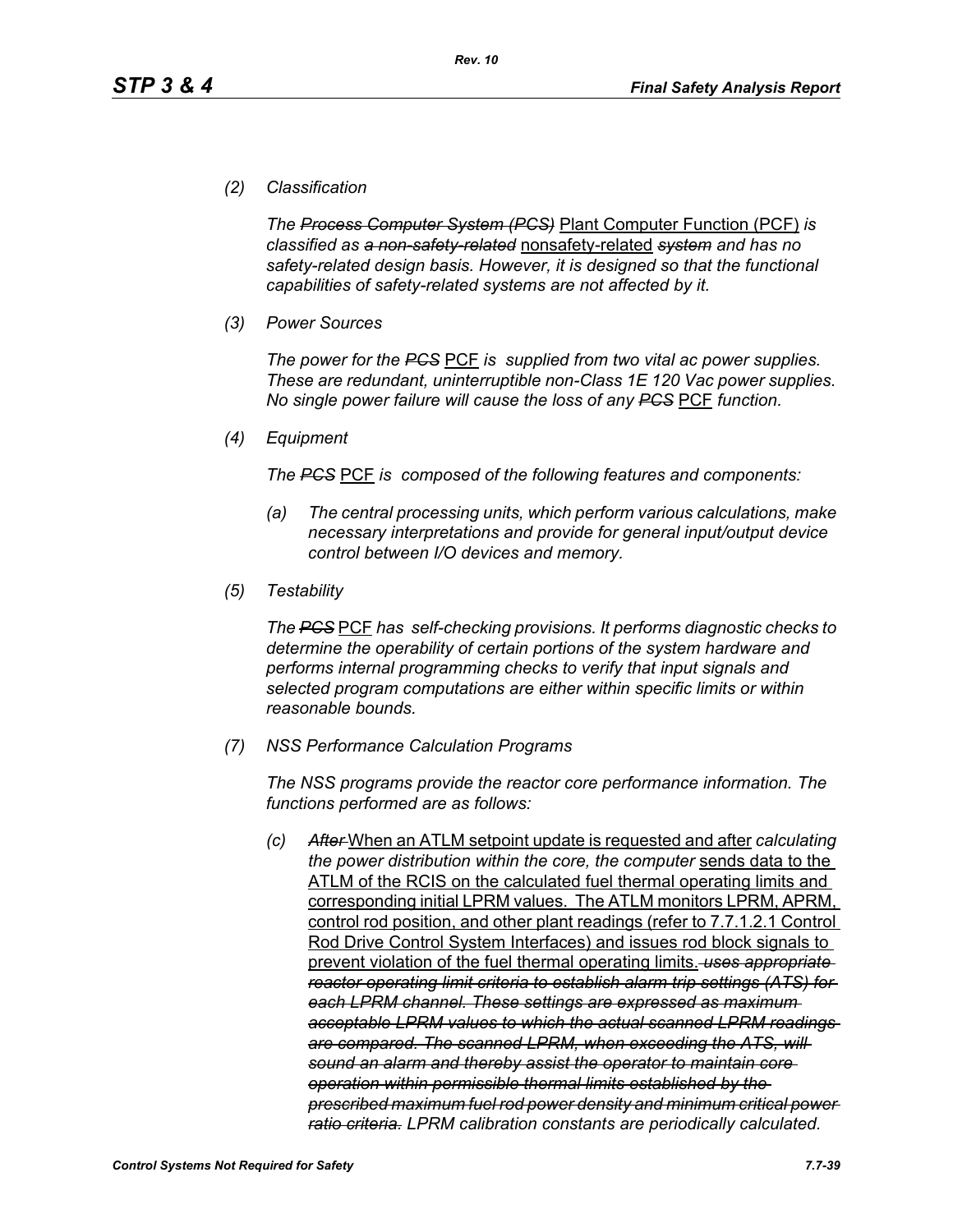*(e) Each LPRM reading is scanned at an appropriate rate and, together with* data from PCF downloaded to the ATLM, *appropriate computational methods, provides nearly* the ATLM provides nearly *continuous reevaluation of core thermal limits with subsequent modification to the LPRM ATS based on the new reactor operating level. The range of surveillance and the rapidity with which the computer responds to the reactor changes permit more rapid power maneuvering with the assurance that thermal operating limits will not be exceeded.*

# **7.7.1.5.1 Performance Monitoring and Control Subsystem**

STD DEP 7.7-22

STD DEP 7.7-23

STD DEP Admin

*NSS Performance Module — The NSS performance module provides the reactor core performance information. The calculations performed are as follows:*

- After-When an Automatic Thermal Limit Monitor (ATLM) setpoint update is requested and after *calculating the power distribution within the core, the computer*  sends data to the ATLM of the RCIS on the calculated fuel thermal operating limits and corresponding initial LPRM values. The ATLM monitors LPRM, APRM, control rod position, and other plant readings (see 7.7.1.2.1 Control Rod Drive Control System Interfaces) and issues rod block signals to prevent violation of the fuel thermal operating limits. *uses appropriate reactor operating limit criteria to establish alarm trip settings for each LPRM channel. These settings are expressed as maximum acceptable LPRM values to which the actual scanned LPRM readings are compared. The scanned LPRM, when exceeding the alarm trip settings, will sound an alarm and thereby assist the operator to maintain core operation within permissible thermal limits established by the prescribed maximum fuel rod power density and minimum critical power ratio criteria. LPRM calibration constants are periodically calculated.*
- **Each LPRM is scanned at an appropriate rate and, together with the ATLM** function, *appropriate computational methods, provides nearly continuous reevaluation of core thermal* operating *limits with subsequent modification to the LPRM alarm trip settings based on the new reactor operating level. The range of surveillance and the rapidity with which the computer responds to the reactor changes permit more rapid power maneuvering with the assurance that thermal operating limits will not be exceeded.*
- *Flux level and position data from the automatic fixed in-core probe (AFIP)* traversing incore probe (ATIP) *equipment are read into the computer. The computer evaluates the data and determines gain adjustment factors by which the LPRM amplifier gains can be altered to compensate for exposure-induced sensitivity loss. The LPRM amplifier gains are not to be physically altered except*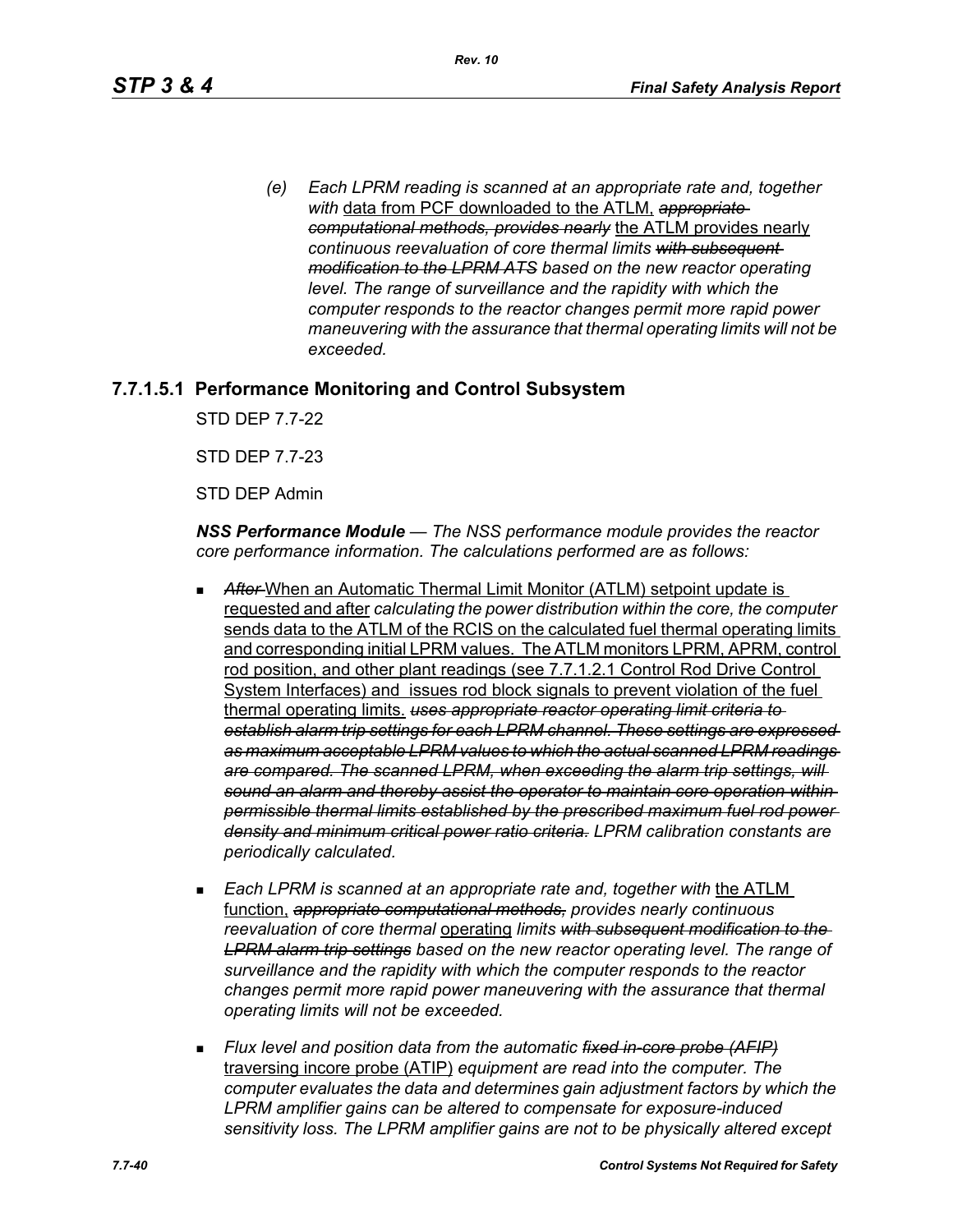*immediately prior to a whole core calibration using the AFIP* ATIP *system. The gain adjustment factor computations help to indicate to the operator when such a calibration procedure is necessary.*

#### *Point Log and Alarm Module*

*Analog Variable Alarms—The processor is capable of checking each analog input variable against two types of limits for alarming purposes:*

*The alarming sequence consists of an audible alarm, a console alarm, and a descriptive message for the variables that exceed process alarm limits. The processor provides the capability to alarm on the main control room annunciator system in the event of abnormal PCS* PCF *operation.*

## **7.7.1.5.2 Power Generation Control Subsystem**

#### STD DEP T1 3.4-1

*The Power Generation Control Subsystem (PGCS) is a top level controller that monitors the overall plant conditions, issues control commands to non-safety related* nonsafety-related *systems, and adjusts setpoints of lower level controllers to support automation of the normal plant startup, shutdown, and power range operations. The PGCS is a separate function of the Process Computer System* Plant Computer Function. *The PGCS contains the algorithms for the automated control sequences associated with plant startup, shutdown and normal power range operation. The PGCS issues reactor command signals to the automatic power regulator (APR). The reactor power change algorithms are implemented in the APR.*

*In the automatic mode, the PGCS issues command signals to the turbine master controller*APR *which contains appropriate algorithms for automated sequences of turbine, feedwater, and related auxiliary systems. Command signals for setpoint adjustment of lower level controllers and for startup/shutdown of other systems required for plant operation are executed by the PGCS. The operator interfaces with the PGCS through a series of breakpoint controls to initiate automated sequences from the operator control console. For selected operations that are not automated, the PGCS prompts the operator to perform such operations. In the semi automatic mode, the PGCS provides guidance messages to the operator to carry out the startup, shutdown, and power range operations.*

*The PGCS interfaces with the operator's console to perform its designated functions. The operator's control console for PGCS consists of a series of breakpoint controls for a prescribed plant operation sequence. When all the prerequisites are satisfied for a prescribed breakpoint in a control sequence, a permissive is given and, upon verification by the operator, the operator initiates the prescribed sequence. The PGCS then initiates demand signals to the various system controllers*APR *to carry out the predefined control functions. (NOTE: For non-automated operations that are required during normal startup or shutdown (e.g., change of reactor mode switch status), automatic prompts are provided to the operator. Automated operations continue after the operator completes the prompted action manually.)*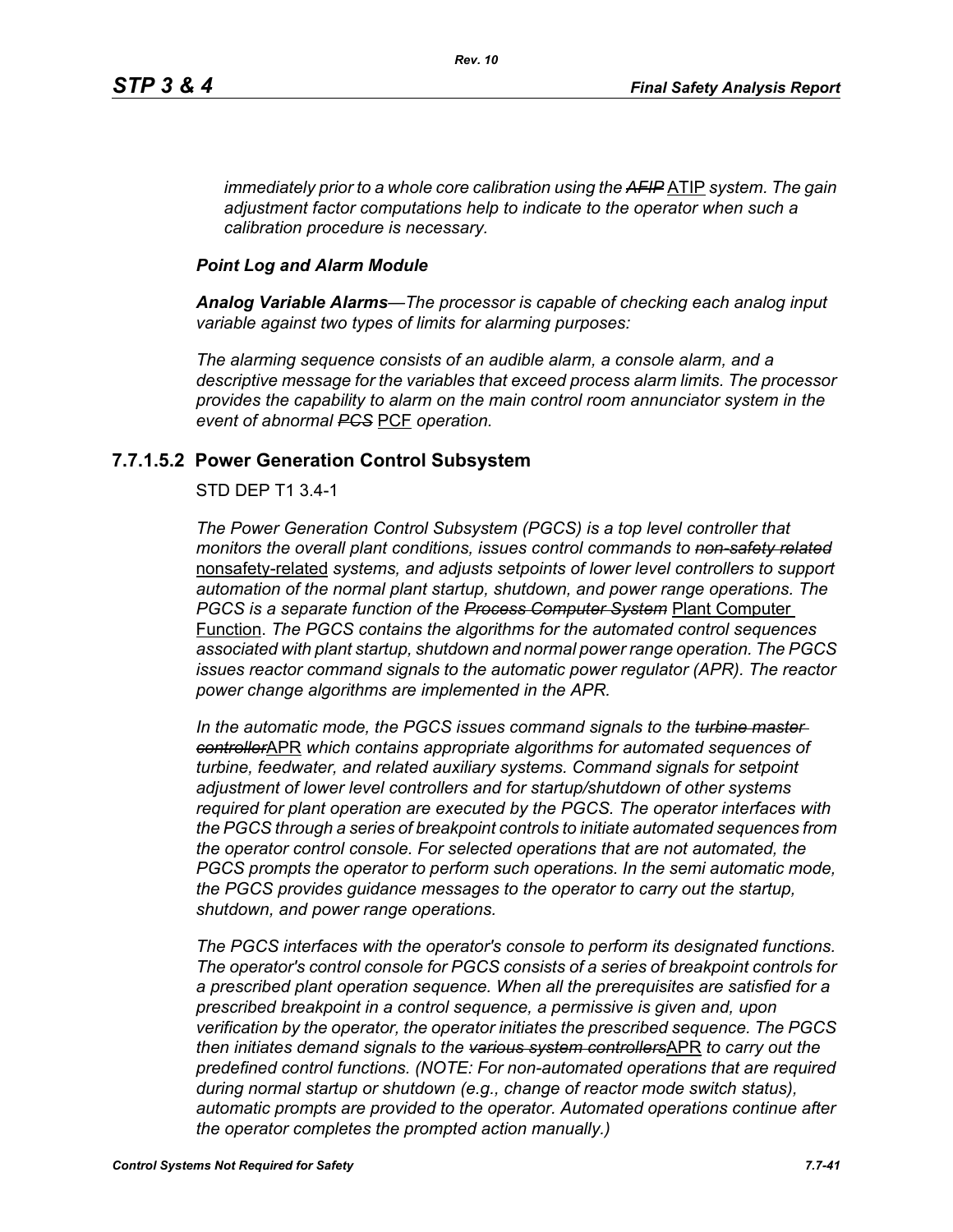# **7.7.1.5.3 Safety Evaluation**

STD DEP T1 3.4-1

*The Process Computer System* Plant Computer Function *is designed to provide the operator with certain categories of information and to supplement procedure requirements for control rod manipulation during reactor startup and shutdown. The system augments existing information from other systems such that the operator can start up, operate at power and shut down in an efficient manner. The PGCS function provides signals to the APR as explained in Subsection 7.7.1.5.2. However, this is a power generation function. Neither the Process Computer System* Plant Computer Function *nor its PGCS function initiate or control any engineered safeguard or safetyrelated system.*

#### **7.7.1.5.4 Testing and Inspection Requirements**

STD DEP T1 3.4-1

*The Process Computer System* Plant Computer Function *has self-checking provisions. It performs diagnostic checks to determine the operability of certain portions of the system hardware and performs internal programming checks to verify that input signals and selected program computations are either within specific limits or within reasonable bounds.*

#### **7.7.1.5.5 Instrumentation Requirements**

STD DEP T1 3.4-1

*There is no instrumentation in the Process Computer System* Plant Computer Function *other than the video display units (VDUs). Control of the Process Computer System* Plant Computer Function *is accomplished with on- screen methods and a few hard switches. System auxiliaries such as printers* and, *plotters, and tape handlers have their own local controls.*

#### **7.7.1.6 Neutron Monitoring System— Nonsafety-Related Subsystems**

#### **7.7.1.6.1 Automatic Traversing Incore Probe (ATIP)**

STD DEP T1 3.4-1

STD DEP 7.7-23

#### STD DEP Admin

*(1) Description*

*The ATIP is comprised of three TIP machines, each with a neutron-sensitive sensor attached to the machine's flexible cable. Other than the sensor itself, each machine has a drive mechanism, a 20-position index mechanism, associated guide tube, and other parts. While not in use, the sensor is normally stored and shielded in a storage area inside the TIP room in the*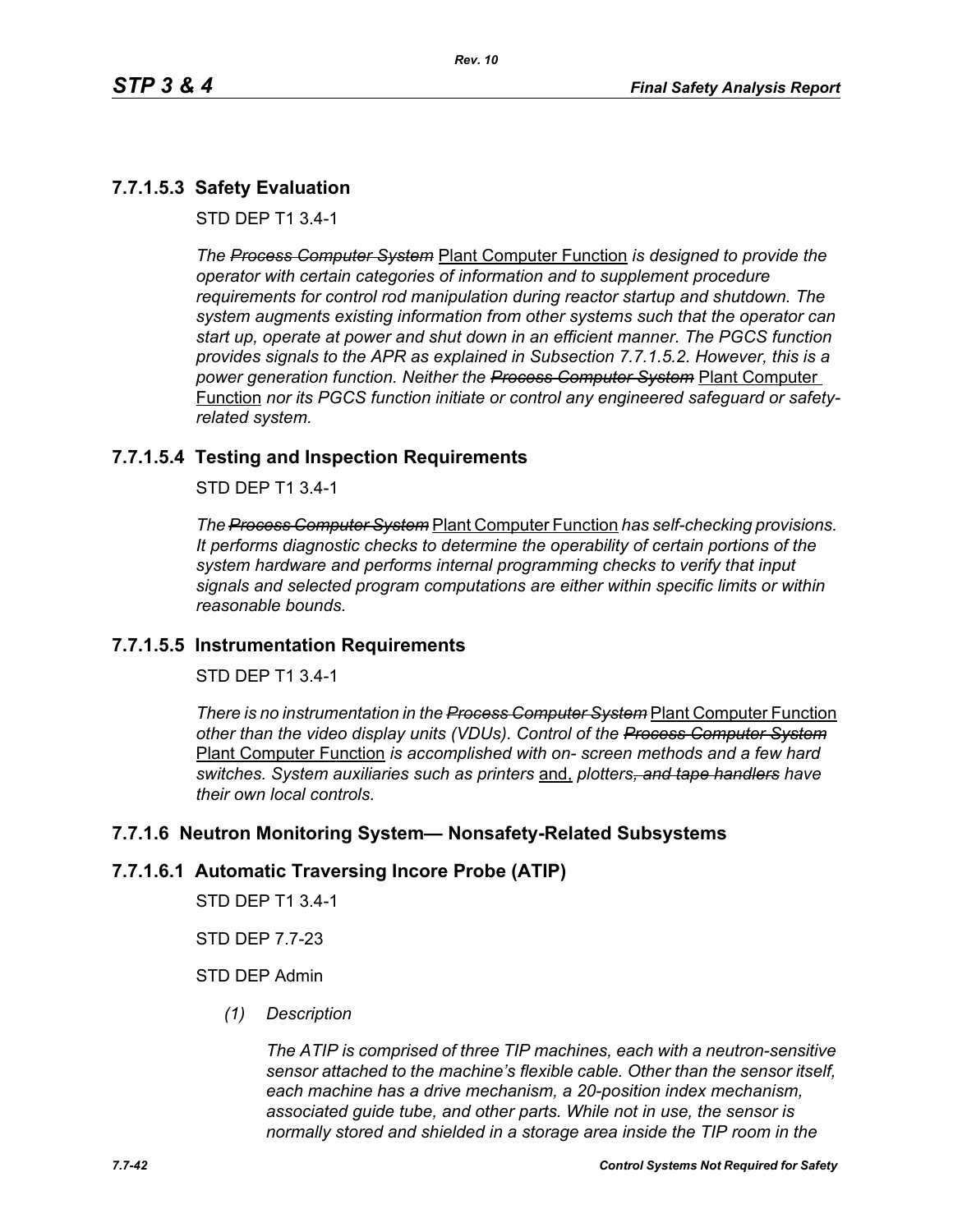*reactor building. During* manual or automatic *operation, the ATIP sensors are inserted, either manually or automatically, via guide tubing and through desired index positions to the designated LPRM assembly calibration tube. Each ATIP machine has designated number and locations of LPRM assemblies to cover, such that the ATIP sensor can travel to all LPRM locations assigned to this machine via the index mechanism of this machine. The LPRM assignments to the three machines are shown in Figure 7.7-10.*

*Flux readings along the axial length of the core are obtained by first inserting the sensor fully to the top of the calibration tube and then taking data as the sensor is withdrawn continuously from the top. Sensor flux reading, sensor axial positions data in the core, and LPRM location data are all sent to an ATIP control unit located in the control room, where the data can be stored. The data are then sent to the process computer*PCF *for calibration and performance calculations. The whole ATIP scanning sequence and instructions are fully automated, with manual control available.*

*The index mechanism allows the use of a single sensor in any one of twenty different LPRM assemblies. There is a common LPRM location that allows all three ATIP scanning. This is for ATIP cross-machine calibration.*One common LPRM location exists that all three ATIP machines can scan for cross-machine calibration.

*(2) Classification*

*The ATIP is non-safety related* nonsafety-related, but contains components that have been designated as safety-related *as shown in Table 3.2-1. The subsystem is an operational system and has no safety function.*

*(4) Testability*

*The ATIP equipment is tested and calibrated using heat balance data and procedures described in the instruction manual.*

#### **7.7.1.6.2 Multi-Channel Rod Block Monitor (MRBM)**

#### STD DEP T1 3.4-1

*(1) System Identification*

*The MRBM microcomputer-based logic receives input signals from the local power range monitors (LPRMs) and the average power range monitors (APRMs) of the NMS. It also receives core flow data from the NMS, and control rod status data from the rod action and position information subsystem of the RCIS to determine when rod withdrawal blocks are required. The MRBM averages the LPRM signals to detect local power change during the rod withdrawal. If the averaged LPRM signal exceeds a preset rod block setpoint, a control rod block demand will be issued. The MRBM monitors many 4-by-4 fuel bundle regions in the core in which control*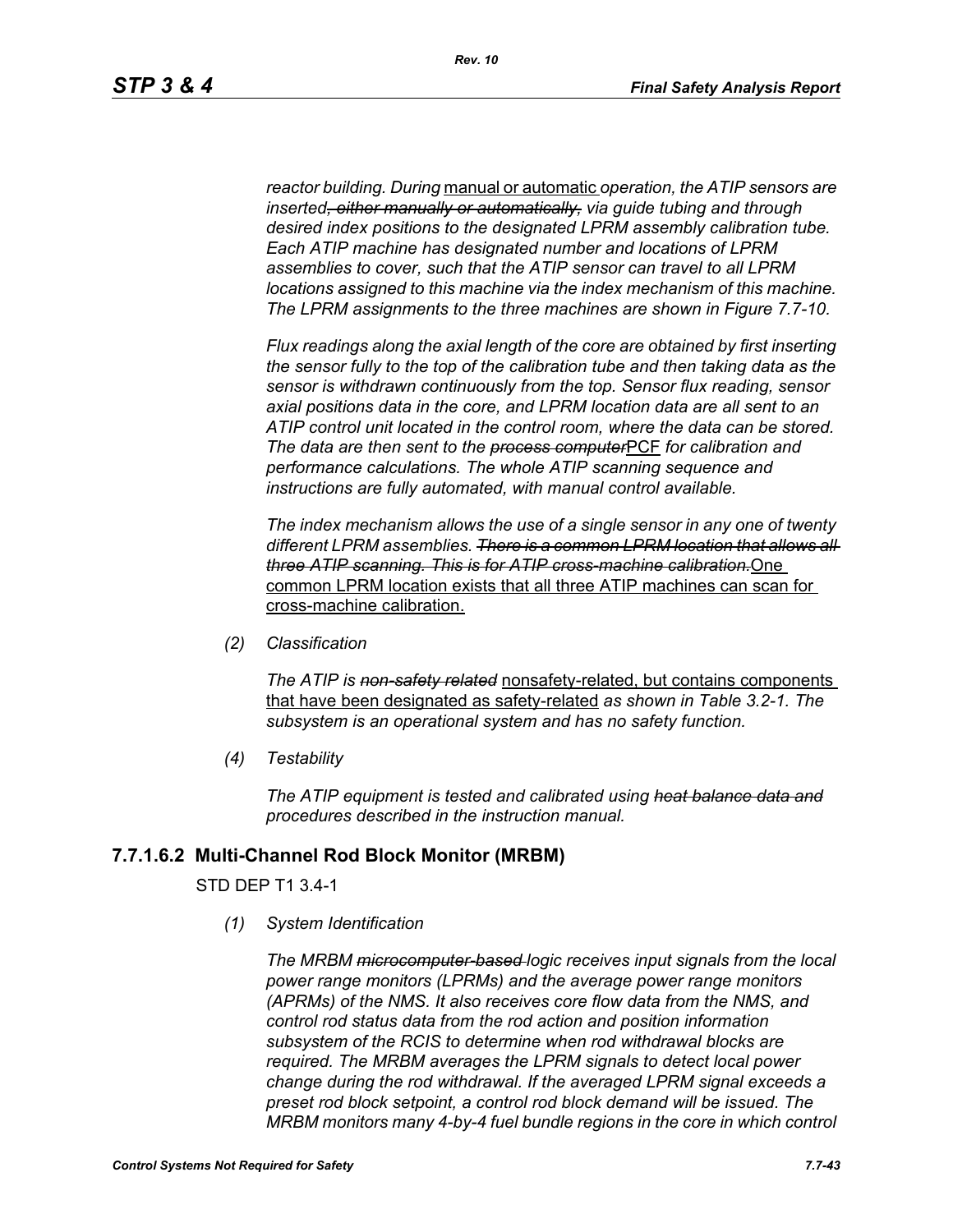*rods are being withdrawn as a gang. Since it monitors more than one region, it is called the multi-channel rod block monitor. The rod block setpoint is a core-flow biased variable setpoint. The MRBM is a dual channel system not classified as a safety system.*

*(4) Testability*

*The MRBM is a dual channel, independent subsystem of the NMS. One of theMRBM channels can be bypassed for testing or maintenance without affectingthe overall MRBM function. Self-test features are employed to monitor failuresin the microprocessor system. Test capabilities allow for calibration and tripoutput testing.*

# **7.7.1.7 Automatic Power Regulator System—Instrumentation and Controls** STD DEP T1 3.4-1

#### STD DEP Admin

*(1) Identification*

*The primary objective of the Automatic Power Regulator (APR) System is to control reactor power during reactor startup, power generation, and reactor shutdown, by appropriate commands to change rod positions, or to change reactor recirculation flow. The secondary objective of the APR System is to control the pressure regulator setpoint (or turbine bypass valve position) during reactor heatup and depressurization (e.g., to control the reactor cooldown rate). The APR System consists of redundant process controllers. Automatic power regulation is achieved by appropriate control algorithms for different phases of the reactor operation which include approach to criticality, heatup, reactor power increase, automatic load following, reactor power decrease, and reactor depressurization and cooldown. The APR System receives input from the plant computer*PCF*, the Power Generation Control System (Subsection 7.7.1.5.1*2*), the Steam Bypass and Pressure Control System (Subsection 7.7.1.8), and the operator's control console. The output demand signals from the APR System are to the RCIS to position the control rods, to the RFC System to change reactor coolant recirculation flow, and to the SB&PC System for automatic load following operations. The PGS*PGCS *performs the overall plant startup, power operation, and shutdown functions. The APR System performs only those functions associated with reactor power changes and with pressure regulator setpoint (or turbine bypass valve position) changes during reactor heatup or depressurization. A simplified functional block diagram of the APR System is provided in Figure 7.7-11.*

*(4) Normal Operation*

*The APR System interfaces with the operator's console to perform its designed functions. The operator's control panel for automatic plant startup, power operation, and shutdown functions is part of the PGCS. This control*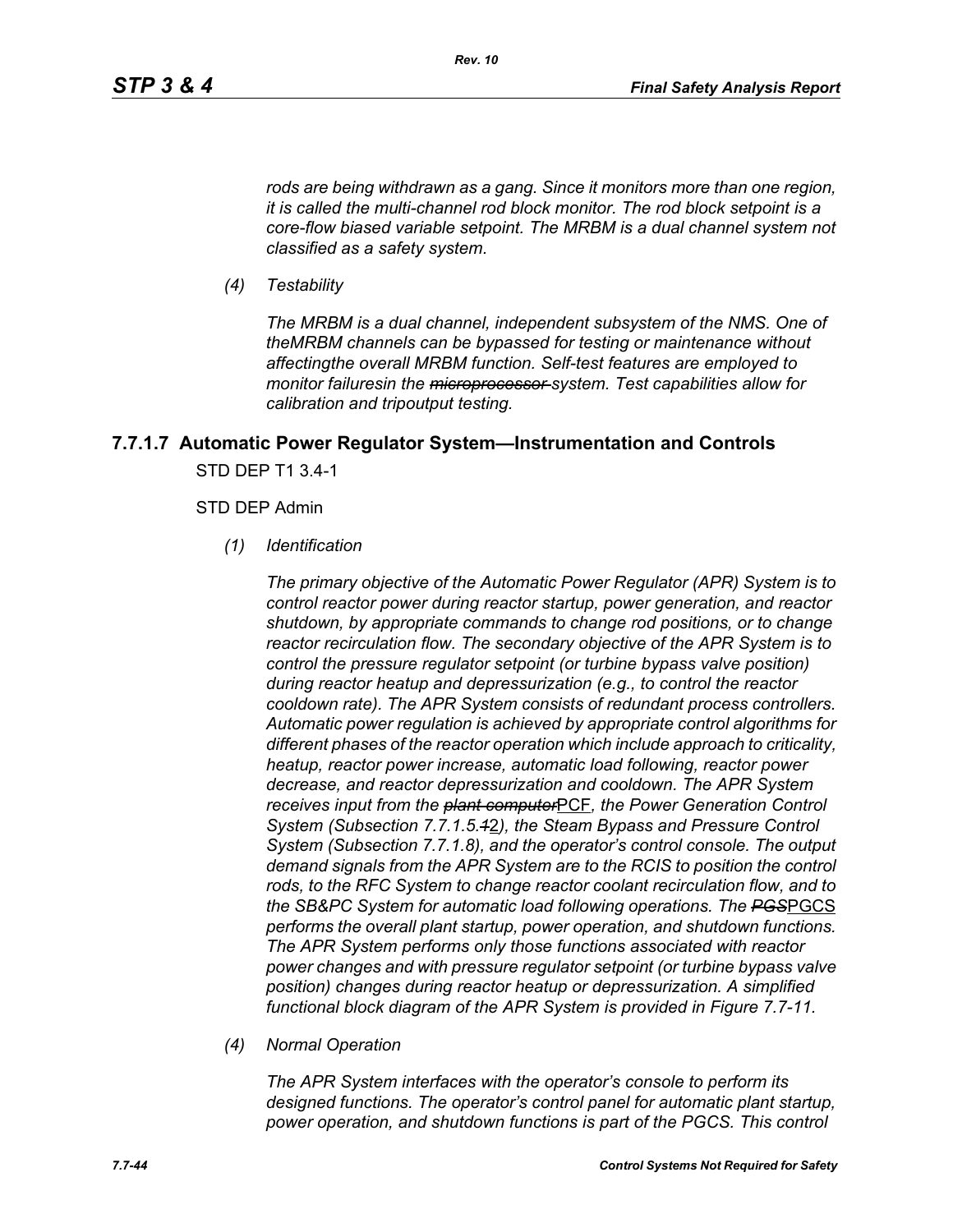*panel consists of a series of breakpoint controls for a prescribed plant operation sequence. When all the prerequisites are satisfied for a prescribed breakpoint in a control sequence, a permissive is given and, upon verification by the operator, the operator initiates the prescribed control sequence. The PGCS*APR *then initiates demand signals to various system controllers to carry out the predefined control functions. [Note: For non-automated operations that are required during normal startup or shutdown (e.g., change of Reactor Mode Switch status), automatic prompts are provided to the operator. Automated operations continue after the operator completes the prompted action manually.] The functions associated with reactor power control are performed by the APR System.*

*For reactor power control, the APR System contains algorithms that can change reactor power by control rod motions, or by reactor coolant recirculation flow changes, but not both at the same time. A prescribed control rod sequence is followed when manipulating control rods for reactor criticality, heatup, power changes, and automatic load following. Each of these functions has its own algorithm to achieve its designed objective. The control rod sequence can be updated from the process computer*PCF *based on inputs from the reactor engineer. A predefined trajectory of power-flow is followed when controlling reactor power. The potentially unstable region of the power- flow map is avoided during plant startup, automatic load following, and shutdown. During automatic load following operation, the APR System interfaces with the SB&PC System to coordinate main turbine and reactor power changes for optimal performance.*

*(6) Equipment*

*The APR System control functional logic is performed by redundant, microprocessor-based fault-tolerant digital controllers (FTDC). The FTDC performs many functions. It reads and validates inputs from the Non-Essential Multiplexing System (NEMS)* Plant Data Network (PDN) *interface once every sampling period. It performs the specific power control calculations and processes the pertinent alarm and interlock functions, then updates all system outputs to the NEMS*PDN*. To prevent computational divergence among the redundant processing channels, each channel performs a comparison check of its calculated results with the other redundant channels. The internal FTDC architecture features redundant multiplexing interfacing units for communications between the NEMS* PDN *and the FTDC processing channels..*

*(9) Operator Information and Operational Considerations*

*During operation of the APR System, the operator observes the performance of the plant via CRTs* VDUs *on the main console or on large screen displays in the main control room. The APR System can be switched into the manual mode by the operator, and a control sequence, which is in progress, can be stopped by the operator at any time. This will stop automatic reactor power*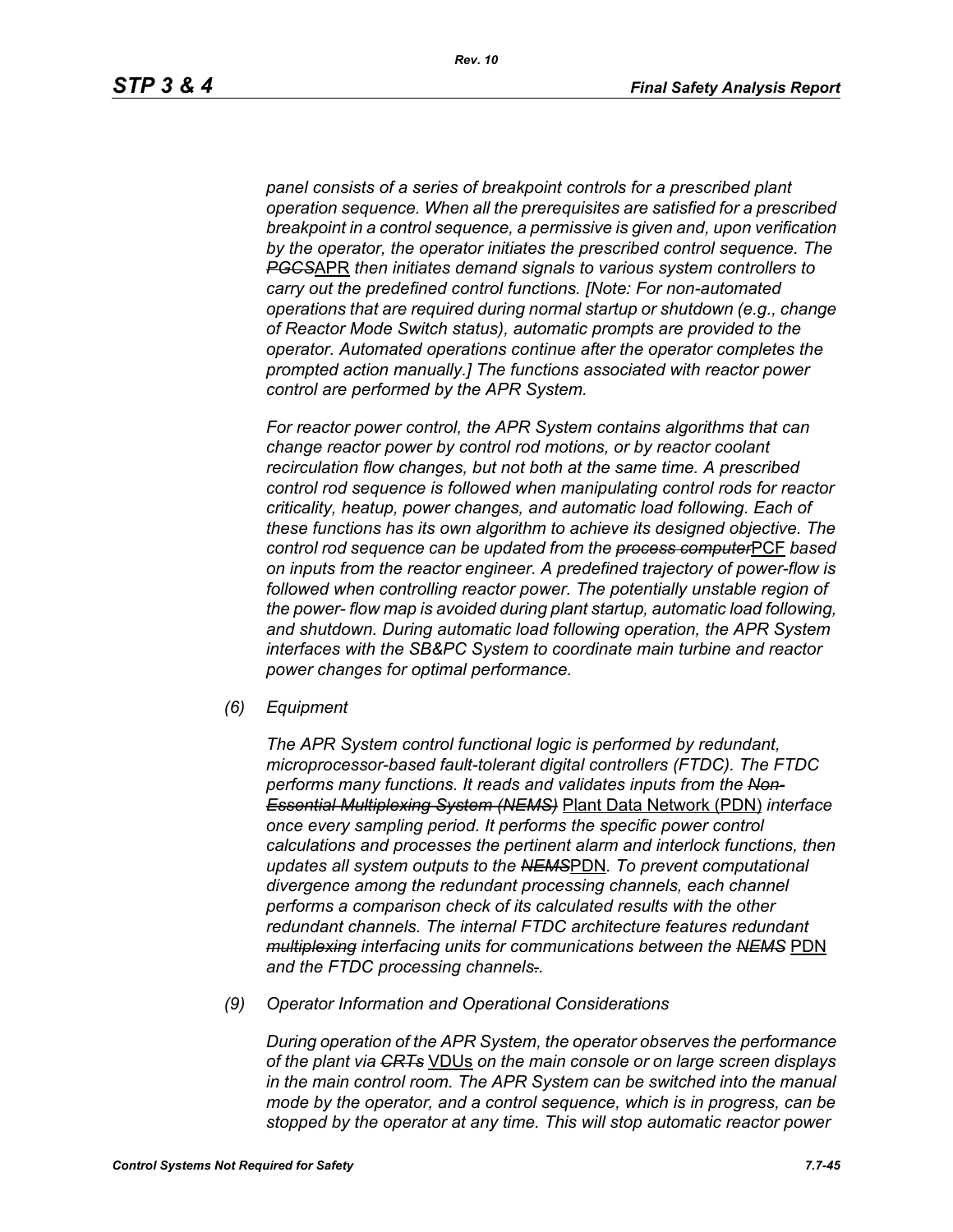*changes. If any system or component conditions are abnormal during execution of the prescribed sequences, continued operation is stopped automatically and alarms will be activated to alert the operator. With the APR System in manual mode, the operator can manipulate control rods and recirculation flow through the normal controls. A failure of the APR System will not prevent manual controls of reactor power, nor will it prevent safe shutdown of the reactor.*

## **7.7.1.8 Steam Bypass & Pressure Control System—Instrumentation and Controls** STD DEP T1 3.4-1

STD DEP 7.7-24

STD DEP Admin

*(5) Abnormal Plant Operation*

*The SB&PC System is also designed for operation with other reactor control systems to avoid reactor trip after significant plant disturbances. Examples of such disturbances are loss of one feedwater pump, loss of three recirculation pumps, inadvertent opening of* one *safety/relief valves* valve *or* two *steam bypass valves, main turbine stop/control valve surveillance testing, and MSIV testing.*

*(7) I&C Interface*

*The external signal interfaces for the SB&PC System are as follows:*

- *(a) Narrow range dome pressure signals* Validated dome pressure signal *from the SB&PC System to the Recirculation Flow Control System.*
- *(e) Output signals from the SB&PC System to the performance monitoring and control function of the process computer*PCF*.*
- *(h) Bypass valve position, servo current, position error and valve open and closed signals from the Turbine Bypass System.*
- *(i) Emergency bypass valve fast opening signals and bypass valve flow demand signals*, servo current, *from the SB&PC System to the Turbine Bypass System.*
- *(l) Governor-free demand signal to the reactor power compensator in the APR system.* Automatic Frequency Control signal sent from the APR system to the SB&PC system.
- *(m) Reactor power compensation signal in accordance with speed error from the SB&PC System to the APR System.* SB&PC system sends limited speed regulator output to the reactor power compensator in the APR system.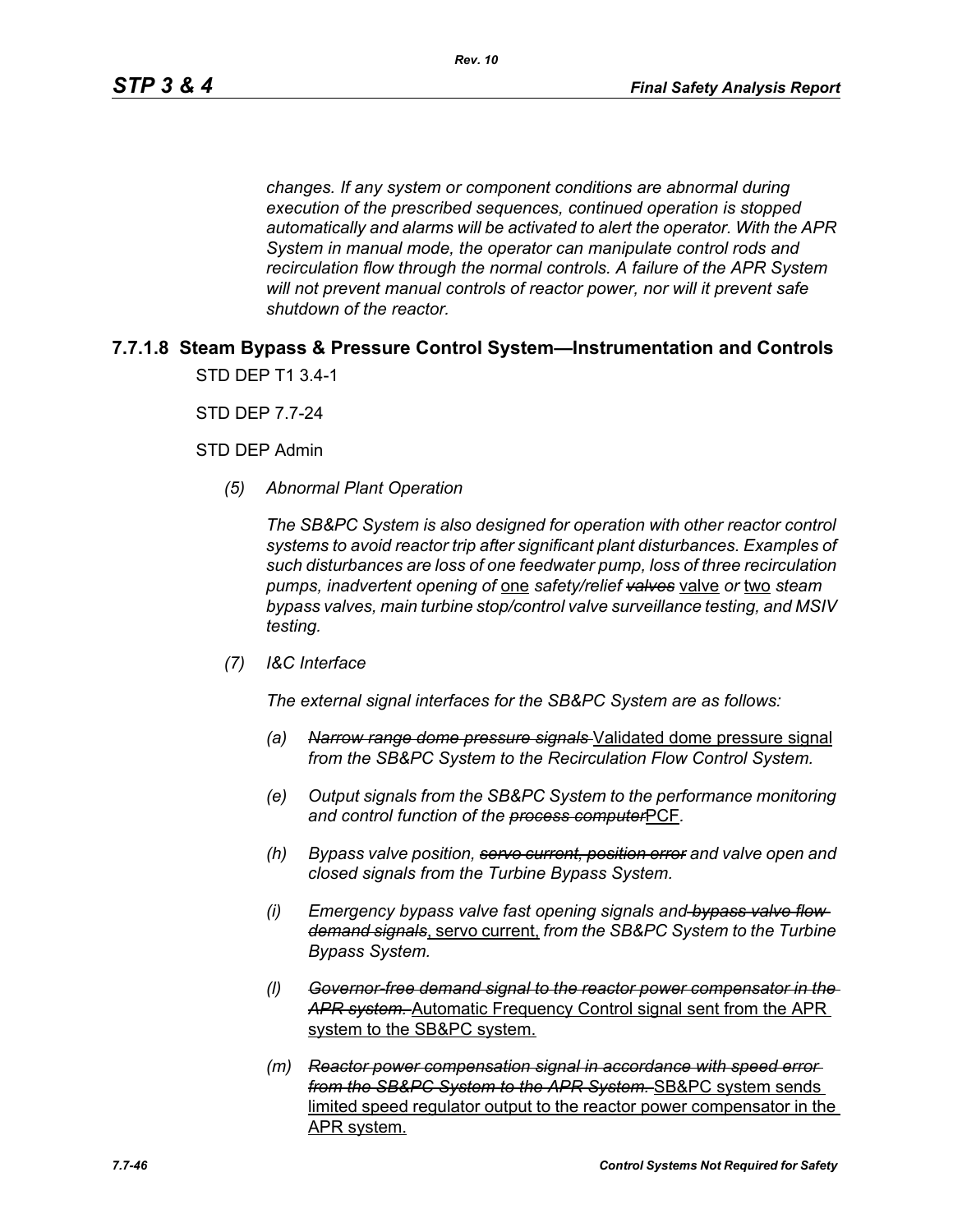#### (o) Pressure regulator output signal is sent in accordance with speed error from the SB&PC system to the APR system.

*(10) Operator Information*

*During operation of the SB&PC System, the operator may observe the performance of the plant via CRTs* VDUs *on the main control console or on large screen displays in the main control room. As described in (8) above, the self-test provision assures that all transducer/controller failures are indicated to the operator and maintenance personnel. The triplicated logic facilitates online repair of the controller circuit boards.*

## **7.7.1.9** *Non-Essential Multiplexing System* **Plant Data Network**

STD DEP Admin

The discussion of the Plant Data Network has been relocated to Subsection 7.9S.

*The Non-Essential Multiplexing System(NEMS) is separate and distinct from the Essential Multiplexing System (EMS), though both are similar in design and architecture. Except for system interfaces and quality assurance requirements unique to Class 1E systems, specific design attributes discussed in Section 7A.2 pertain to the NEMS as well. Both systems are fully described in their subsection design specifications available from the Master Parts List referenced in Subsection 1.1.3. This subsection describes those features which are unique to the NEMS.*

*(1) System Description*

*The NEMS provides distributed control and instrumentation data communication networks to support the monitoring and control of interfacing plant power generation (non-safety-related) systems. [The EMS performs the same function for the protection (safety-related) systems.] The NEMS provides all the electrical devices and circuitry (such as multiplexing units, data transmission line and transmission controllers), between sensors, display devices, controllers and actuators, which are defined by other plant systems. The NEMS also includes the associated data acquisition and communication software required to support its function of transmitting plantwide data for distributed control and monitoring.* 

*The NEMS acquires both analog and digital signals from remote process sensors and discrete monitors located within a plant, and multiplexes the signals to a central control room to drive annunciators, monitors and recorders, and to send signals, and output control signals are multiplexed to actuators, valves, motor drives and other control equipment in the plant associated with non-safety-related systems.* 

*Consistent with fault-tolerant (triplicated) digital control systems utilized in feedwater control, reactor recirculation flow control and steam bypass and*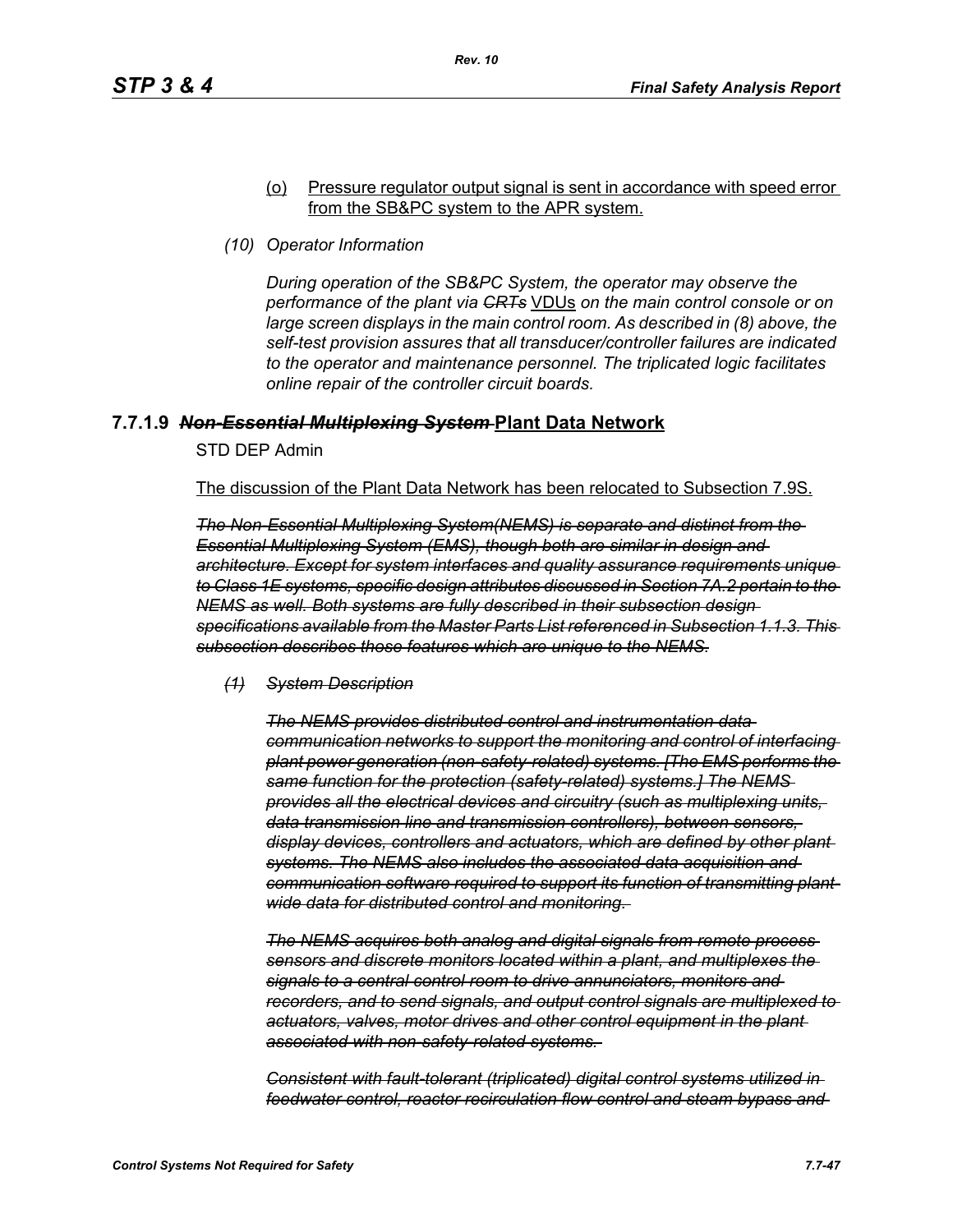*pressure regulation, the NEMS is also triplicated for these systems interfaces, as appropriate, each with its own independent control.* 

*The remaining communication functions of the NEMS provides the following system functions:* 

- *(a) Acquires non-safety-related data (e.g., sensed input and equipment status signals) throughout the plant.*
- *(b) Conditions, formats and transmits signals via fiber optics to displays, controllers, and the PCS.*
- *(c) Receives signals via fiber optics, then multiplexes and prepares them for use in interfacing non-safety-related equipment as required.*
- *(d) Formats and transmits processed control signals via fiber optics to actuator circuits, and then converts the fiber optic control signals to electrical signals for the actuator circuits.*
- *(2) System Interface*

*The NEMS interfaces with the following systems, which are all non-safetyrelated:* 

*–Reactor*

*–Nuclear Boiler (non-safety-related portion)* 

- *–Reactor Recirculation*
- *–Rod Control*
- *–Feedwater Control (including feedwater pump turbine)*
- *–Recirculation Flow Control*
- *–Steam Bypass and Pressure Control*
- *–Process Computer*
- *–Power Generation Control*

*–Process Radiation Monitoring (non-safety-related portion)* 

*–Area Radiation Monitoring*

*–Dust Radiation Monitoring*

- *–Refueling and Reactor Servicing*
- *–Reactor Water Cleanup*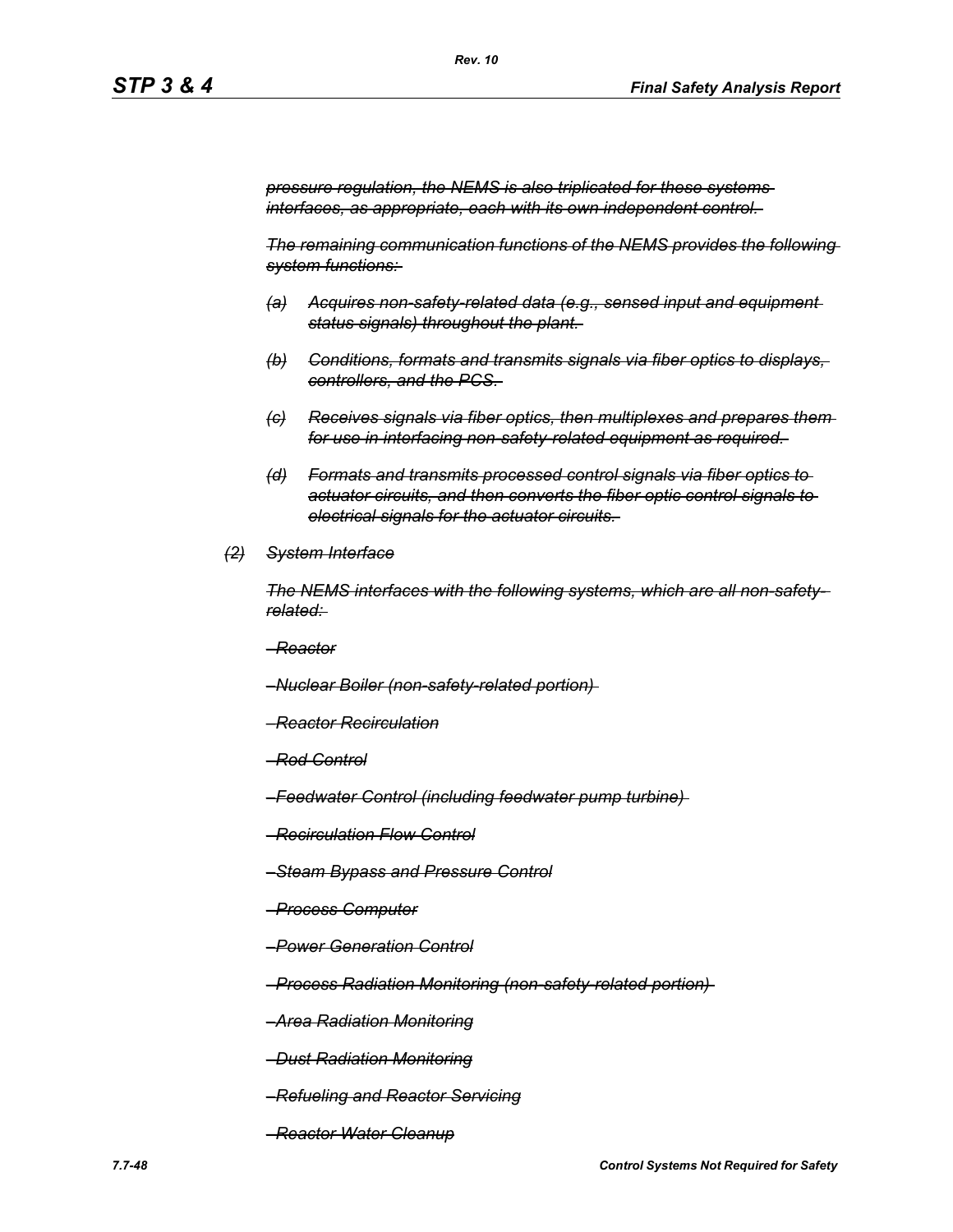- *–Fuel Pool Cooling and Cleanup*
- *–Suppression Pool Cleanup*
- *–Control Complex*
- *–Makeup Water (purified, condensated)*
- *–HVAC Normal Cooling Water*
- *–Ultimate Heat Sink*
- *–Turbine Service Water*
- *–Steam and Heated Water*
- *–Compressed Gas*
- *–Sampling*
- *–Condensate Demineralizer/Filter Facility*
- *–Radwaste (includes Offgas)*
- *–Turbine Bypass*
- *–Turbine Control*
- *–Feedwater Condensate Water*
- *–Heater Drain*
- *–Lubricating Oil*
- *–Turbine Gland Steam*
- *–Extraction*
- *–Main Generator*
- *–HVAC-Reactor Building*
- *–HVAC-Other Buildings*
- *–Electrical Power Distribution (non-safety-related portion)*
- *–Annunciator*
- *(3) Classification*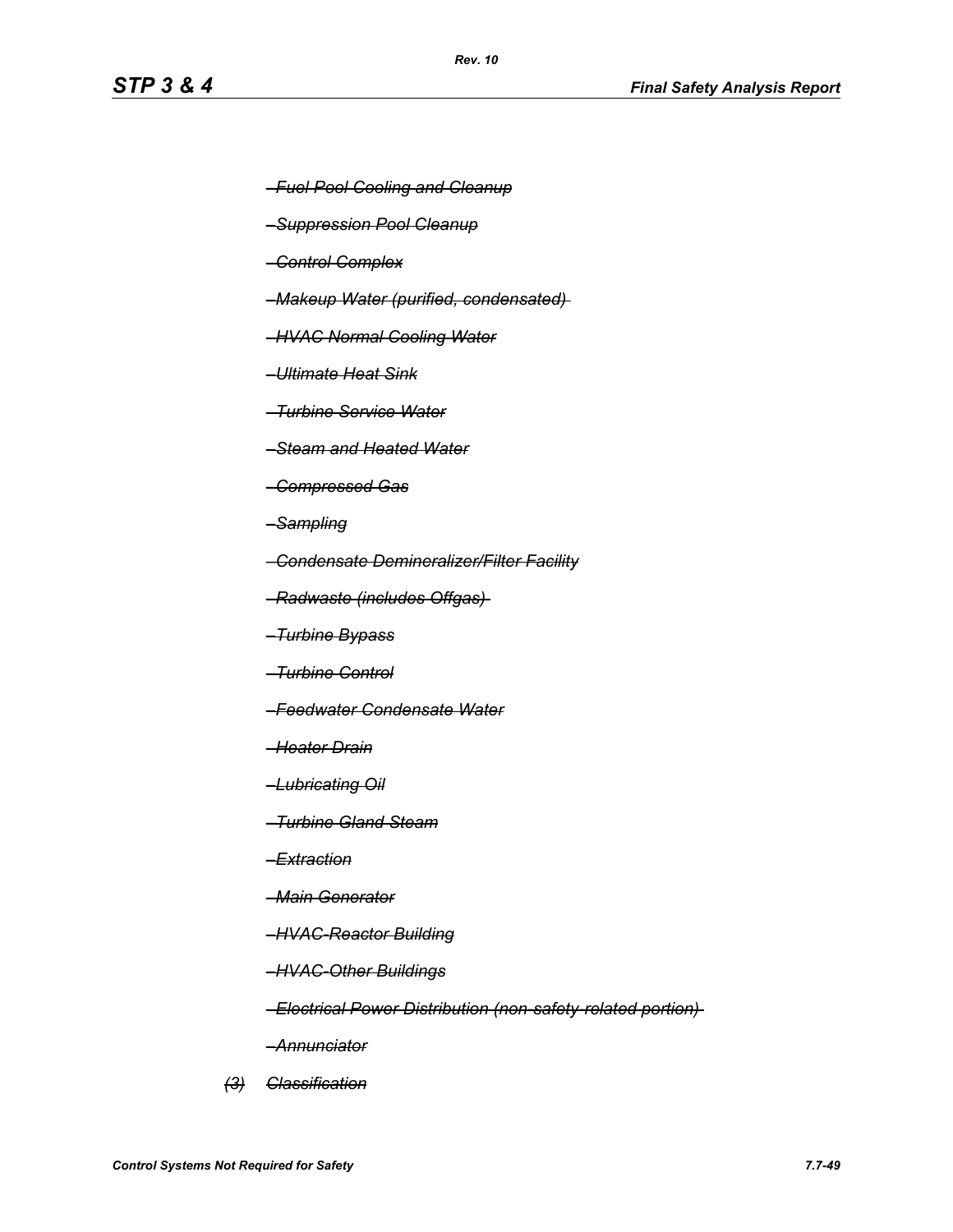*The NEMs, of itself, is neither a power generation system nor a protection system. It is a support system utilized for assimilation, transmission and interpretation of data for power generation (non-safety-related) systems and their associated sensors, actuators and interconnections. It is classified as non-safety-related.* 

#### *(4) Power Sources*

*The NEMS receives its power from three separate non-Class 1E distribution panels from the non-Class 1E 120 VAC UPS. This redundancy allows the NEMS to supply triplicated logic functions such that any single failure in the system power supplies will not cause the loss of the validated outputs to the interfacing actuators and to the monitors and displays.* 

*(5) Equipment*

*The hardware and "firmware" architectures for the NEMS are the same as those of the EMS, which are described in Appendix 7A [see the response to NRC Requests (10) and (11) of Section 7A.2].* 

*(6) Testability*

*The EMS test features described in Appendix 7A, Section 7A.2, Items (3), (4) and (6) are generally equivalent for the NEMS, except that the NEMS does not interface with, nor rely upon, the SSLC [see the response to NRC Request (6) of Section 7A.2]. Also, the NEMS self-test features include the analog fault-tolerant voting system unique to the control systems employing logic.*

#### *(7) Environmental Considerations*

*The NEMS is not required for safety purposes, nor is it required to operate after the design basis accident. Its support function serves power generation purposes only and it is designed to operate in the normal plant environment.* 

#### *(8) Operational Considerations*

*The system automatically initiates for both cold and warm starts. No operator actions are required in that the system is capable of self-starting following power interruptions, or any other single failure, including any single processor failure. After repairs or replacements are performed, the system automatically re-initializes to normal status when power is restored to any unit and automatically resets any alarms.* 

#### *(9) Operator Information*

*The self-test provisions are designed to alert the operator to system anomalies via interfaces with the process computer and the annunciator. Problems significant enough to cause system channel failures are*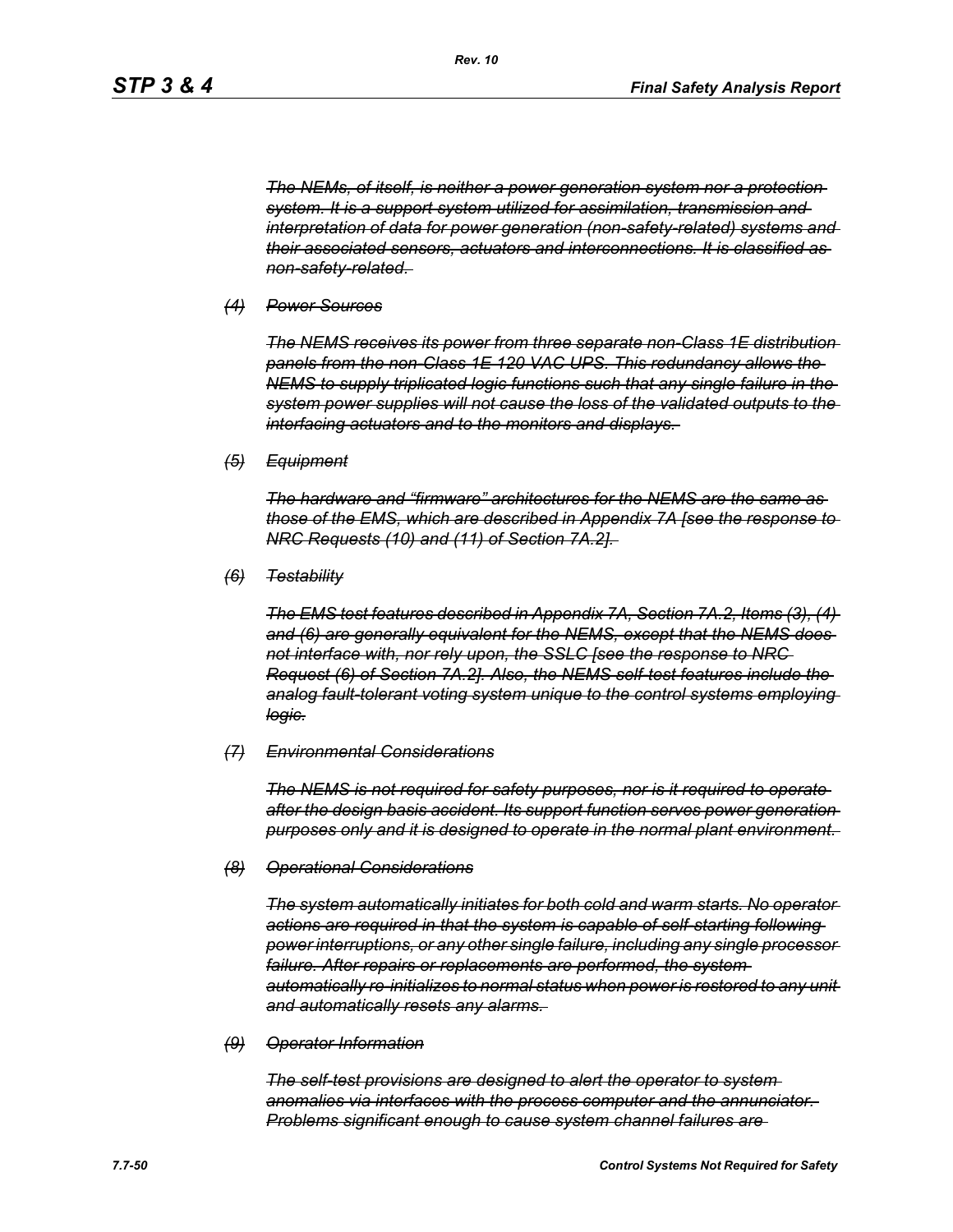*annunciated separately from those which allow continued operation. The circuitry is designed such that no control output or alarm is inadvertently activated during system initialization or shutdown. For such events, control outputs change to predetermined fail-safe outputs.* 

## **7.7.2.1 Nuclear Boiler System—Reactor Vessel Instrumentation**

# **7.7.2.1.2 Specific Regulatory Requirements Conformance**

STD DEP T1 3.4-1

## STD DEP 1.8-1

*(2) Regulatory Guides (RGs)*

*In accordance with the Standard Review Plan for Section 7.7 and with Table 7.1-2, only RG 1.151(Instrument Sensing Lines) need be addressed for the ABWR.*

- *(a) Criteria: RG 1.151— "Instrument Sensing Lines"*
- *(b) Conformance: There are four independent sets of instrument lines which are mechanically separated into each of the four instrument divisions of the NBS (see Figure 5.1-3, NBS P&ID). Each of the four instrument lines interfaces with sensors assigned to each of the four Class 1E electrical divisions for safety-related systems.*

*There are also non-Class 1E instruments that derive their input for the reactor vessel instrumentation portion of the NBS from these lines. There is no safety-related controlling function involved in this instrumentation and it is entirely separate (including its own MUX system* data communication network*) from the safety-related instruments and their associated systems.*

*The safety-related instrumentation provides vessel pressure and water level sensing for all protection systems. These instruments are arranged in two-out-of-four logic combinations and their signals are shared by both safety-related and non-safety-related systems. All of these signals are multiplexed and passed through fiber-optic media before entering the voting logic of the redundant divisions of the safetyrelated systems; or of non-safety-related systems which make up the various networks. Separation and isolation is thus preserved both mechanically and electrically in accordance with IEEE 279* 603 *and Regulatory Guide 1.75.*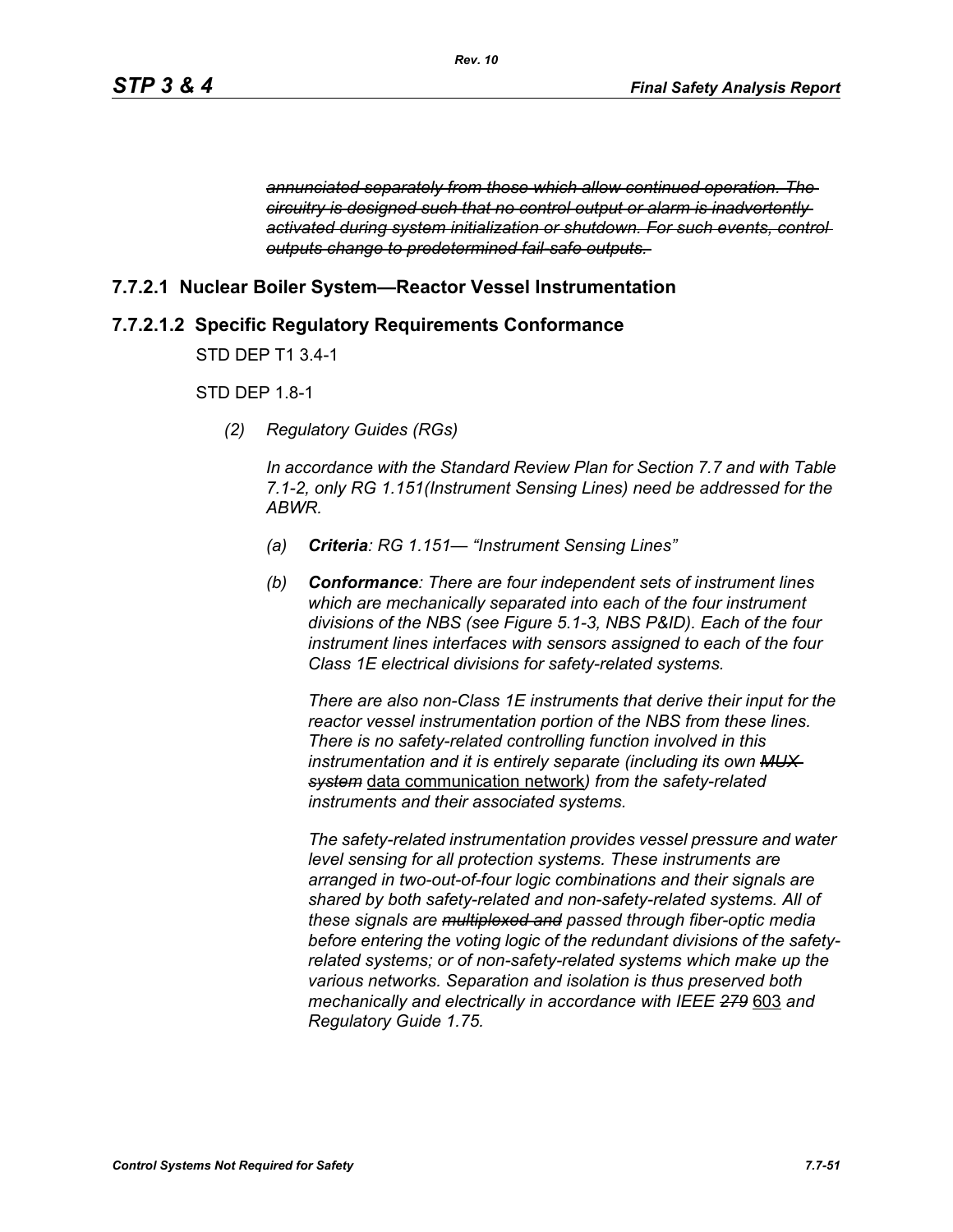## **7.7.2.5** *Process Computer System* **Plant Computer Function—Instrumentation and Controls**

General Functional Requirements Conformance

STD DEP T1 3.4-1

STD DEP Admin

*The Process Computer System (PCS)* Plant Computer Function (PCF) *is designed to provide the operator with certain categories of information and to supplement procedure requirements for control rod manipulation during reactor startup and shutdown. The* PCF *system augments existing information from other systems such that the operator can start up, operate at power, and shut down in an efficient manner. The PGCC* PGCS *function provides signals to the Automated* Automatic *Power Regulator (APR) as explained in Subsection 7.7.1.5.1*2*. However, this is a power generation function. Neither the PCS* PCF *nor its PGCC* PGCS *function initiate or control any engineered safeguard or safety-related system.*

# **7.7.2.5.2 Specific Regulatory Requirements Conformance**

## STD DEP T1 3.4-1

*Table 7.1-2 identifies the non-safety-related control systems and the associated codes and standards applied in accordance with Section 7.7 of the Standard Review Plan for BWRs. However, since the computer has no controlling function, none of the listed criteria is applicable.*

*Input data for the PCS* PCF *are derived from both Class 1E and non-Class 1E sources. All such interfaces are optically isolated, where necessary, to assure the proper separation of redundant signals in accordance with Regulatory Guide 1.75.*

## **7.7.2.6 Neutron Monitoring System—ATIP Subsystem Instrumentation and Controls**

## **7.7.2.6.2 Specific Regulatory Requirements Conformance**

## STD DEP 7.7-23

*Table 7.1-2 identifies the non-safety-related control systems and the associated codes and standards applied in accordance with Section 7.7 of the Standard Review Plan for BWRs. However, since the ATIP System has no controlling function, and is used only*  for calibration of the LPRMs, none of the listed criteria is applicable. However, the ATIP system does have isolation valves, which are safety-related components that would require the system to perform automatic containment isolation function. The following analysis lists the applicable criteria in order of the listing on the table, and discusses the degree of conformance for each. Any exceptions or clarifications are so noted.

- (1) General Design Criteria (GDC)
	- (a) **Criteria**: GDC 56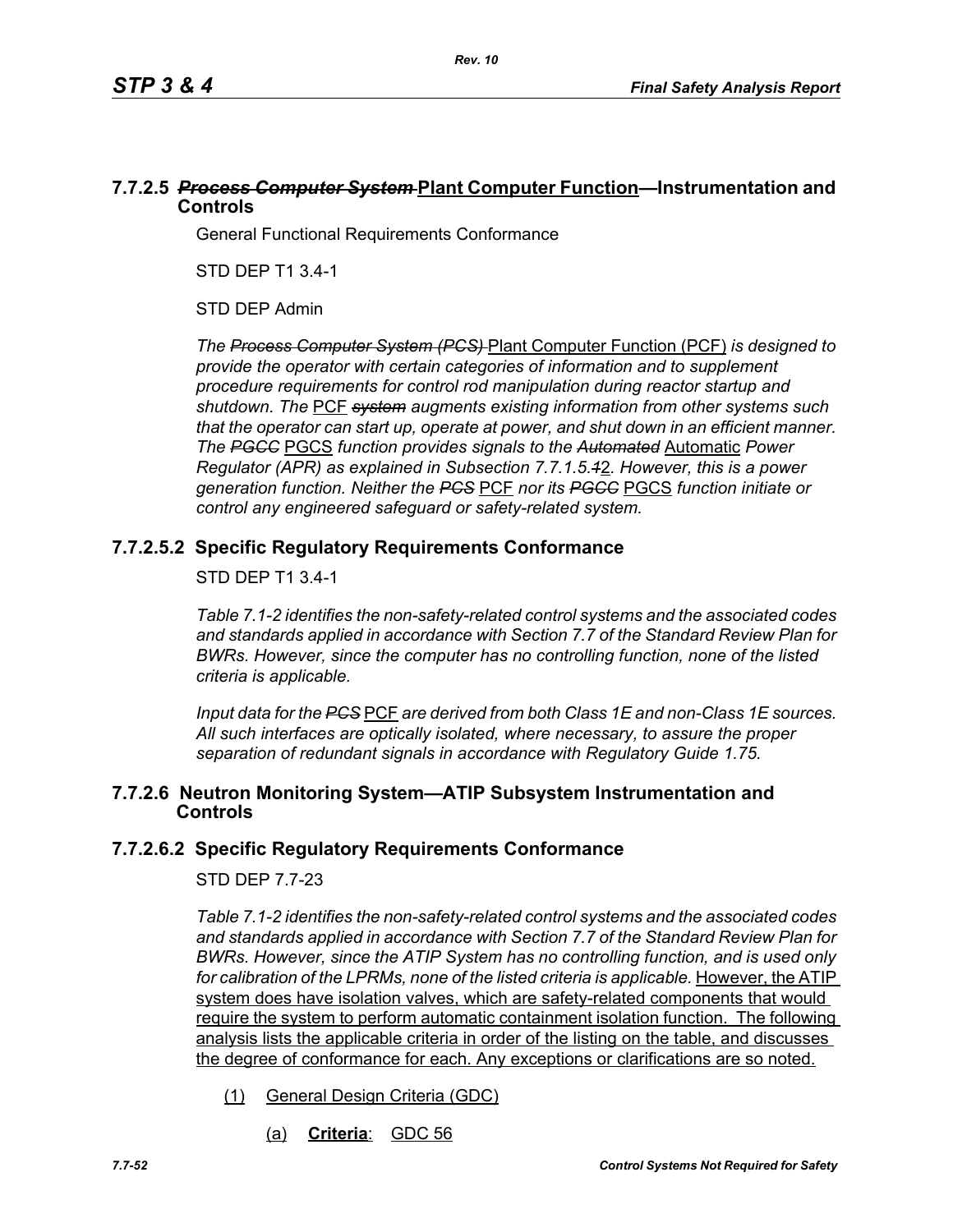- (b) **Conformance**: The ATIP component design is in compliance with this GDC by following the guidance of Reg. Guide 1.11.
- (2) Regulatory Guide (RG)
	- (a) **Criteria**: RG 1.11
	- (b) **Conformance**: The ATIP component design conforms to the abovelisted RG.

#### **7.7.2.8 Steam Bypass and Pressure Control System—Instrumentation and Controls**

## **7.7.2.8.1 General Functional Requirements Conformance**

STD DEP 7.7-24

STD DEP Admin

*The Steam Bypass & Pressure Control (SB&PC) System is a power generation system in that it inputs information to the Automatic Power Regulator, which, in turn, controls reactor power by manipulating control rods (via the RCIS) or recirculation flow (via the RFC System). The protective scram function is entirely separate (via the RPS).*

*The SB&PC is classified as non-safety related* nonsafety-related *and does not interface with any engineered safeguard or safety-related system.*; SB&PC system does receive reactor pressure and water level from the NBS system (safety system) but only from nonsafety instrumentation.

## **7.7.2.8.2 Specific Regulatory Requirements Conformance**

STD DEP Admin

*Table 7.1-2 identifies the non-safety related* nonsafety-related *control systems and the associated codes and standards applied in accordance with Section 7.7 of the Standard Review Plan for BWRs.* 

#### **7.7.2.9** *Non-Essential Multiplexing System* **Plant Data Network—Instrumentation and Controls**

#### **7.7.2.9.1 General Requirements Conformance**

STD DEP T1 3.4-1

*The NEMS* PDN*, of itself, is neither a power generation system nor a protection system. It is a support system* data communication network *utilized for assimilation, transmission and interpretation of data for power generation (non-safety-related) systems and their associated sensors, actuators and interconnections. It is classified as non-safety-related and does not interface with any engineered safeguard or safetyrelated system except for isolated alarms for annunciation* and isolated information for operational support functions*.*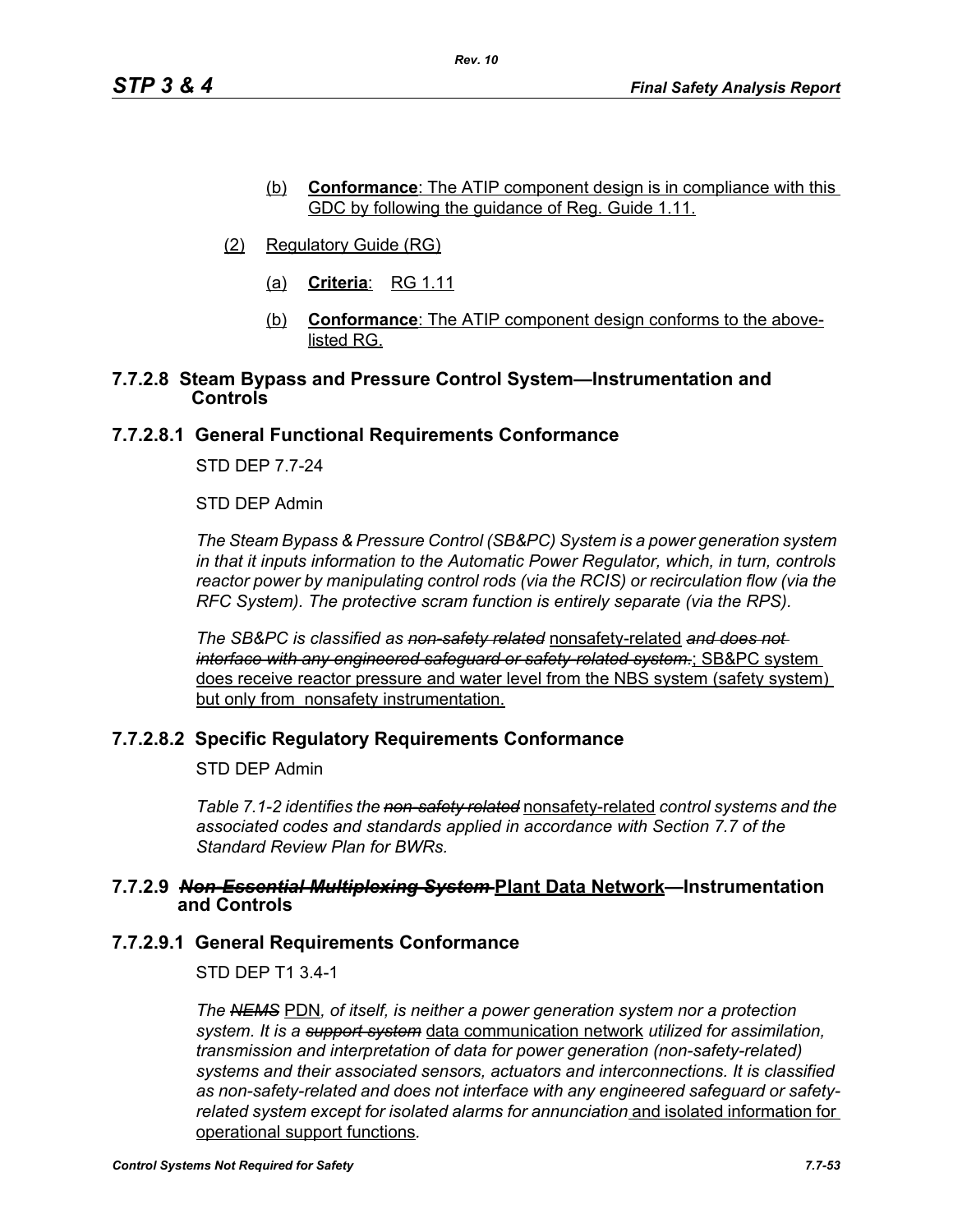*The NEMS PDN is an integral part of the power generation systems which it supports. As such, it meets the same functional requirements imposed on those systems. Although not required to meet the single-failure criterion, the system is redundant and receives its power from redundant, highly reliable power sources such that no single failure will cause its basic function to fail.*

## **7.7.2.9.2 Specific Regulatory Requirements Conformance**

STD DEP T1 3.4-1

STD DEP Admin

*Table 7.1-2 identifies the non-safety related* nonsafety-related *control systems and the associated codes and standards applied in accordance with Section 7.7 of the Standard Review Plan. However, as mentioned above, the NEMS* PDN *is not a separate control system subject to separate review, but is the data communication vehicle for virtually all of the non-safety- related systems. It provides specific enhancement for all control systems in their conformance with GDCs 13 and 19.*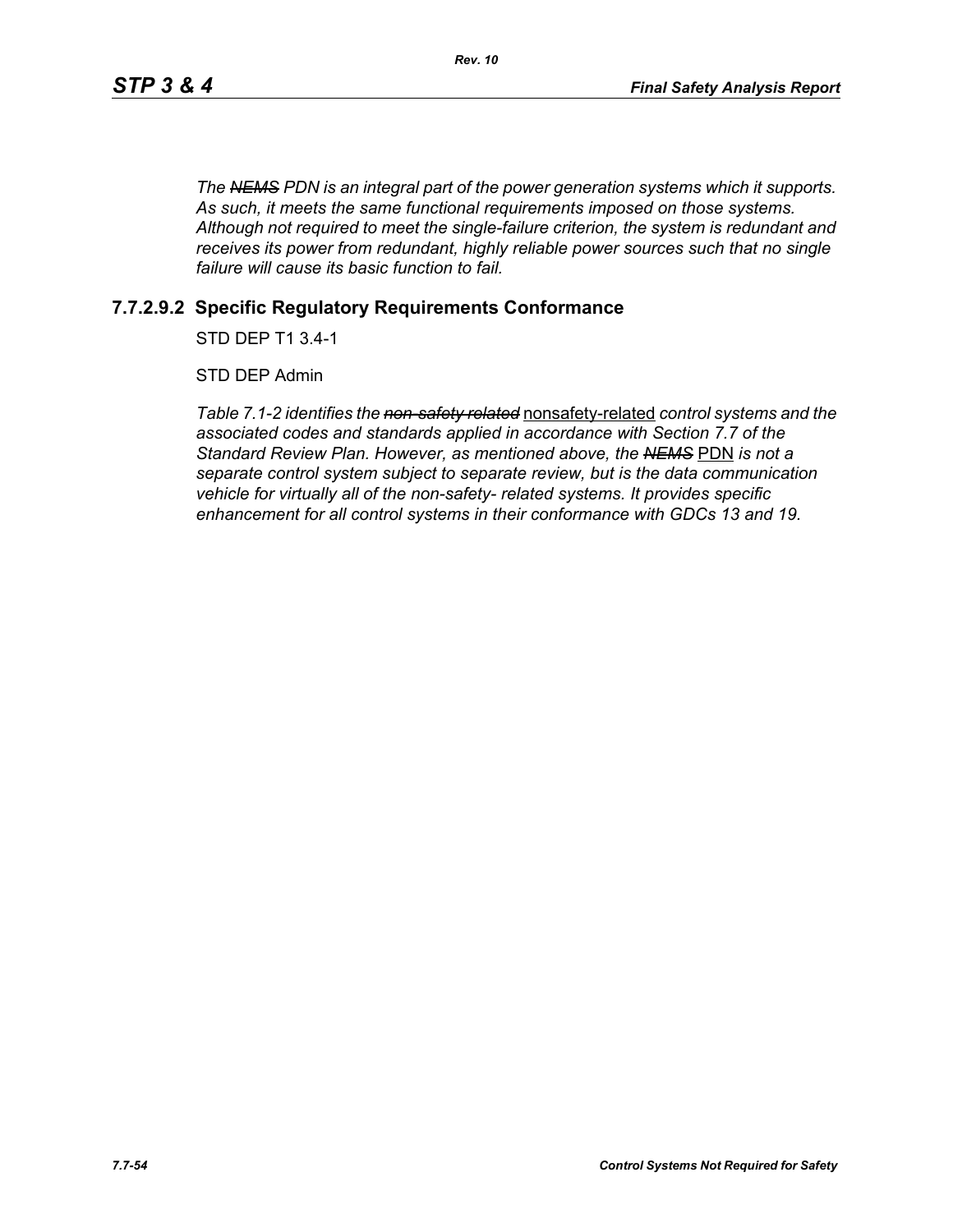|                                            | <b>Minimum</b>                                                                                                                                                                                                                                                                                                                                                           | <b>Design Center</b> | <del>Maximum</del> | <del>(Units)</del> |
|--------------------------------------------|--------------------------------------------------------------------------------------------------------------------------------------------------------------------------------------------------------------------------------------------------------------------------------------------------------------------------------------------------------------------------|----------------------|--------------------|--------------------|
| <del>(1)Temperature</del>                  |                                                                                                                                                                                                                                                                                                                                                                          |                      |                    |                    |
| (a) Operating                              | –10                                                                                                                                                                                                                                                                                                                                                                      | 20                   | 50                 | ீ                  |
| (b) Non-operating                          | -20                                                                                                                                                                                                                                                                                                                                                                      |                      | 60                 | ٩ĉ                 |
| (2) Relative Humidity (Non-<br>condensing) |                                                                                                                                                                                                                                                                                                                                                                          |                      |                    |                    |
| (a) Operating                              | 40                                                                                                                                                                                                                                                                                                                                                                       | 50                   | 90                 | $\frac{9}{6}$ RH   |
| (b) Non-operating                          | 5                                                                                                                                                                                                                                                                                                                                                                        |                      | 95                 | %RH                |
| (3) Atmospheric Pressure                   |                                                                                                                                                                                                                                                                                                                                                                          |                      |                    |                    |
| (a) Statie                                 | <u>0.09</u>                                                                                                                                                                                                                                                                                                                                                              | $\theta - 1$         | 0.11               | MPa                |
| (4)Radiation:                              | Operating gamma dose rate [0.036 mGy (carbon)/h] integrated dose<br>over qualified life [100 Gy (carbon)]                                                                                                                                                                                                                                                                |                      |                    |                    |
| <del>(5)Seismic:</del>                     | All RCIS modules and cabinets are designed to operate correctly during-<br>accelerations of 2 g's in any plane for one minute over the frequency-<br>range of 0.1 to 30 Hz. All RCIS cabinets are designed to be capable of<br>withstanding an acceleration of 5 g's in any plane for one minute over-<br>the frequency range of 0.1 to 30 Hz without sustaining damage. |                      |                    |                    |

# **Table 7.7-1** *RCIS Module Operation Environment* **Not Used**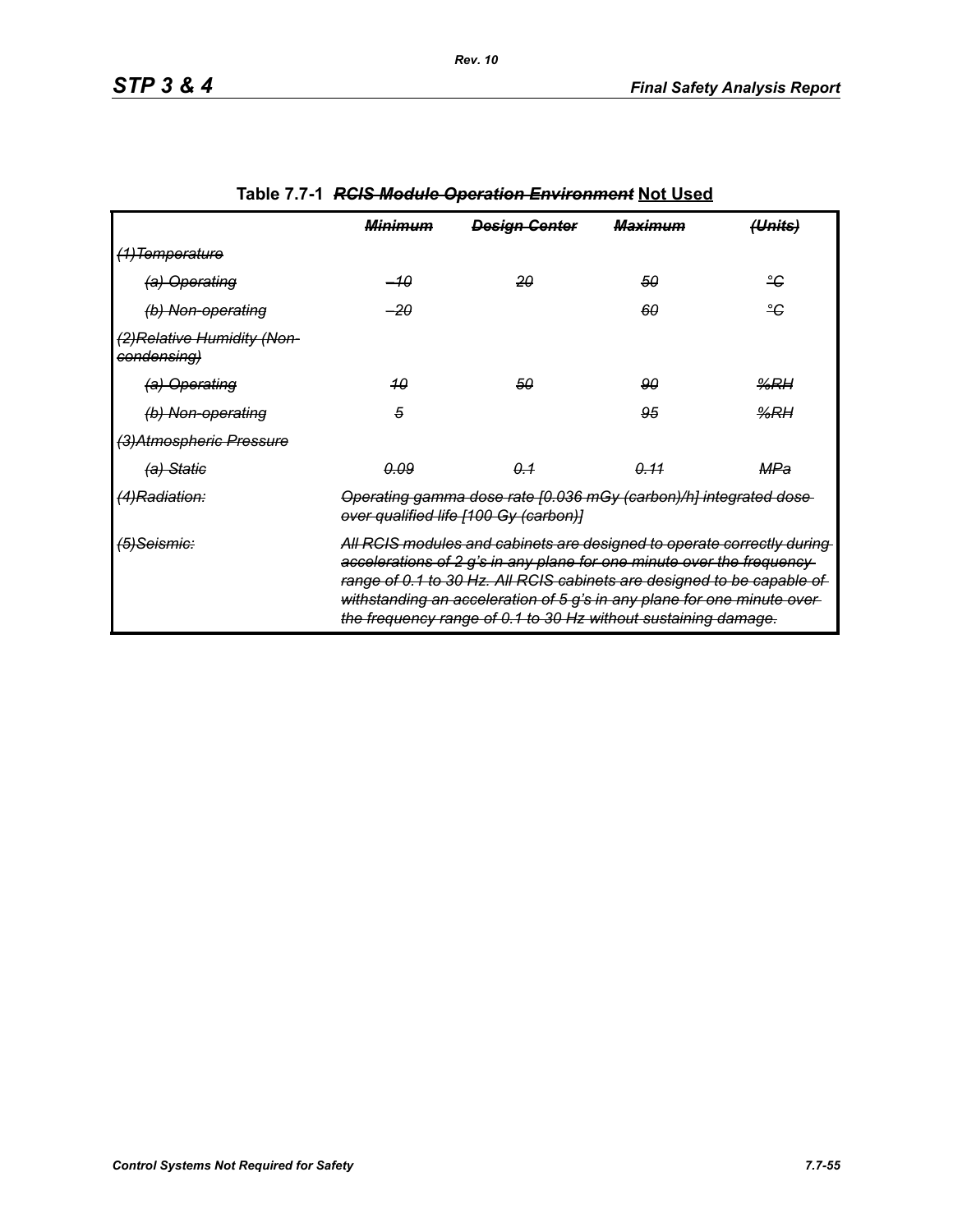The following figures are located in Chapter 21:

- **Figure 7.7-2 Rod Control and Information System IED (Sheets 1-5)**
- **Figure 7.7-3 Rod Control and Information System IBD (Sheets 1-15, 18-37, 42, 40)** 44, 48, 50, 52-55, 57 including 33 A and 37A)
- Figure 7.7-4 Control Rod Drive System IBD (Sheet 1)
- **Figure 7.7-5 Recirculation Flow Control System IED (Sheets 1-2)**
- Figure 7.7-7 Recirculation Flow Control System IBD (Sheets 1 3, 5 8)
- Figure 7.7-8 Feedwater Control System IED (Sheets 1-3)
- Figure 7.7- 9 Feedwater Control System IBD (Sheets 1 14 including 6a and 9a)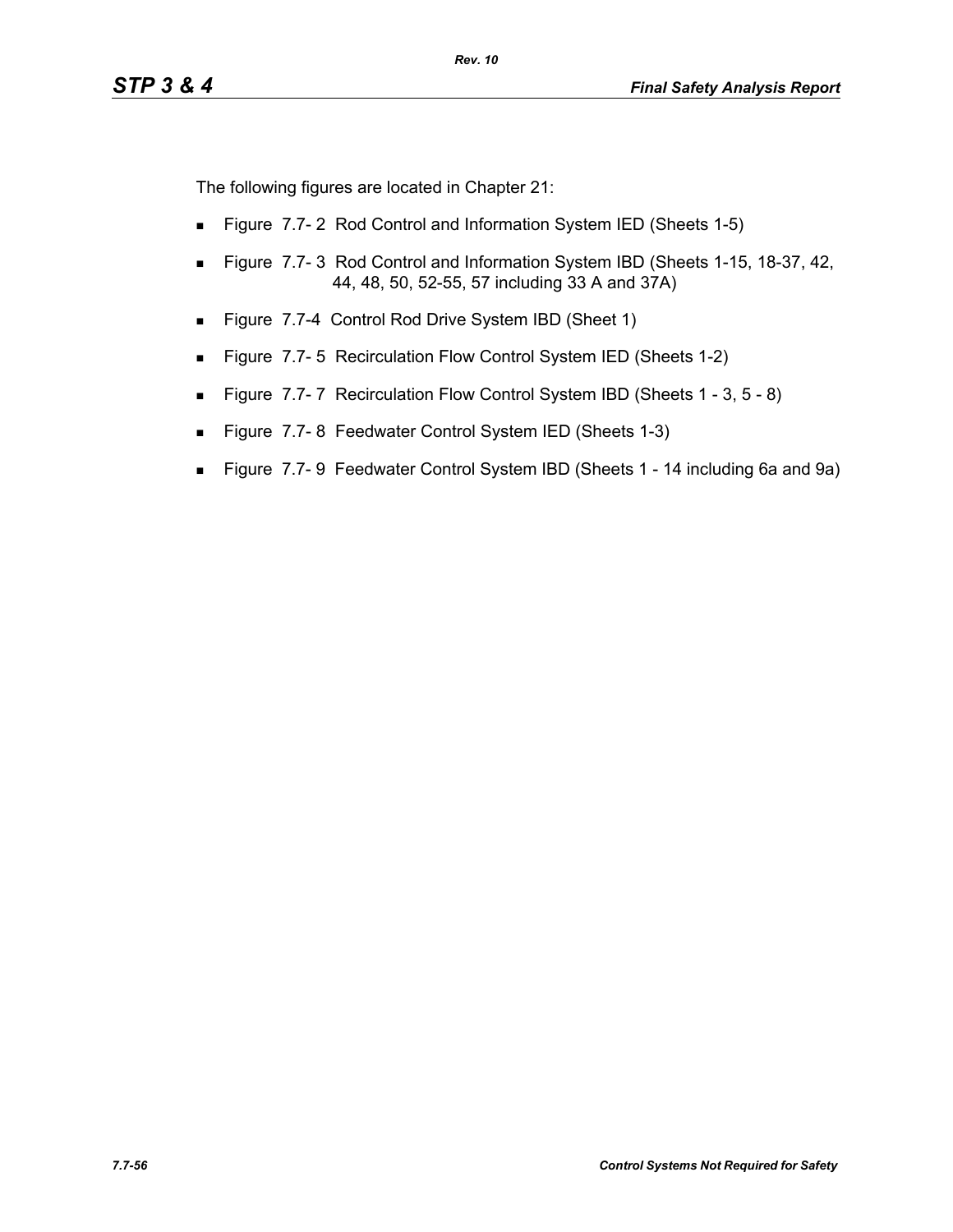

*STP 3 & 4*